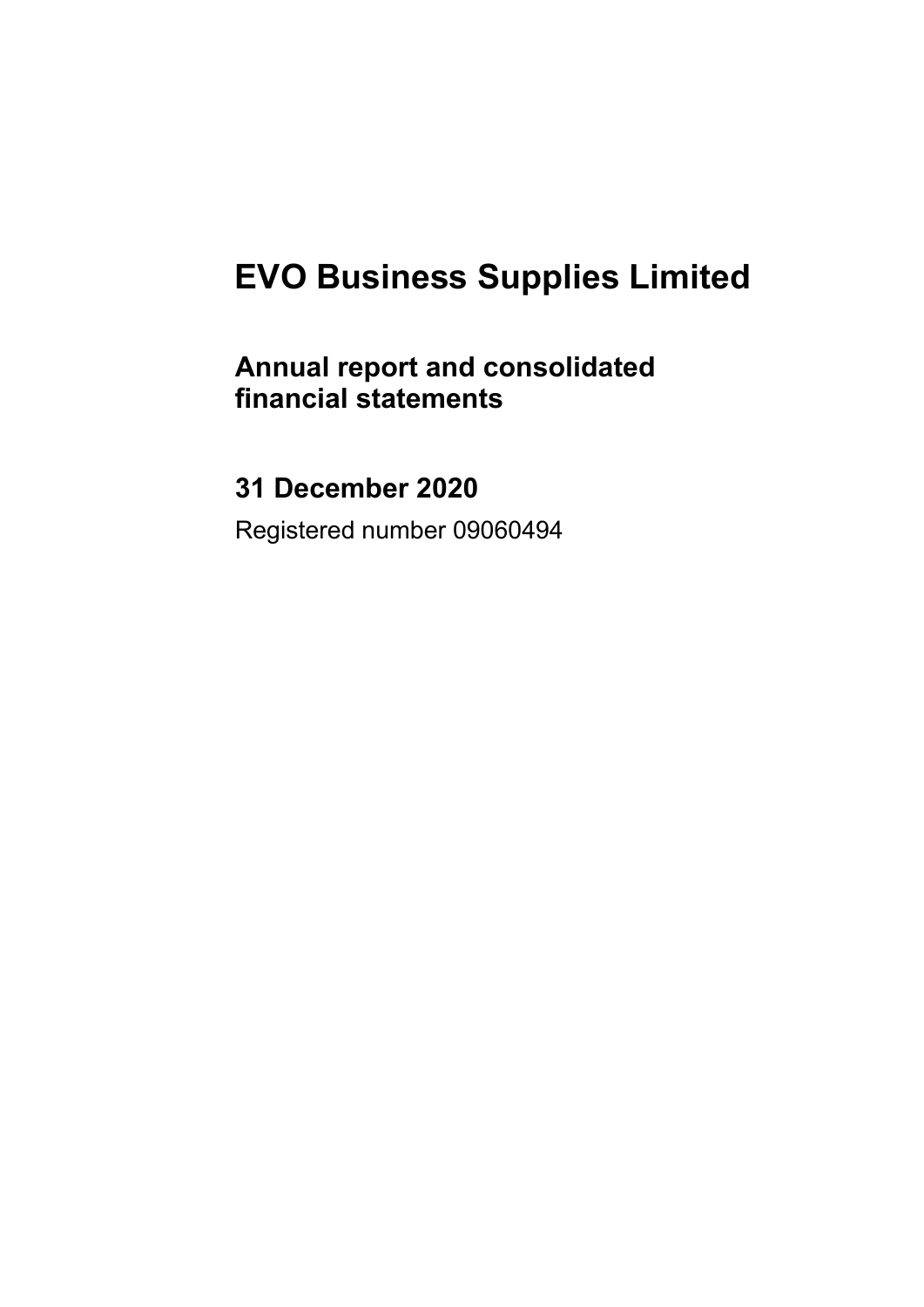# **REPORT AND FINANCIAL STATEMENTS 2020**

# **CONTENTS**

|                                                | Page         |
|------------------------------------------------|--------------|
| <b>Officers and professional advisers</b>      | $\mathbf{1}$ |
| <b>Strategic report</b>                        | $\mathbf{2}$ |
| Directors' report                              | 8            |
| Directors' responsibilities statement          | 11           |
| Independent auditor's report                   | 12           |
| <b>Consolidated profit and loss account</b>    | 16           |
| Consolidated statement of comprehensive income | 17           |
| <b>Consolidated balance sheet</b>              | 18           |
| <b>Company balance sheet</b>                   | 17           |
| Consolidated statement of changes in equity    | 20           |
| Company statement of changes in equity         | 21           |
| <b>Consolidated cash flow statement</b>        | 22           |
| Notes to the financial statements              | 23           |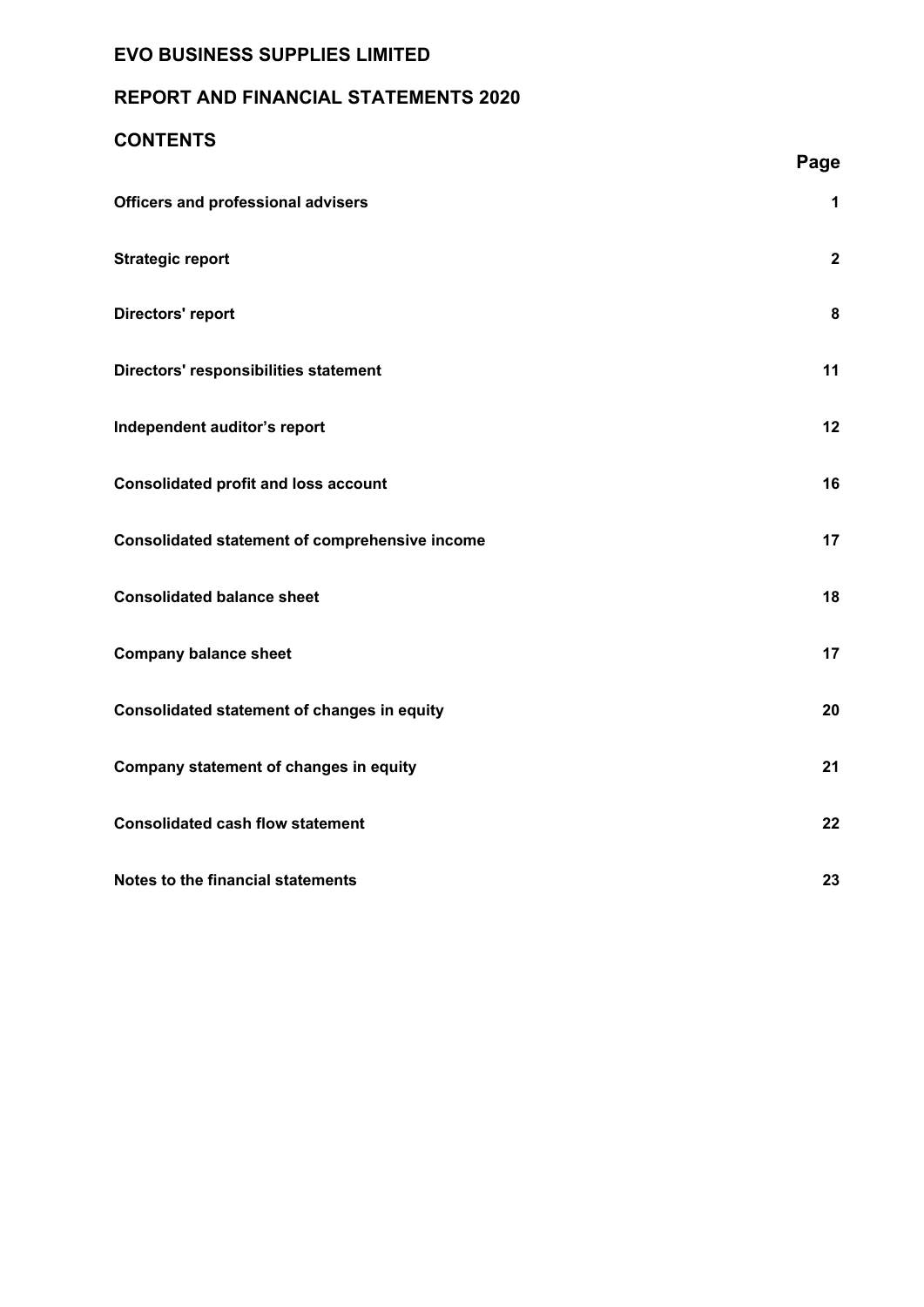# **OFFICERS AND PROFESSIONAL ADVISERS**

### **DIRECTORS**

A P Gale S Haworth J Woolley G Stokes

### **SECRETARY**

J Maxted

### **REGISTERED OFFICE**

1st Floor 1 Europa Drive **Sheffield** S9 1XT

### **BANKERS**

The Royal Bank of Scotland plc 2 Whitehall Quays Leeds LS1 4HR

### **AUDITOR**

Deloitte LLP Statutory Auditor Leeds United Kingdom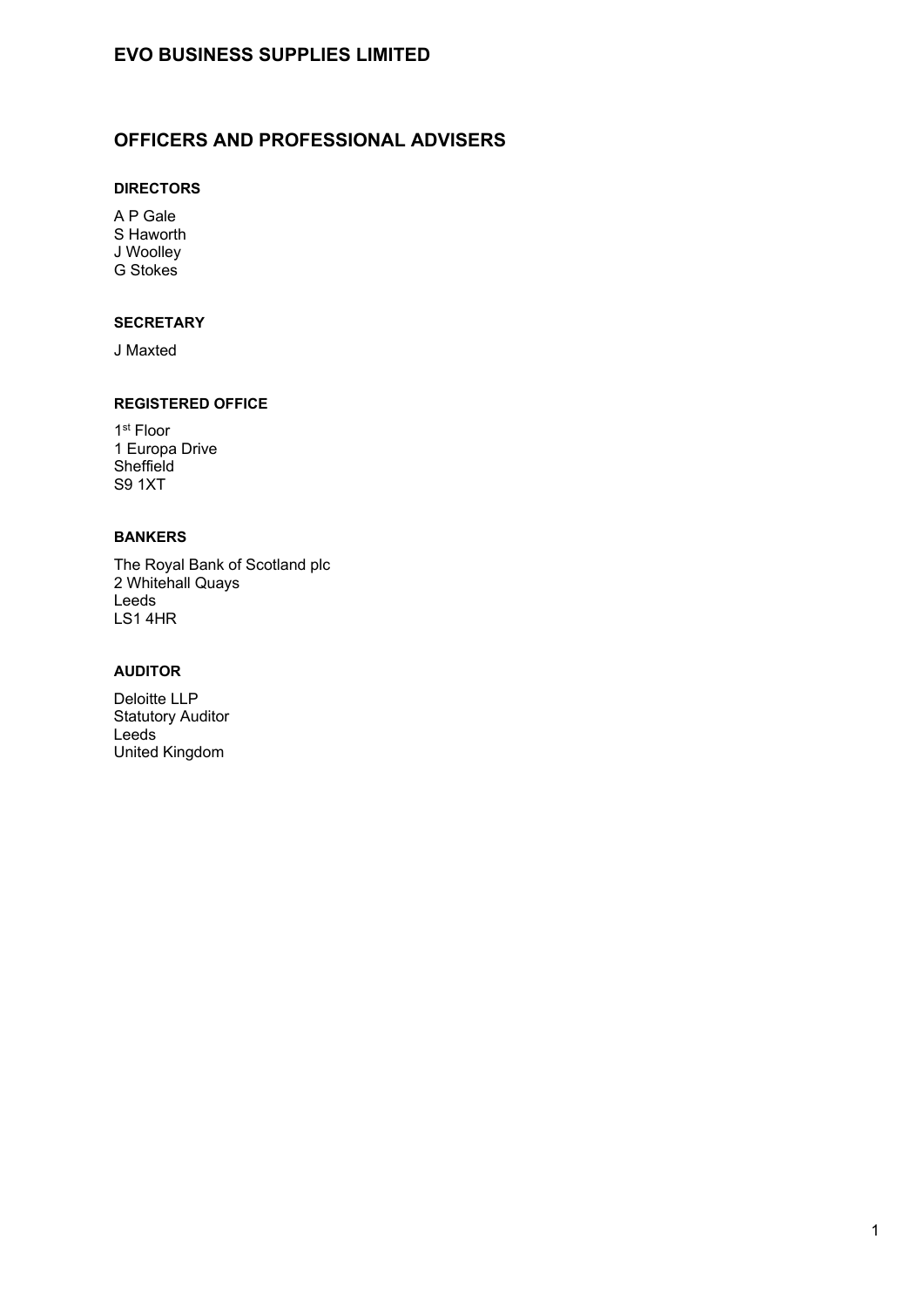### **STRATEGIC REPORT**

#### **Strategic Report**

This strategic report has been prepared for the EVO Group as a whole and, therefore, gives greater emphasis to those matters which are significant to Group.

#### **Business Review and Results**

The Group consists of four distinct trading divisions, which address the UK and Irish business supplies and services market.

- Vow is the UK and Ireland's leading business supplies wholesaler serving businesses of all sizes via a network of local and national resellers.
- Banner trades directly under long term contracts with the largest corporate organisations and public sector bodies, (both central and local government), and provides managed procurement services for business critical products for these customers.
- Vow Retail is a specialist value added distributor and category manager in the mass and convenience retail channel.
- Truline is a specialist transport business delivering small parcels to businesses through an integrated delivery network on behalf of VOW, Banner, VOW Retail and third parties.

Group turnover for the year ended 31 December 2020 was £455.8m, (2019: £439.9m). The increase in turnover year-on-year was driven by the full year impact of the Premier Vanguard acquisition (£17.9m turnover) in 2019 and the 3 months of trading following the Staples acquisition (£13.2m turnover) on 3 October 2020. Banner turnover declined by £16m due to the impact of COVID on Banner customers and Vow turnover declined by £7.7m with COVID a negative impact in part offset by the failure of a Vow competitor during the year.

Overall trading in 2020 was impacted by the COVID pandemic. After a solid Q1 the UK Government locked down the economy at the end of March and some form of restriction was in place for the rest of the year and into 2021. The UK Government requirement for people to work from home and the social distancing rules naturally reduced the demand for our product sets from offices. This was partly mitigated by the "new" demand for COVID and hygiene products, which increased our sales in May – September, but started to reduce in Q4.

This trading climate, however, accelerated the failure of one of Vow's large competitors, which failed into administration in April. This increased sales with existing Vow customers and created new customers for Vow.

In addition, we completed the acquisition of the Staples contract and online business in October, thereby increasing Banner's sales in these two areas.

We also benefited from a full year of trading from Premier Vanguard, which was acquired in November 2019.

There were no significant customer losses in 2020 or 2019 other than business we have exited over profit/working capital concerns as contracts expired.

There were no significant customer losses in 2020 or 2019 other than business we have exited over profit/working capital concerns as contracts expired or in the case of the Staples contract business, customers we decline to accept.

Gross profit was £108.3m in 2020 (2019: £100.4m). In percentage terms gross margin was 23.8% (2019: 22.8%) reflecting a favourable movement in sales mix and the impact of acquisitions. The main gross margin challenge remained one of passing through cost inflation and the Directors believe that inflationary pressures will be a significant challenge in 2021 as a consequence of COVID and BREXIT. We intend to pass any product or freight cost increases through to our customers.

Operating expenses were 24% of sales in 2020 (2019: 23%).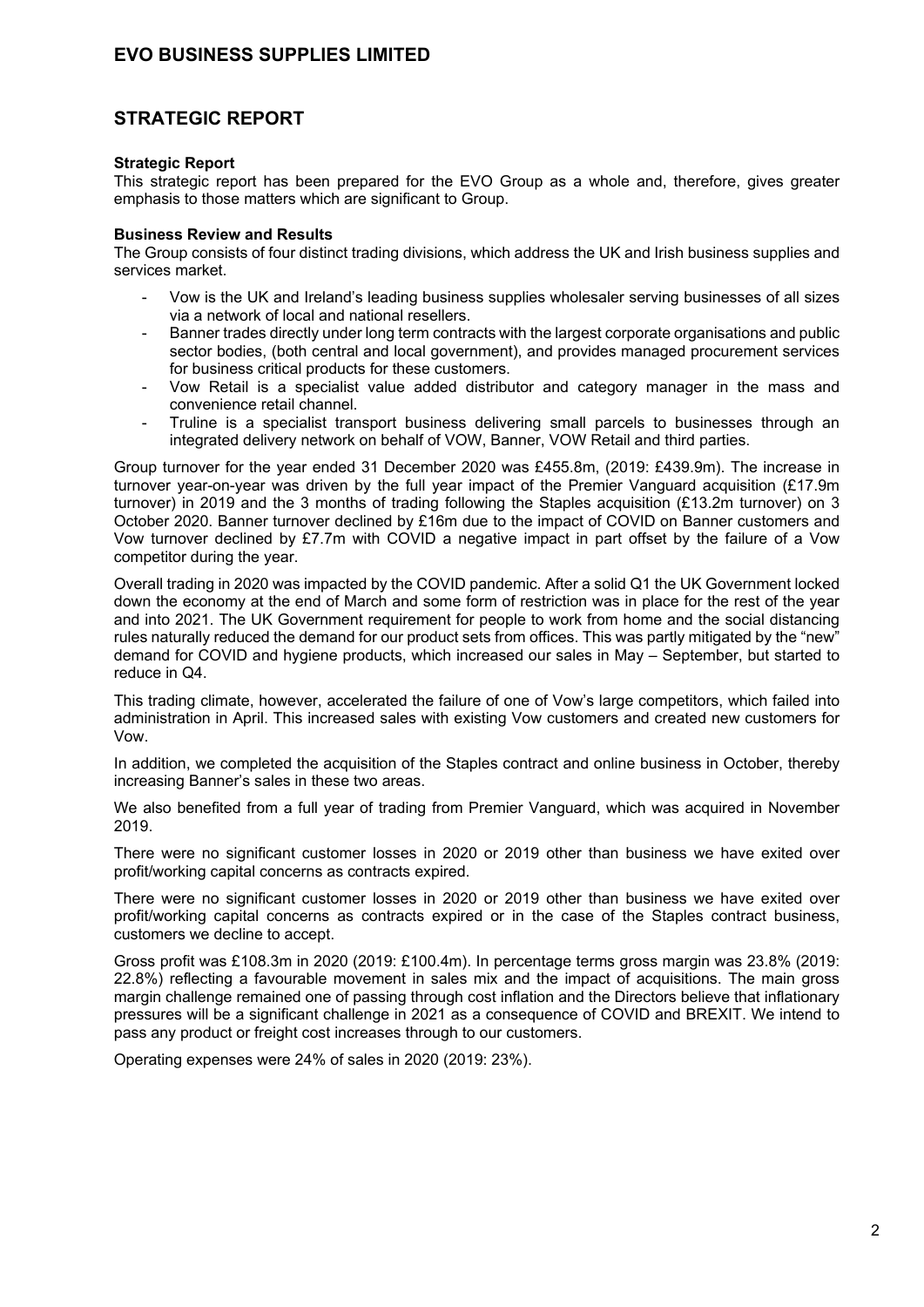# **STRATEGIC REPORT (CONTINUED)**

#### **Business Review and Results (continued)**

During 2020 we utilised the UK and Irish Government Coronavirus Job Retention Schemes to enable us to flex our overheads, notably our sales and back office overheads (see note 6) to partially mitigate the impact of COVID. In total during 2020 we received £2.7m of furlough support. All of our warehouses and transport solution facilities remained open and fully operational throughout the pandemic. The Directors would like to note, our thanks for the professionalism and commitment of these colleagues in particular during this very challenging period. All of our employees stepped up during this period, but this was particularly the case with our warehouse and transport colleagues. The Group also took advantage of Government support in relation to the deferral of payments of PAYE and VAT (see note 16). As at 31 December 2020, £12.7m in UK/Irish VAT/PAYE had been deferred under agreed repayments arrangements with the Irish and UK tax authorities. These arrears are being repaid over FY21 with the final repayments due in January 2022.

As a result, EBITDA, (profit before interest (£2.5m (2019: £2.9m), tax (£1.1m credit (2019: £0.6m credit), depreciation (£3.2m (2019: £3.0m), goodwill amortisation (£3.6m (2019: £3.5m),) and exceptional items (£4.2m (2019: £3.3m),), was £10.2m, (2019: £6.3m).

In 2020 the Group has delivered a £2.2m retained loss (2019: £5.8m retained loss), reflecting the higher 2020 EBTIDA result.

In summarising 2020 the Directors would note:

- The Directors remain confident in the relevance and value of the Group's unique multi-channel market coverage across all sales channels on behalf of its manufacturer partners. Ongoing investments in e-commerce, our transport network, range expansion and market share gains position the Group well to take advantage of any future market transformation both organically and via mergers and acquisition. The events of 2020 re-inforce this confidence.
- The failure of one of Vow's large competitors and the acquisition of the Staples corporate and online business positions our key trading channels positively for 2021 and beyond.
- COVID created a short-term level of exceptional demand for a small subset of products, such as face masks and hand sanitiser. These products were in exceptionally short supply in April and early May and were strong sellers in the following few months. EVO benefited from a modest level of sales on these products, but while we will continue to offer an infection control/hygiene range the sales of these COVID products are now c. £50k / day. The speed with which we onboarded a complimentary product range, however, evidences our ability to broaden our offer and we will look to continue to broaden our product offering in 2021 and beyond.
- From an EBITDA perspective EVO delivered a material step forward at £10.2m in 2020 in the most challenging of market conditions. The Directors believe that as the COVID restrictions are removed that the business is now positioned to deliver a step change in performance – sales / margin, EBITDA and cash generation in the future.
- Merger and acquisition activity continued in 2020 and this is being used to accelerate our strategy execution. The completion of the acquisition of the Staples corporate and online business at the start of October 2020 is expected to add c. £35m sales and circa £2m EBITDA to our current run rate. Moving into 2021 we will review other acquisition opportunities, but only where these accelerate our strategy.

Net assets as at 31st December 2020 were £1.2m (2019: £nil).

On 22nd December 2020 the Group completed a new £81m invoice financing facility with Breal Zeta CF Limited and Leumi ABL Limited and a £9m term loan with Breal Zeta CF. These facilities are committed for three years. The Directors consider that these facilities provide a better and simpler funding mix than the previous facilities provided by PNC Business Credit – a trading style of PNC Financial Services UK – with participation by ABN AMRO Commercial Finance. The Board will continue to review the funding structure of the Group, but the Directors are pleased to have secured committed facilities for the next three years.

These new facilities come with a covenant regime, but our modelling suggests that the business will operate with sensible and increasing headroom over time. There have been no covenant issues at May YTD 2021.

Accordingly, the Directors are of the view that the Group now has an appropriate financial structure in place moving into the future.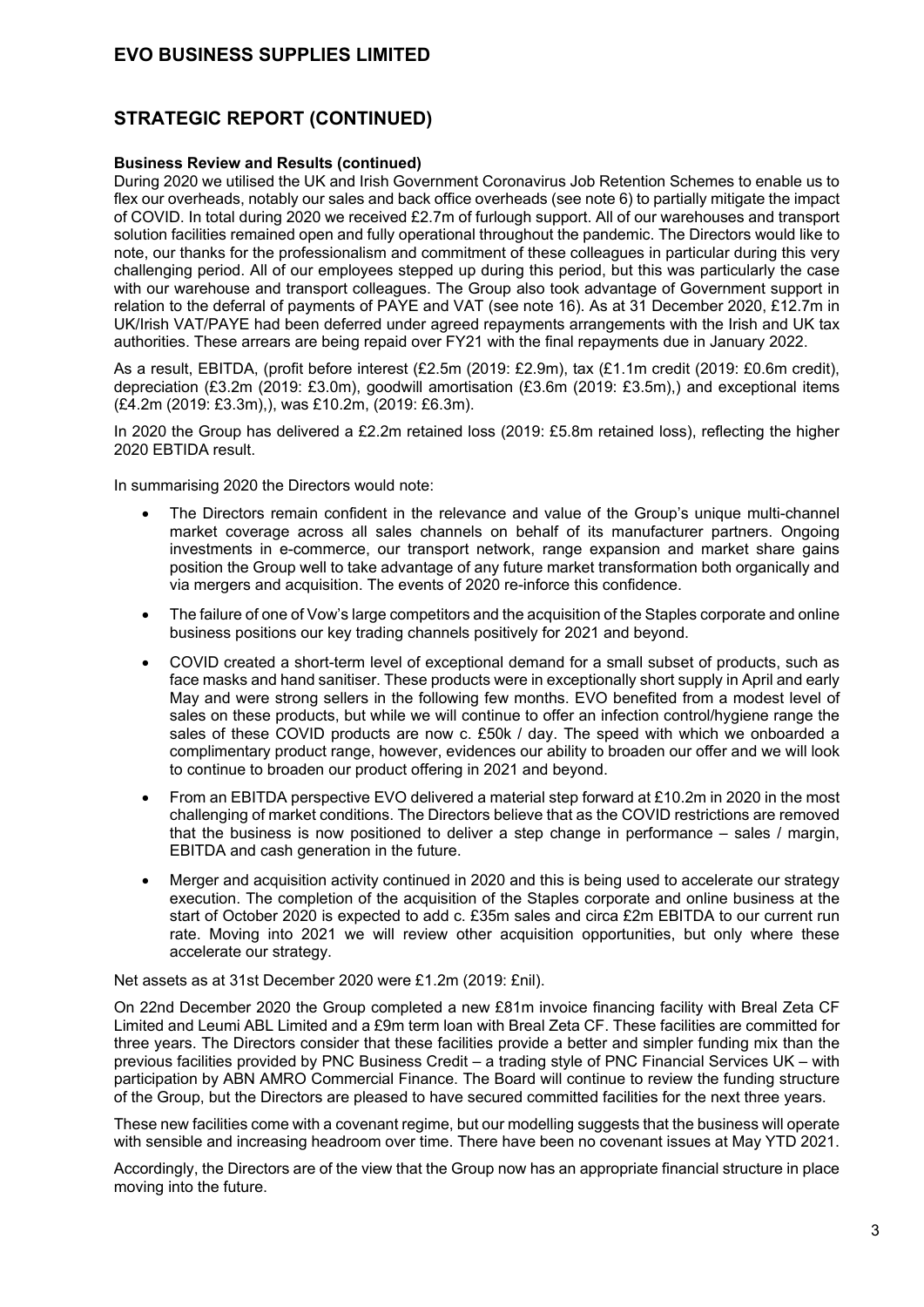# **STRATEGIC REPORT (CONTINUED)**

#### **Business Review and Results (Continued)**

As at the 31 December the Group had net debt of £50.1m (2019 £65.0m) (note 21) with the invoice financing the major inflow in part offset by the lower trading volumes due to COVID. Cash and cash equivalents was £0.8m (2010 £2.0m) (note 21). As we are an invoice finance funded business we try to hold as low a cash balance as possible as this minimises our interest cost.

In view of the trading/operating platform that has been established, and the strong market position the Group's Trading Divisions enjoy in their respective sectors, the Directors are confident that the Group is both positively and uniquely positioned for the future relative to many of our competitors.

#### **Future Prospects and Events After the Balance Sheet Date**

Since 31 December we would note the following as key events:

- BREXIT: the UK has now finally exited from the EU and during H1 FY21 we have experienced some supplier delays particularly related to product imported from the Far East. We expect these challenges to continue for the next few months.. As predicted BREXIT has created opportunities for us with a number of suppliers asking us to provide them with a distribution solution for Ireland. In addition, supply disruption has created an opportunity to swap sales from one product to another and BREXIT has created a climate where price increases are now more accepted by all parties. We expect to see further cost inflation in 2021.
- COVID: this remains an ongoing challenge for us all, but we are now starting to see restrictions eased. Sales in the first few months of FY21 have been negatively impacted by the ongoing lockdowns, but due to price and cost controls we are trading ahead of FY20 levels. We continue to believe that we will see sales/day increases as the lockdown restrictions are removed, nothwithstanding the current global supply chain and freight disruption, and thus, we believe we are well positioned moving into H2 FY21.

Consequently, we believe that the UK/Irish market will remain challenging in the year ahead and we are assuming that we will only see a modest increase in the use of office space in 2021. COVID and BREXIT are both ongoing risks, but also opportunities for us. We are responding to these challenges, and both are factored into our planning for the year ahead. As events unfold, we will respond, but we believe we are well positioned as a result of the market changes, which we believe will create new longer term opportunities for us.

#### **Key Performance Indicators (KPIs)**

The most significant KPIs used by the Group are financial. Management monitors the performance of the business against budget and prior year results.

The key operating KPIs are revenue, gross margin, and EBITDA.

| <b>KPI</b>     | 2021    | 2020    |
|----------------|---------|---------|
| Revenue        | £455.8m | £439.8m |
| Gross Margin   | £108.3m | £100.4m |
| Gross Margin % | 23.8%   | 22.8%   |
| EBITDA         | £10.2m  | £6.3m   |

Management also monitors trading profitability by customer account and by product category, whilst also receiving daily, weekly and monthly performance reports that include both financial and non-financial measures. The key non-financial KPIs are related to sales order input and stock fill rates.

On a daily basis our sales order input averaged £2.0m per working day in 2020. Over the course of a typical week sales input is higher Monday-Thursday with Friday a lower sales day. Sales are lower in the run up and after public holidays.

Our stock fill rate in 2020 averaged 91%, (2019 96%), which was significantly impacted by the global pandemic - disrupting supply lines. In the last quarter of 2020 the fill rate recovered to 93%. As the business closes on Christmas Eve and re-opens at the start of the new year there is no meaningful stock fill measure at our year end date.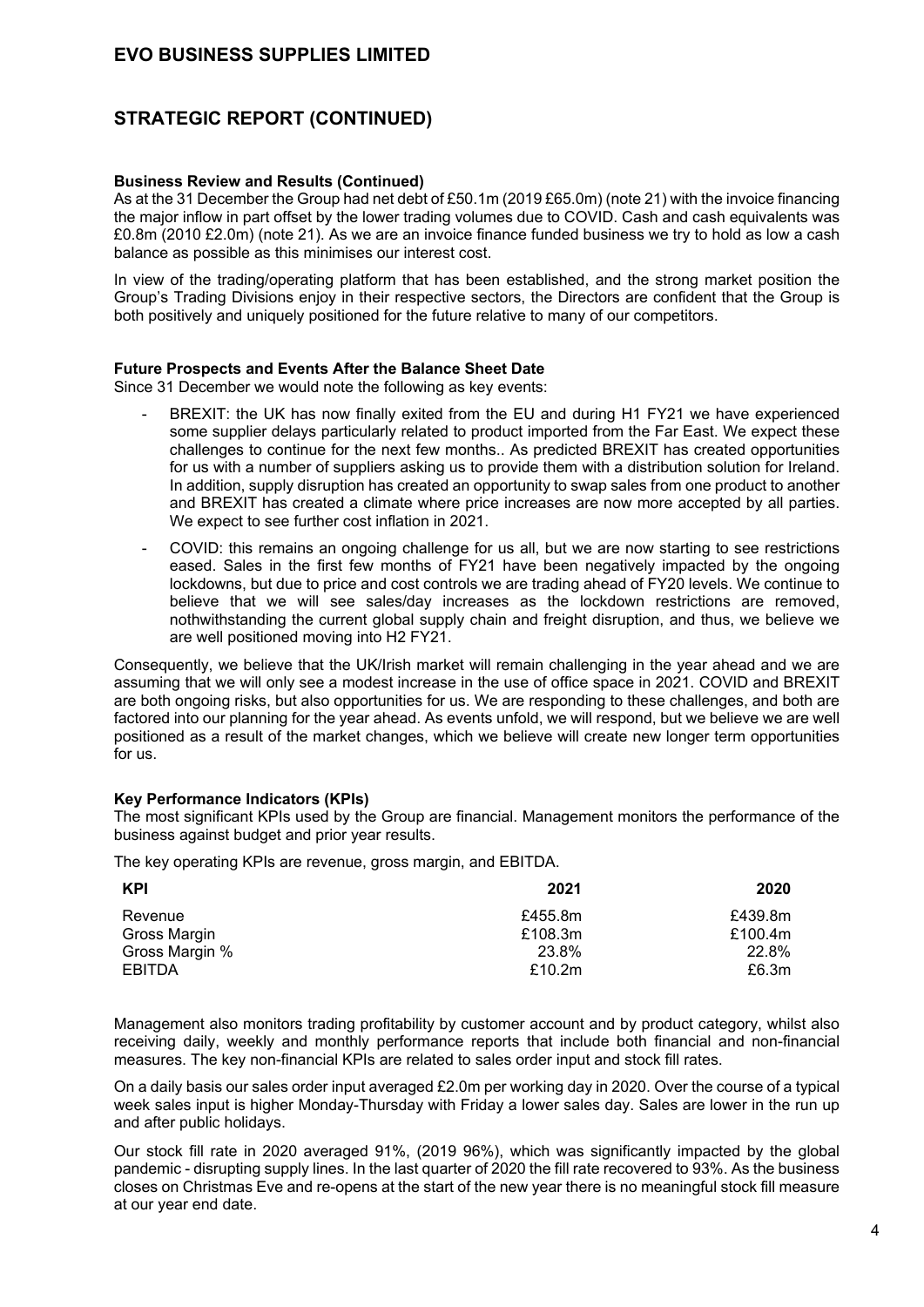# **STRATEGIC REPORT (CONTINUED)**

### **Tax Strategy**

The Group follows the following tax principles are as follows:

to observe and be compliant with all tax laws, rules, regulations and disclosure requirements in the territories in which we operate;

- to only enter into transactions that have a genuine business purpose or commercial rationale;
- to actively manage tax risk within the business in order to obtain certainty in our tax positions as far as possible; and
- to develop and maintain a good working relationship with HMRC based on transparency and openness.

Overall our aim is to meet all of our tax liabilities, within both the spirit and the letter of the tax law applicable to the territories in which we operate as part of our commitment to being a responsible business.

### **Principal Risks**

The Group, headed by EVO Business Supplies Limited, face a number of risks:

Price / customer risk – the market for business supplies remains competitive, notwithstanding the favourable market transformation during the period and we do not take our market position for granted. We strive to develop strong relationships with customers and suppliers, focus on customer service, maintaining a high availability of products and a low cost to serve, in order to minimise the risk of sales / customer loss. This is balanced by an assessment of the return versus cash invested for all customers.

Credit risk – a significant financial exposure faced by the Group relates to credit risk, primarily to its trade debtors. Credit risk is managed by running credit checks on new customers and by monitoring payments against contractual terms. We have a credit insurance policy focused on the Vow larger resellers, but the backbone of our credit risk management remains our own credit risk review processes and monitoring, which are crucial to managing credit risk in an informed manner. Where customers require support, notable in the Vow business, our approach involves taking credit insurance cover, and other security as appropriate, and adjusting commercial terms to ensure that we appropriately manage risk. We are seeking to build longterm relationships with our customers and our approach is one of partnership, but this has to be balanced by sensible commercial judgements.

Liquidity / cash flow risk – subsequent to our December 2020 refinancing with Breal Zeta CF Limited and Leumi ABL Limited, the Group is financed by a £81m invoice finance facility and a £9m term loan. Our invoice finance facilities are secured against the Group debtor book and the term loan is secured against Group inventory (excluding Premier Vanguard stock), and a charge over the other assets of the business. On 31 December 2020 EVO had £63.5m available and £6.4m headroom under these new facilities.

In addition, EVO has an £8m RCF facility with Endless LLP, our majority shareholder, which was £4m drawn as at 31 December 2020 and the date of signing these accounts.

As a result, the Directors are of the view that EVO has is operating with a sensible level of cash headroom.

The appropriateness of the respective financing facilities will continue to be reviewed periodically by management and the EVO Group Board.

As a result, the directors believe that the financing in place is both appropriate to the needs of the business and provides the necessary headroom to support our expansion plans.

Supplier credit – this provides a further key source of funding for the Group and Company. This is influenced by the credit view of the credit insurance community and the credit rating agencies. The Executive management team update the credit insurance community monthly and monitor the ongoing cash headroom of the business daily. Management will continue to hold regular update meetings with suppliers and credit insurers and will continue with our open style of communication, which we believe has been and remains fundamental to our way of working with our key supplier /credit insurance partners. We are again grateful for the continued support of this credit risk community and our suppliers.

The Board has strategies to manage and mitigate all of the above risks and remains confident of the continued success of the Group.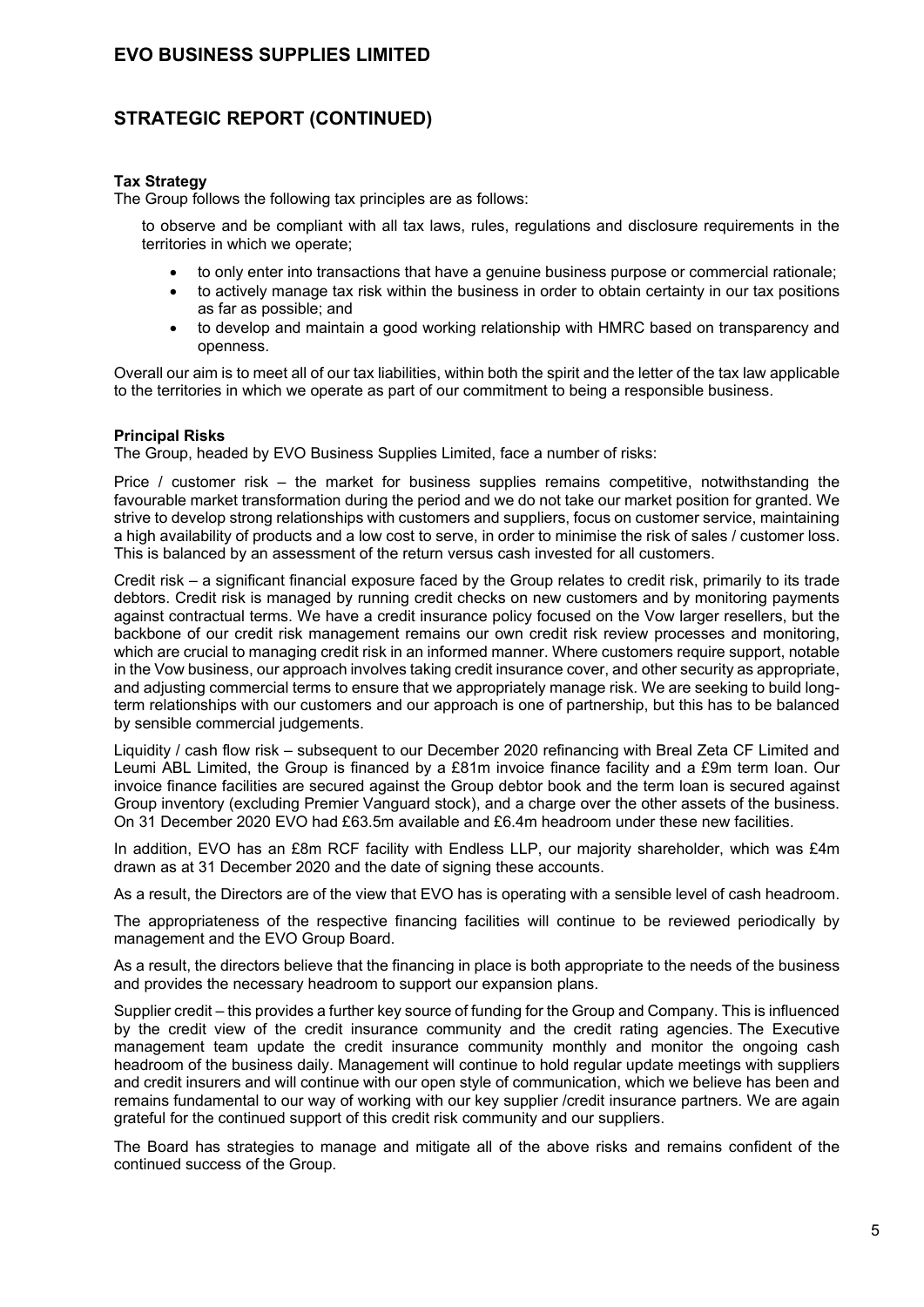### **STRATEGIC REPORT (CONTINUED)**

#### **Going Concern**

Economic conditions create uncertainty, particularly over (i) the level of demand where our industry has been sensitive to the underlying national economic position and the COVID restrictions in place and, (ii) the availability of credit insurance, which has an impact on the level of credit our suppliers are able to offer us.

In considering the level of demand and our forecast trading performance the directors have considered the impact of COVID, Brexit and the impact of the material market changes that we have seen in the UK and Irish business supplies market in 2020. These three key factors have been reviewed in detail and while COVID and BREXIT may be more relevant to the next few months these factors have been allowed for in our forecast model.

The assessment made recognises the inherent uncertainty associated with any forecasting at the present time, and, whilst the directors believe that trading performance will remain robust, the scenarios prepared have included consideration of the impact of the factors noted above.

As part of our assessment of the going concern assumption the Group has prepared a forecast that shows, taking account of reasonably possible changes in trading performance and the factors noted above, that the group is capable of operating within the level of its current facilities for a period of at least twelve months from the date of signature of these financial statements.

In assessing the appropriateness of the going concern assumption, the directors have considered the ability of the group to meet the covenants and maintain adequate liquidity through the forecast period.

Sensitivities have been modelled to understand the impact of the risk factors outlined above on the covenants and cash headroom. In particular, we have tested various sale/day and return to work scenarios, which we consider to be the most judgemental assumptions given the impact of COVID and the work from home guidance. Taking into account reasonable sensitivities, the forecast continues to demonstrate adequate headroom across all covenant tests over the forecast period.

After making enquiries, the directors have a reasonable expectation that the Group has adequate resources to continue in operational existence for the foreseeable future. Accordingly, they continue to adopt the going concern basis in preparing the annual report and financial statements.

#### **Statement by the directors in performance of their statutory duties in accordance with s172(1) Companies Act 2006**

The Board of Directors consider that in the decisions taken during the year ended 31 December 2020, they have acted in a way they consider, in good faith, would be most likely to promote the success of the Company for the benefit of its members as a whole, having regard to (amongst other matters):

- the likely consequences of any decision in the long term;
- the interests of the Company's employees;
- the need to foster the Company's business relationships with suppliers, customers and others;
- the impact of the Company's operations on the community and the environment;
- the desirability of the Company maintaining a reputation for high standards of business conduct; and;
- the need to act fairly as between members of the Company.

Our intention is to behave responsibly and ensure that management operate the business in a responsible manner, operating within the high standards of business conduct and good governance expected for a business such as ours.

Our decisions are made to have a long-term beneficial impact on the Company and to contribute to the Company's success. Our decisions take into account the impact of the company's operations on the community and environment, and our wider societal responsibilities.

As discussed on page 5, the Directors refinanced the Group during 2020. The Board will continue to review the funding structure of the Group, but the Directors are pleased to have secured committed facilities for the next three years and are of the view that the Group now has an appropriate financial structure in place moving forward.

Ongoing investments in e-commerce, our transport network, range expansion and market share position during the year have positioned the Group well to take advantage of any future market transformation both organically and via mergers and acquisition.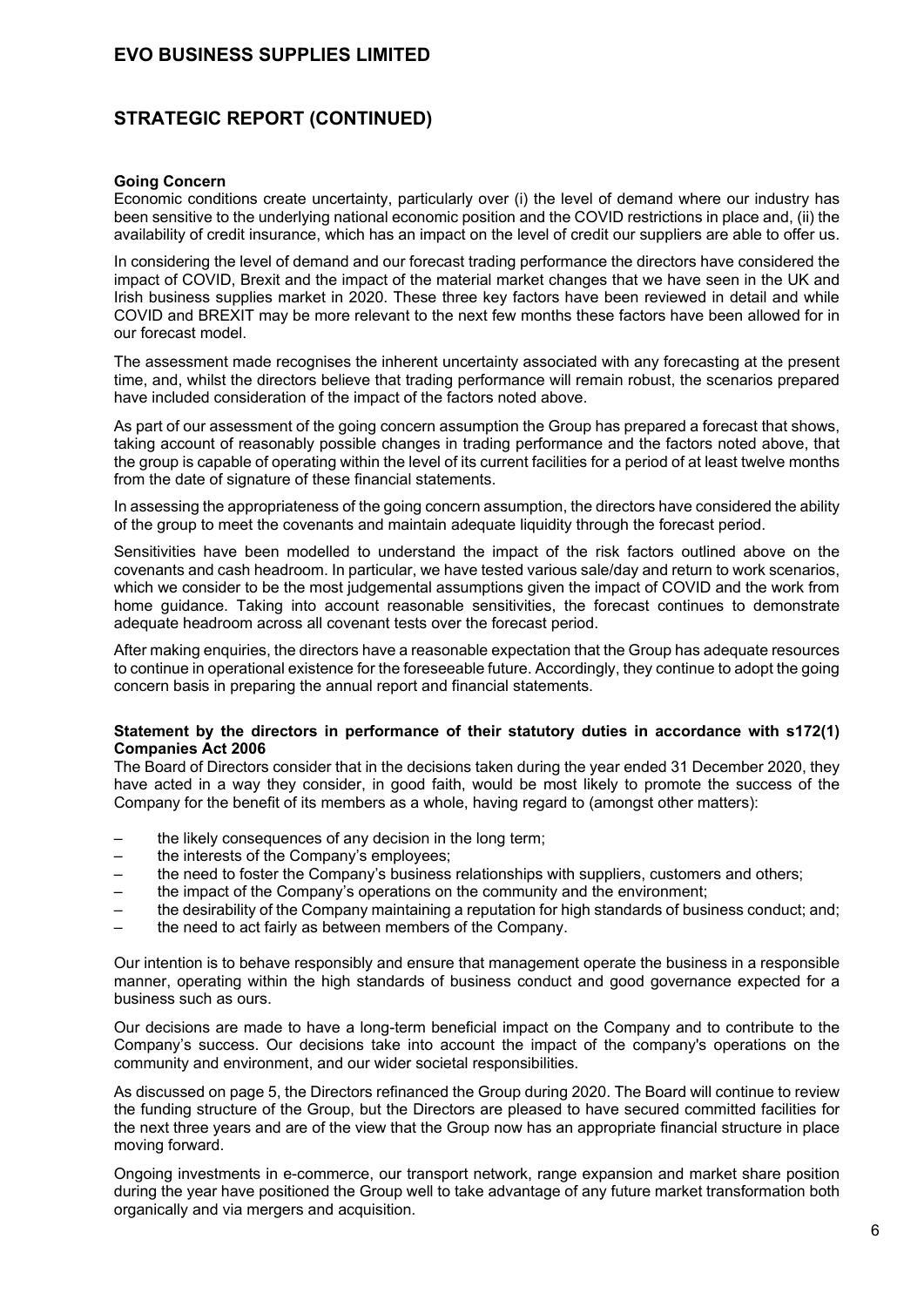### **STRATEGIC REPORT (CONTINUED)**

#### **Statement by the directors in performance of their statutory duties in accordance with s172(1) Companies Act 2006 (Continued)**

Our employees are fundamental to the delivery of our plan. We aim to be a responsible employer in our approach to the pay and benefits our employees receive. The health, safety and well-being of our employees is one of our primary considerations in the way we do business.

We also aim to act responsibly and fairly in how we engage and co-operate with all of our other primary stakeholders - our suppliers, debt providers, and shareholders - all of whom are integral to the success of the Group.

During 2020 we have held regular online updates with employees, suppliers and customers to keep these key stakeholders updated throughout this period. During a period where many employees have been working from home we have found Microsoft TEAMS to be a powerful communication device to enable regular face to face conversations, albeit digital, to continue with all stakeholders.

In early 2021 we have performed a further staff survey and we are now in the process of acting on the key points arising. We are also utilising our Company intranet site as a forum for discussion and sharing information with our employees.

Approved by order of the board

A. P. Gale 31 August 2021 Chief Financial Officer 1st Floor 1 Europa Drive **Sheffield** S9 1XT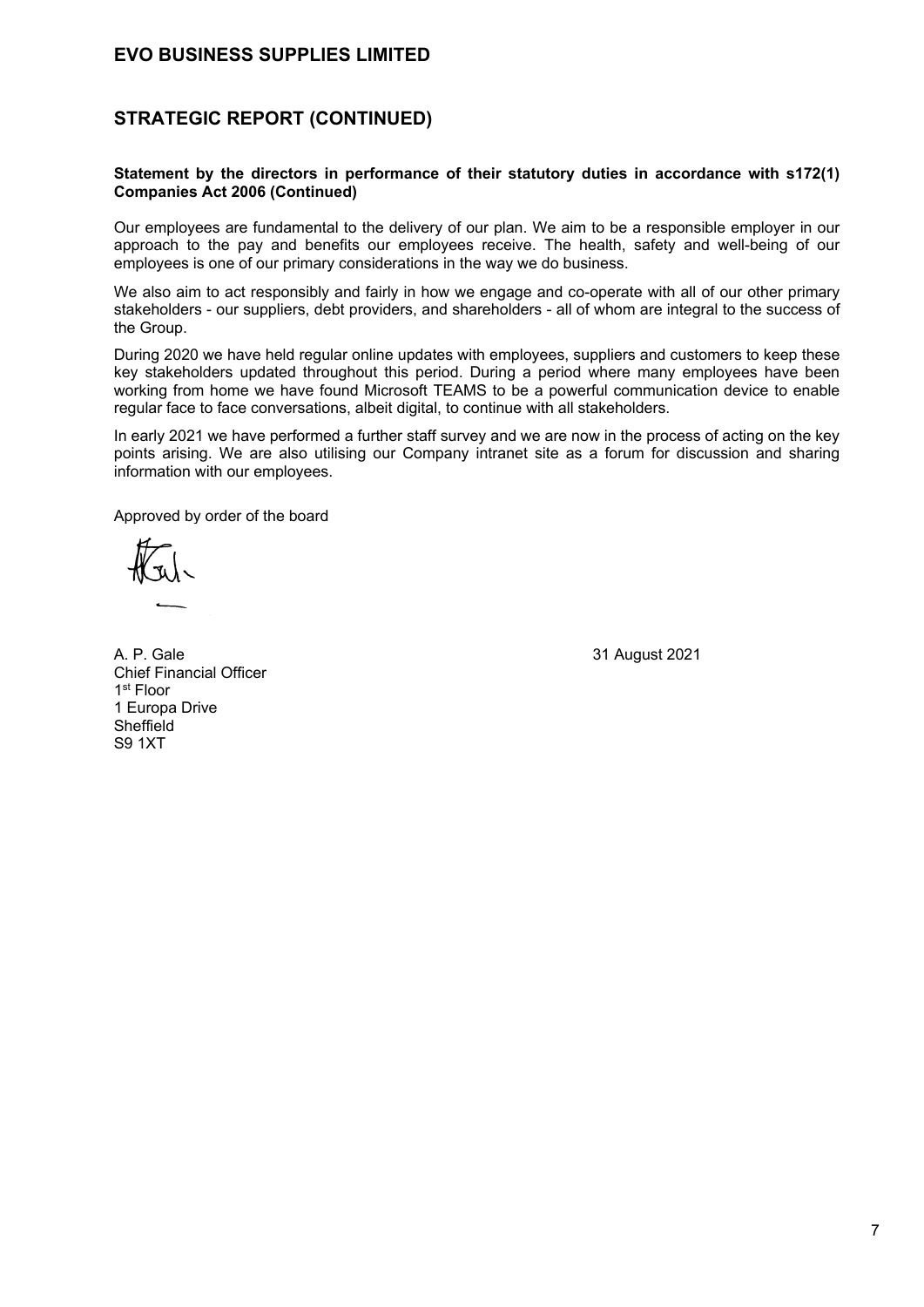### **DIRECTORS' REPORT**

The directors present their annual report and the audited consolidated financial statements for the year ended 31 December 2020.

#### **Principal Activity**

The principal activity of the Group is the sale of business supplies and services, which is accomplished through a number of UK and Irish sales channels, both indirect, via resellers and major retail outlets, and direct to large corporate and public sector customers.

#### **Directors**

The directors who held office during the year and (except as noted) subsequent to the balance sheet date were as follows:

S Thomson (resigned 30 July 2020) A P Gale S Haworth K A Williamson (resigned 11 June 2020) G M Stokes (appointed 1 January 2021) A Ross (resigned 30 April 2021) J C M Woolley (appointed 30 April 2021)

The Group has taken out directors and officers liability insurance on behalf of all directors and officers of the Company.

#### **Going Concern and Financial Risk Management Objectives and Policies**

The directors set out in the Strategic Report:

- the reasoning for the adoption of the going concern basis in preparing the annual report and financial statements for the Company; and
- the financial risk management objectives and policies of the Company.

#### **Employees**

The Company gives full consideration to applications for employment from disabled persons where the requirements of the job can be adequately fulfilled by a handicapped or disabled person. Where existing employees become disabled, it is the Company's policy wherever practicable to provide continuing employment under normal terms and conditions and to provide training, career development and promotion wherever appropriate.

During the year, employees have been provided with information about the Company through our internal intranet website. Regular meetings are held between local management and employees to allow a free flow of information and these are complemented by monthly briefings from the Chief Executive Officer or other members of the senior management team.

#### **Environmental, Social and Governance Performance Management**

Corporate responsibility is an integral part of our EVO values. Our corporate responsibility strategy is underpinned by our commitment to the environment. Our aim is to continually reduce the impact we have on the environment in (i) the work place; (ii) the market place; and (iii) in our community.

Our trading companies currently:

- Work closely with their suppliers and customers to source products that meet high environmental standards
- Are implementing our carbon emissions reduction plan
- Use Cardboard shipping boxes for all orders, fully recyclable and made from 100% recycled paper
- Recycle waste
- Are actively seeking out better packaging solutions
- Are reducing their use of single use plastics
- Use 100% recycled printer paper
- Are members of the Distributor Electrical Take Back Scheme
- Recycle printer inks, electrical items and consumables
- Donate any unwanted furniture and stock to charities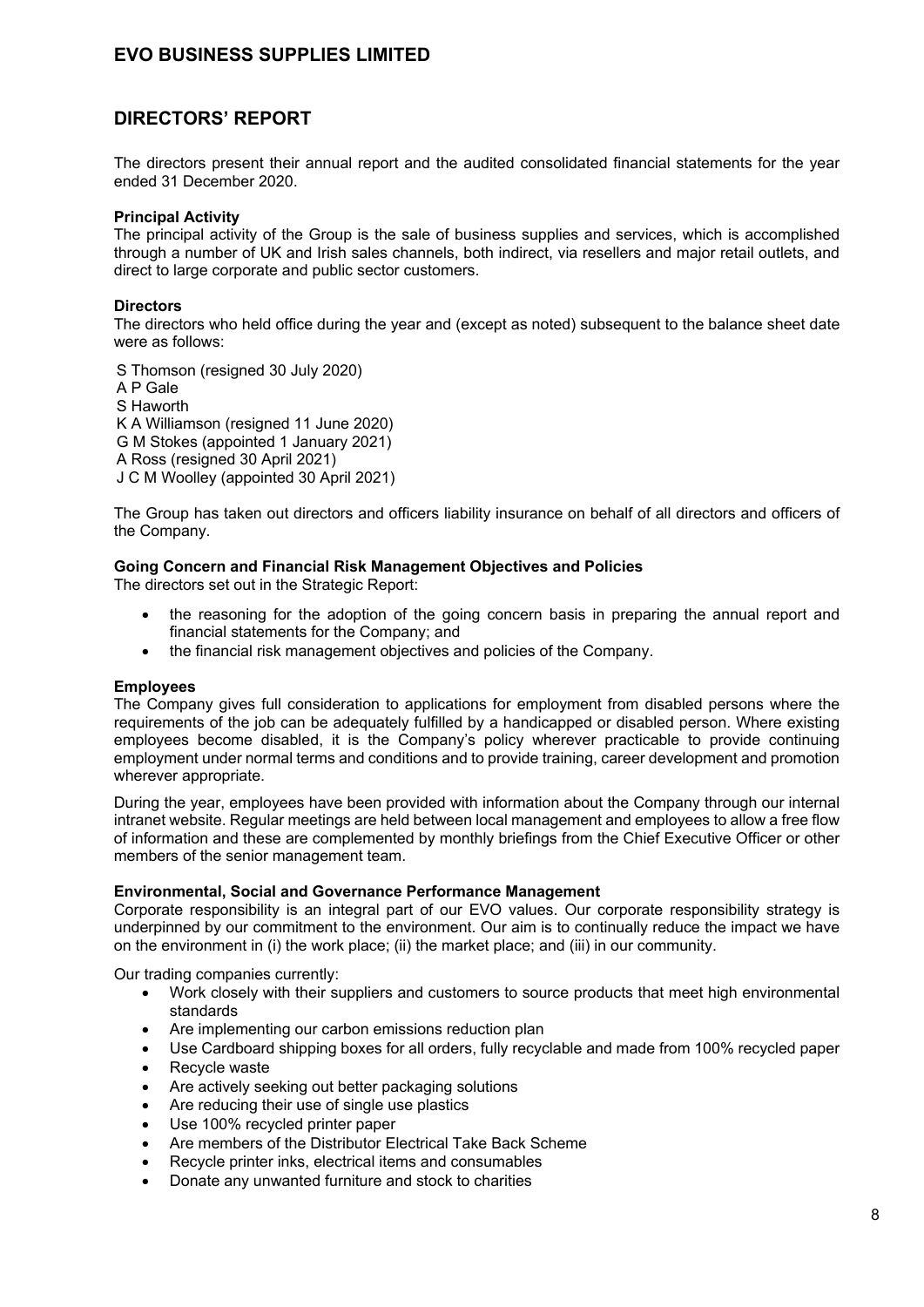# **DIRECTORS' REPORT (CONTINUED)**

#### **Environmental, Social and Governance Performance Management (Continued)**

• Hold ISO 14001 accreditation

We encourage all our employees to get involved, whether that means raising money for charities, volunteering or enhancing our contribution to the environment, for example, all our employees are entitled to devote one working day a year to supporting a volunteering project they choose.

#### **Energy and Carbon Reporting**

The Group aims to minimise the lasting impact of its operations on the environment. We monitor closely our electricity, gas and fuel usage. The following tables detail energy consumption and greenhouse gas emissions (GHG) from the activities of the Group during the period January 2020 to December 2020. Our greenhouse gas emissions, reportable under SECR during the period specified above, were 10,075 tonnes CO**2**e. This figure has been calculated using the UK Government's most recent CHG Conversion Factors for Company Reporting (2020). This is in line with standard industry practice and allows fair comparison with other UK businesses.

This figure includes all the material Scope 1 and Scope 2 emissions, required to be disclosed by the specified legislation, plus additional Scope 3 emissions.

The following figures make up the baseline reporting for Group, as 2020 is the first year that the Group is required to report this information. Scope 1 consumption and emissions relate to direct combustion of natural gas, and fuels utilised for transportation operations, such as company vehicle fleets. Scope 2 consumption and emissions relate to indirect emissions relating to the consumption of purchased electricity in day-to-day business operations. Scope 3 consumption and emissions relate to emissions resulting from sources not directly owned by the reporting company. For the EVO Group, this is related to grey fleet (business travel undertaken in employee-owned vehicles) only.

The total consumption (kWh) figures for energy supplies reportable by the Group are as follows:

| <b>Utility and Scope</b>                                                                                   | Total<br><b>Consumption</b><br>(kWh) |
|------------------------------------------------------------------------------------------------------------|--------------------------------------|
| Grid-Supplied Electricity (Scope 2)<br>Gaseous and other fuels (Scope 1)<br>Transportation (Scope 1 and 3) | 5,050,666<br>5,105,187<br>32,889,494 |
| <b>Total</b>                                                                                               | 43,045,347                           |

The total emission (tCO2e) figures for energy supplies reportable by the Group are as follows:

| <b>Utility and Scope</b>                                                                                   | <b>Total Emissions</b><br>(1CO2e) |
|------------------------------------------------------------------------------------------------------------|-----------------------------------|
| Grid-Supplied Electricity (Scope 2)<br>Gaseous and other fuels (Scope 1)<br>Transportation (Scope 1 and 3) | 1.226<br>939<br>7.910             |
| <b>Total</b>                                                                                               | 10.075                            |

An intensity metric of tCO2e per £m turnover has been applied for the annual total emissions of the Group. The result of this analysis is as follows:

| <b>Intensity Metric</b> | <b>Total Intensity Metric</b> |
|-------------------------|-------------------------------|
| tCO2e / £m              |                               |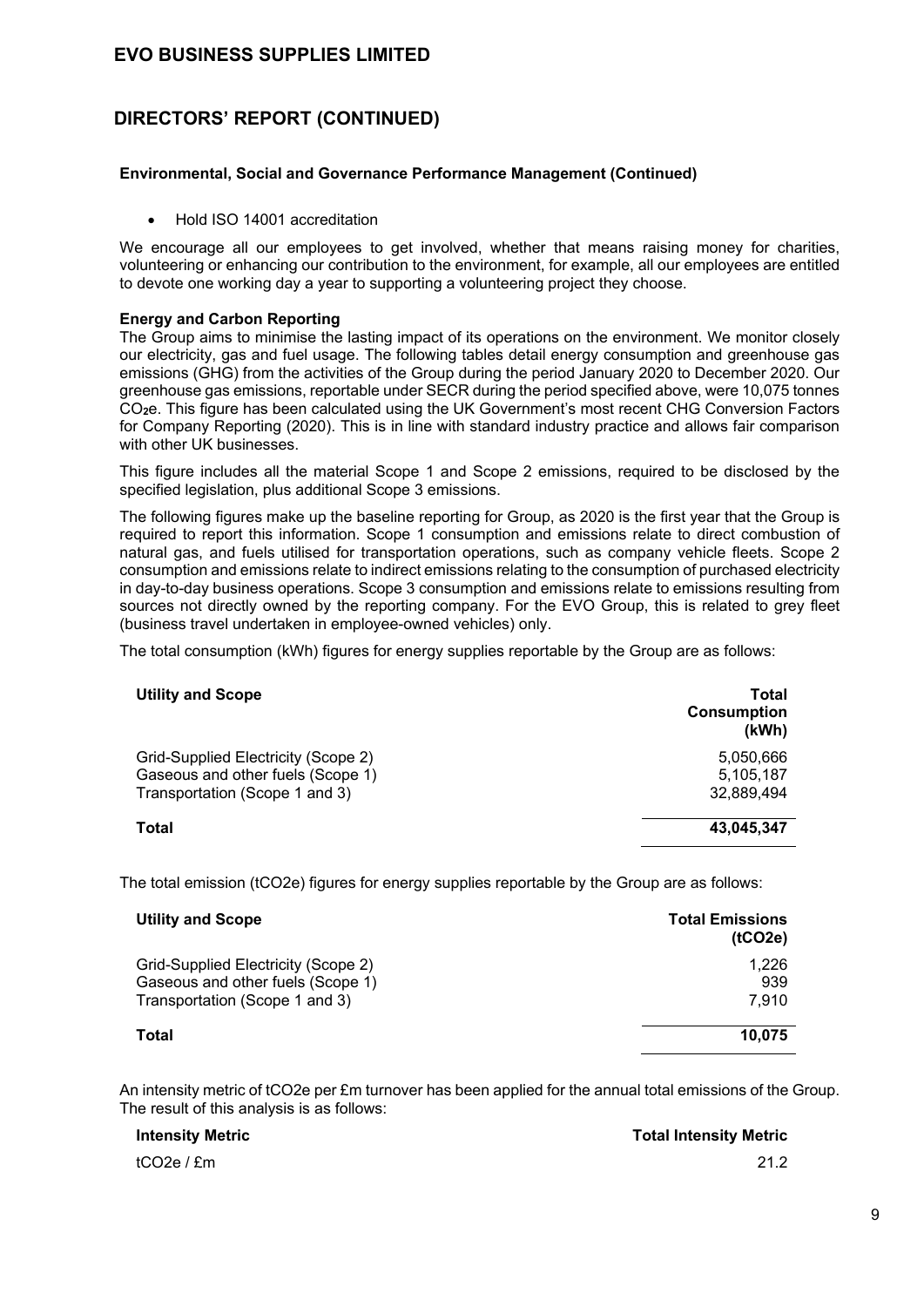# **DIRECTORS' REPORT (CONTINUED)**

#### **Energy and Carbon Reporting (Continued)**

#### *Reporting Boundary, Methodology and Exclusions*

We have reported on all sources of GHG emissions and energy usage, associated emissions, energy efficiency actions and energy performance for EVO Group Limited, under the government policy Streamlined Energy & Carbon Reporting (SECR), as implemented by the Companies (Directors' Report) and Limited Liability Partnerships (Energy and Carbon Report) Regulations 2018.

We have followed the 2019 UK Government environmental reporting guidance. We have used the GHG Protocol Corporate Accounting and Reporting Standard (revised edition) and emission factors from the UK Government's GHG Conversion Factors for Company Reporting 2019 to calculate the above disclosures.. There are no material omissions from the mandatory reporting scope. The reporting period is January 2020 to December 2020, as per the financial statements.

#### *Energy Efficiency Initiatives*

The Group is committed to year-on-year improvements in the operational energy efficiency with our warehouses an initial focus area. In 2019 we implemented an LED lighting installation project in our Banner, Normanton warehouse and in 2020 we have undertaken a similar project at our Vow, Lutterworth warehouse.

#### **Engagement with Suppliers, Customers and Others**

Details of engagement with suppliers, customers and others can be found in the section 172(1) statement on page 7 of the Strategic Report.

#### **Political Donations**

No political donations were made during 2020 or 2019.

#### **Future Developments and Events after the Balance Sheet Date**

Details of future developments can be found in the Strategic Report on page 3 and form part of this report by cross-reference.

#### **Dividends**

No interim dividend was paid during the year, (2019: £nil), and the directors recommend that no final dividend be declared, (2019: £nil). Accordingly, the retained loss of £2.2 million (2019: retained loss of £5.8 million) will be transferred to reserves.

#### **Disclosure of Information to Auditor**

The directors who held office at the date of approval of this directors' report confirm that, so far as they are each aware, there is no relevant audit information of which the company's auditor is unaware and each director has taken all the steps that they ought to have taken as a director to make themselves aware of any relevant audit information and to establish that the company's auditor is aware of that information. This confirmation is given and should be interpreted in accordance with the provisions of s418 of the Companies Act 2006.

Deloitte LLP was appointed as auditor during the year. A resolution to reappoint Deloitte LLP will be proposed at the forthcoming Annual General Meeting.

Approved by order of the board

A. P. Gale 31 August 2021 Chief Financial Officer 1st Floor, 1 Europa Drive Sheffield, S9 1XT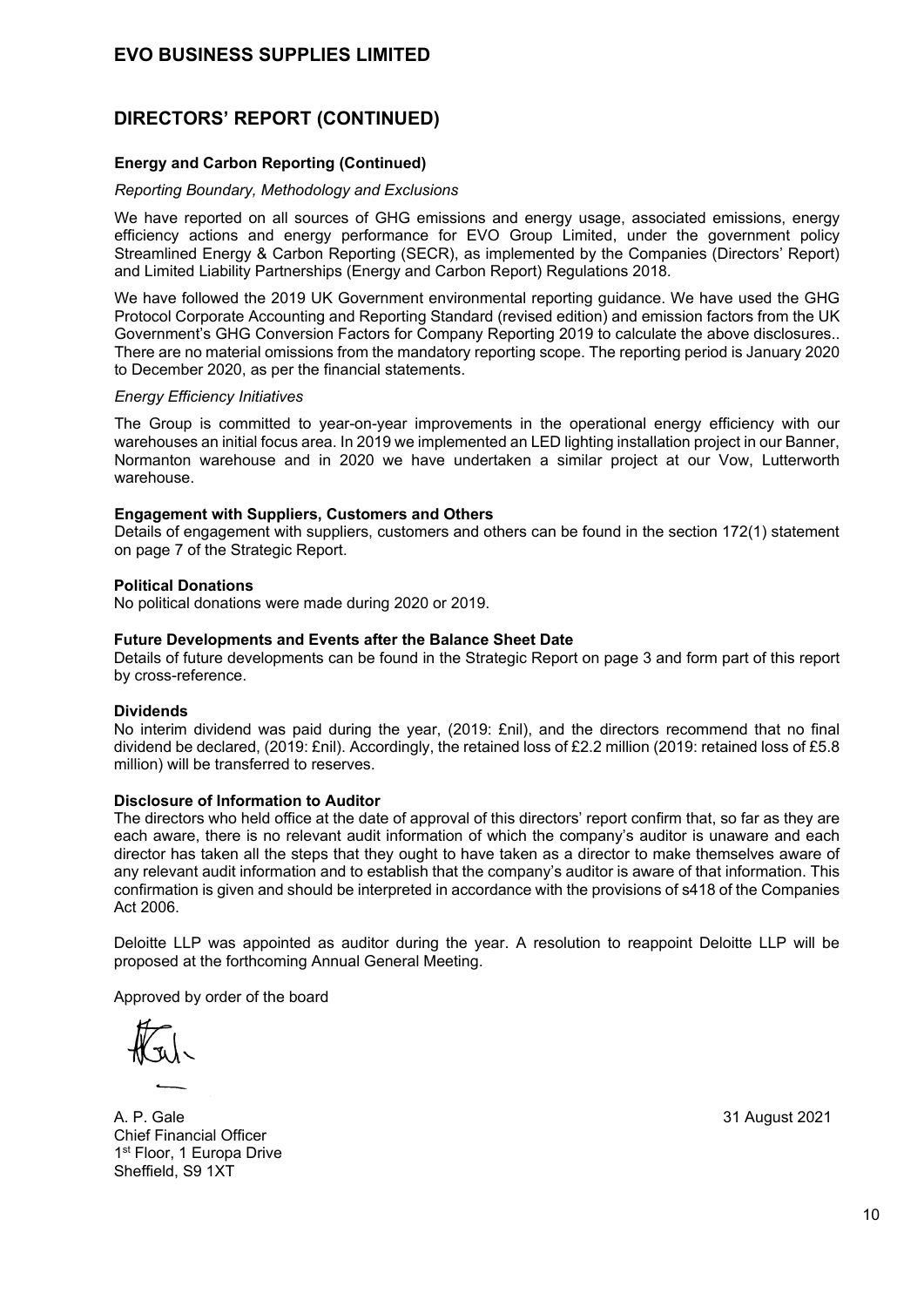# **DIRECTORS' RESPONSIBILITIES STATEMENT**

The directors are responsible for preparing the Annual Report and the financial statements in accordance with applicable law and regulations.

Company law requires the directors to prepare financial statements for each financial year. Under that law the directors have elected to prepare the financial statements in accordance with United Kingdom Generally Accepted Accounting Practice (United Kingdom Accounting Standards and applicable law), including FRS 102 "The Financial Reporting Standard applicable in the UK and Republic of Ireland". Under company law the directors must not approve the financial statements unless they are satisfied that they give a true and fair view of the state of affairs of the company and of the profit or loss of the company for that period. In preparing these financial statements, the directors are required to:

- select suitable accounting policies and then apply them consistently;
- make judgments and accounting estimates that are reasonable and prudent;
- state whether applicable UK Accounting Standards have been followed, subject to any material departures disclosed and explained in the financial statements; and
- prepare the financial statements on the going concern basis unless it is inappropriate to presume that the company will continue in business.

The directors are responsible for keeping adequate accounting records that are sufficient to show and explain the company's transactions and disclose with reasonable accuracy at any time the financial position of the company and enable them to ensure that the financial statements comply with the Companies Act 2006. They are also responsible for safeguarding the assets of the company and hence for taking reasonable steps for the prevention and detection of fraud and other irregularities.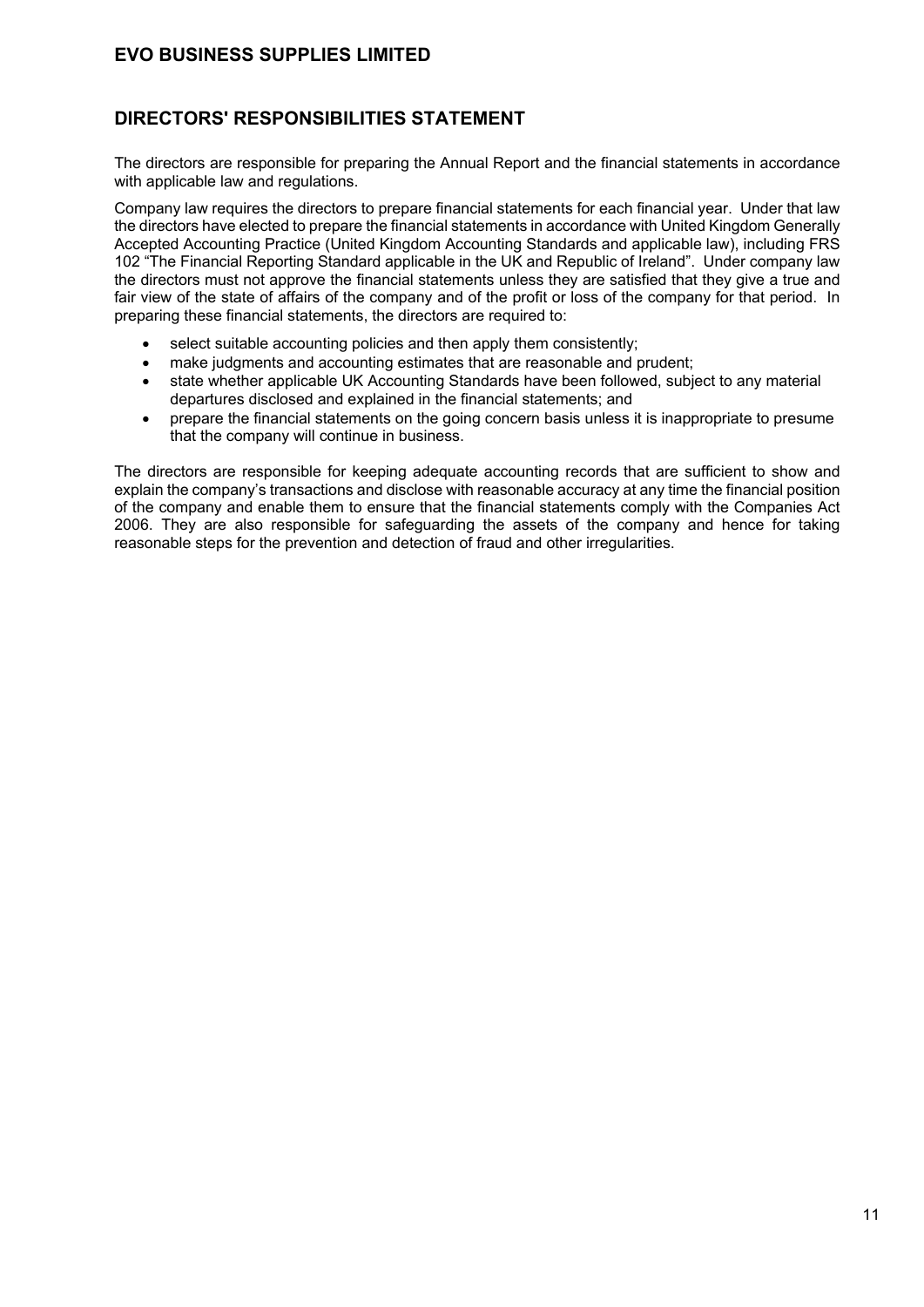### **INDEPENDENT AUDITOR'S REPORT TO THE MEMBERS OF EVO BUSINESS SUPPLIES LIMITED**

#### **Report on the audit of the financial statements**

#### **Opinion**

In our opinion the financial statements of EVO Business Supplies Limited (the 'company'):

- give a true and fair view of the state of the group's and of the parent company's affairs as at 31 December 2020 and of its loss for the year then ended;
- have been properly prepared in accordance with United Kingdom Generally Accepted Accounting Practice including Financial Reporting Standard 102 "The Financial Reporting Standard applicable in the UK and Republic of Ireland"; and
- have been prepared in accordance with the requirements of the Companies Act 2006.

We have audited the financial which comprise:

- the consolidated profit and loss account:
- the consolidated statement of comprehensive income;
- the consolidated and company balance sheets;
- the consolidated and company statement of changes in equity;
- the consolidated cash flow statement;
- the statement of accounting policies;
- the related notes 1 to 26.

The financial reporting framework that has been applied in their preparation is applicable law and United Kingdom Accounting Standards (United Kingdom Generally Accepted Accounting Practice), including FRS 102 "The Financial Reporting Standard applicable in the UK and Republic of Ireland" (United Kingdom Generally Accepted Accounting Practice).

#### **Basis for opinion**

We conducted our audit in accordance with International Standards on Auditing (UK) (ISAs (UK)) and applicable law. Our responsibilities under those standards are further described in the auditor's responsibilities for the audit of the financial statements section of our report.

We are independent of the group and parent company in accordance with the ethical requirements that are relevant to our audit of the financial statements in the UK, including the Financial Reporting Council's (the 'FRC's') Ethical Standard, and we have fulfilled our other ethical responsibilities in accordance with these requirements. We believe that the audit evidence we have obtained is sufficient and appropriate to provide a basis for our opinion.

#### **Conclusions relating to going concern**

In auditing the financial statements, we have concluded that the directors' use of the going concern basis of accounting in the preparation of the financial statements is appropriate.

Based on the work we have performed, we have not identified any material uncertainties relating to events or conditions that, individually or collectively, may cast significant doubt on the group's and parent company's ability to continue as a going concern for a period of at least twelve months from when the financial statements are authorised for issue.

Our responsibilities and the responsibilities of the directors with respect to going concern are described in the relevant sections of this report.

#### **Other information**

The other information comprises the information included in the annual report, other than the financial statements and our auditor's report thereon. The directors are responsible for the other information contained within the annual report. Our opinion on the financial statements does not cover the other information and, except to the extent otherwise explicitly stated in our report, we do not express any form of assurance conclusion thereon.

Our responsibility is to read the other information and, in doing so, consider whether the other information is materially inconsistent with the financial statements or our knowledge obtained in the audit or otherwise appears to be materially misstated. If we identify such material inconsistencies or apparent material misstatements, we are required to determine whether there is a material misstatement in the financial statements or a material misstatement of the other information. If, based on the work we have performed, we conclude that there is a material misstatement of this other information, we are required to report that fact.

We have nothing to report in respect of these matters.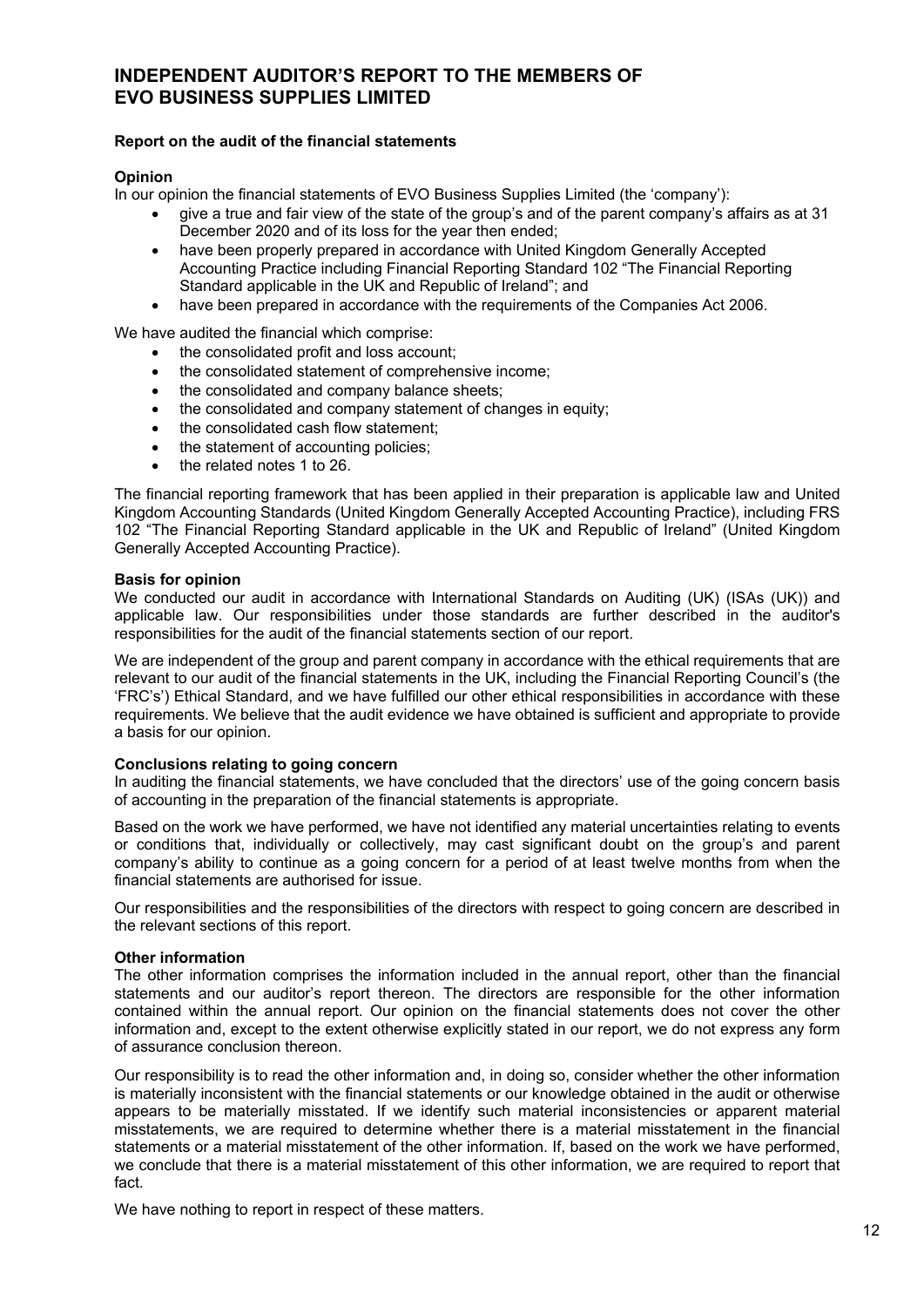### **INDEPENDENT AUDITOR'S REPORT TO THE MEMBERS OF EVO BUSINESS SUPPLIES LIMITED (CONTINUED)**

#### **Responsibilities of directors**

As explained more fully in the directors' responsibilities statement, the directors are responsible for the preparation of the financial statements and for being satisfied that they give a true and fair view, and for such internal control as the directors determine is necessary to enable the preparation of financial statements that are free from material misstatement, whether due to fraud or error.

In preparing the financial statements, the directors are responsible for assessing the company's ability to continue as a going concern, disclosing, as applicable, matters related to going concern and using the going concern basis of accounting unless the directors either intend to liquidate the company or to cease operations, or have no realistic alternative but to do so.

#### **Auditor's responsibilities for the audit of the financial statements**

Our objectives are to obtain reasonable assurance about whether the financial statements as a whole are free from material misstatement, whether due to fraud or error, and to issue an auditor's report that includes our opinion. Reasonable assurance is a high level of assurance, but is not a guarantee that an audit conducted in accordance with ISAs (UK) will always detect a material misstatement when it exists. Misstatements can arise from fraud or error and are considered material if, individually or in the aggregate, they could reasonably be expected to influence the economic decisions of users taken on the basis of these financial statements.

A further description of our responsibilities for the audit of the financial statements is located on the Financial Reporting Council's website at: www.frc.org.uk/auditorsresponsibilities. This description forms part of our auditor's report.

#### **Extent to which the audit was considered capable of detecting irregularities, including fraud**

Irregularities, including fraud, are instances of non-compliance with laws and regulations. We design procedures in line with our responsibilities, outlined above, to detect material misstatements in respect of irregularities, including fraud. The extent to which our procedures are capable of detecting irregularities, including fraud is detailed below.

We considered the nature of the group's industry and its control environment, and reviewed the group's documentation of their policies and procedures relating to fraud and compliance with laws and regulations. We also enquired of about their own identification and assessment of the risks of irregularities.

We obtained an understanding of the legal and regulatory framework that the group operates in, and identified the key laws and regulations that:

- had a direct effect on the determination of material amounts and disclosures in the financial statements. These included UK Companies Act, and tax legislation; and
- do not have a direct effect on the financial statements but compliance with which may be fundamental to the group's ability to operate or to avoid a material penalty. These included Health & Safety, data protection, employment law and anti-bribery legislation.

We discussed among the audit engagement team including relevant internal specialists such as tax, pensions, and IT regarding the opportunities and incentives that may exist within the organisation for fraud and how and where fraud might occur in the financial statements.

As a result of performing the above, we identified the greatest potential for fraud in the following areas, and our specific procedures performed to address it are described below:

We consider the key risk in respect of revenue recognition to be in relation to the accuracy and completeness of rebates accruals and deductions of customer allowances and promotional or commercial discounts in the correct period, In response to this risk, we substantively test the impact on sales of rebate agreements during the year and the adequacy of provisions for customer rebates recognised at year end for unsettled amounts.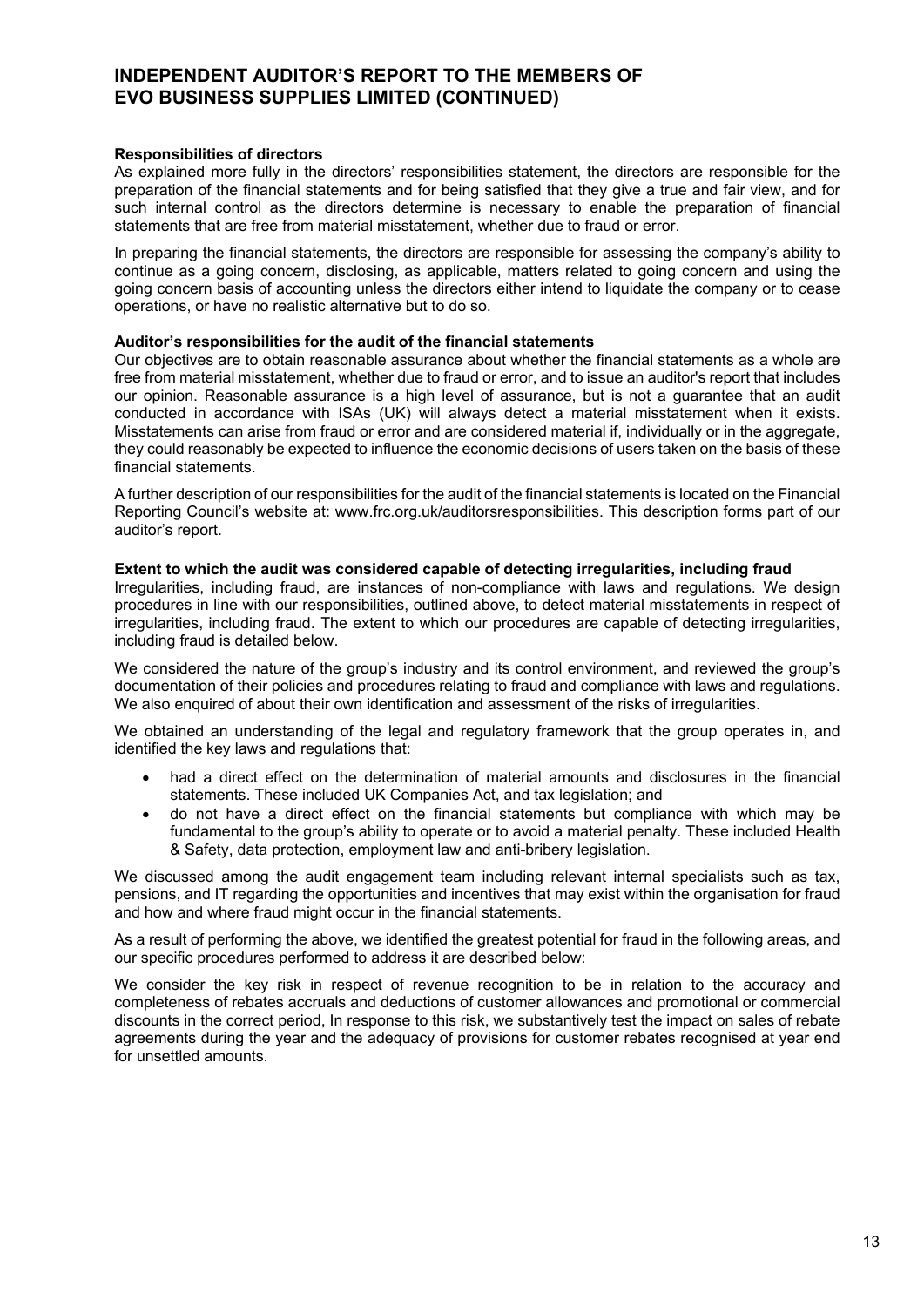### **INDEPENDENT AUDITOR'S REPORT TO THE MEMBERS OF EVO BUSINESS SUPPLIES LIMITED (CONTINUED)**

#### **Report on other legal and regulatory requirements**

#### **Opinions on other matters prescribed by the Companies Act 2006**

In our opinion, based on the work undertaken in the course of the audit:

- the information given in the Strategic Report and the Directors' Report for the financial year for which the financial statements are prepared is consistent with the financial statements; and
- the Strategic Report and the Directors' Report have been prepared in accordance with applicable legal requirements.

In light of the knowledge and understanding of the company and its environment obtained in the course of the audit, we have not identified any material misstatements in the Strategic Report or the Directors' Report.

#### **Matters on which we are required to report by exception**

Under the Companies Act 2006 we are required to report in respect of the following matters if, in our opinion:

- adequate accounting records have not been kept, or returns adequate for our audit have not been received from branches not visited by us; or
- the financial statements are not in agreement with the accounting records and returns; or
- certain disclosures of directors' remuneration specified by law are not made; or
- we have not received all the information and explanations we require for our audit.

We have nothing to report in respect of these matters.

#### **Use of our report**

This report is made solely to the company's members, as a body, in accordance with Chapter 3 of Part 16 of the Companies Act 2006. Our audit work has been undertaken so that we might state to the company's members those matters we are required to state to them in an auditor's report and for no other purpose. To the fullest extent permitted by law, we do not accept or assume responsibility to anyone other than the company and the company's members as a body, for our audit work, for this report, or for the opinions we have formed.

Kate Davison

Kate Darlison FCA (Senior Statutory Auditor) for and on behalf of Deloitte LLP Statutory Auditor Leeds, United Kingdom

31 August 2021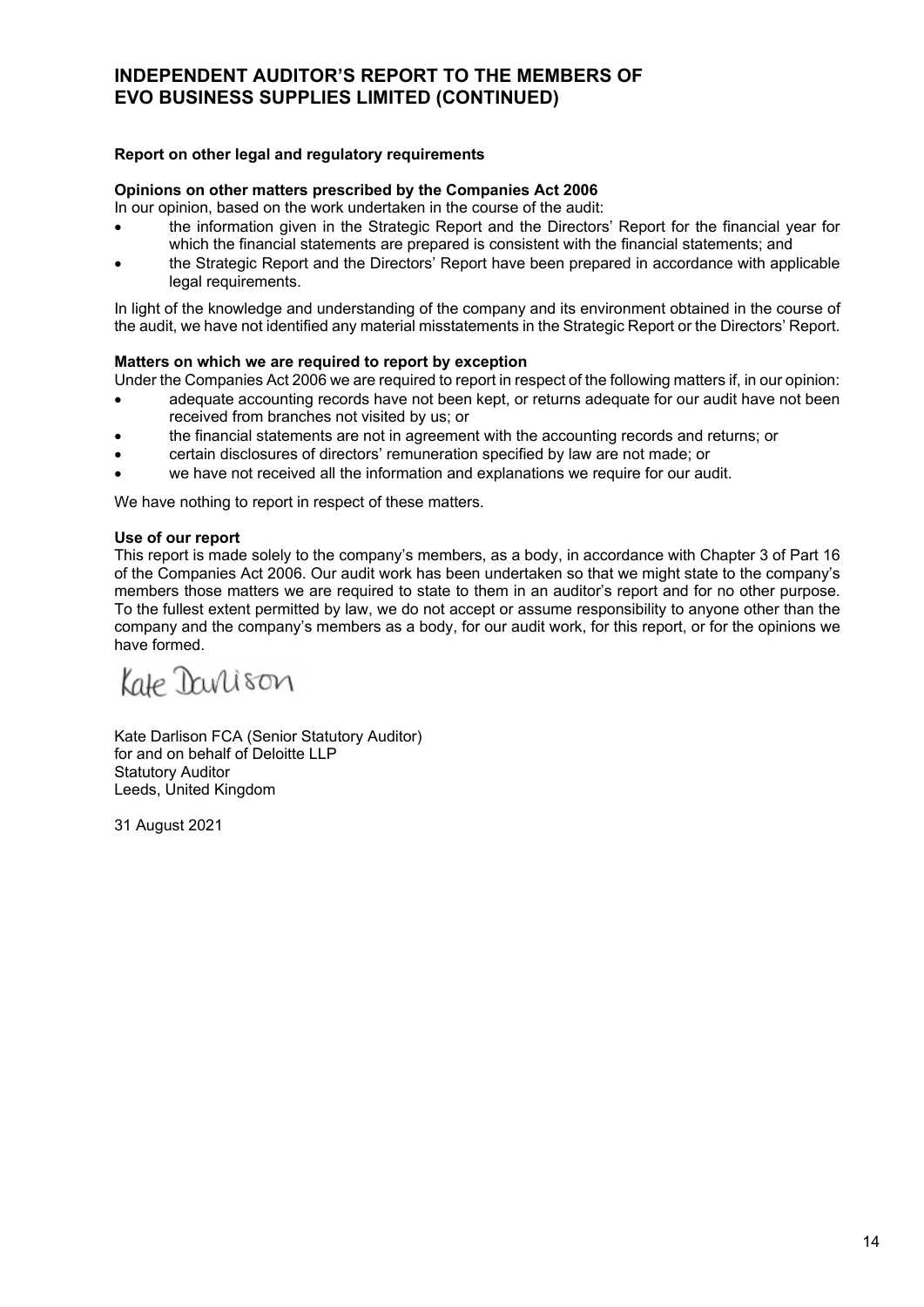# **CONSOLIDATED PROFIT AND LOSS ACCOUNT**

# **Year ended 31 December 2020**

|                                                                                  |             | Year ended 31 December 2020<br>Year ended 31 December 2019 |                                         |                    |                                       |                                         |              |
|----------------------------------------------------------------------------------|-------------|------------------------------------------------------------|-----------------------------------------|--------------------|---------------------------------------|-----------------------------------------|--------------|
| £ million                                                                        | <b>Note</b> | <b>Before</b><br>exceptional<br>items                      | <b>Exceptional</b><br>items<br>(note 5) | Total              | <b>Before</b><br>exceptional<br>items | <b>Exceptional</b><br>items<br>(note 5) | <b>Total</b> |
| <b>TURNOVER</b>                                                                  | 3           | 455.8                                                      |                                         | 455.8              | 439.9                                 |                                         | 439.9        |
| Cost of sales                                                                    |             | (347.5)                                                    |                                         | (347.5)            | (339.5)                               |                                         | (339.5)      |
| <b>Gross profit</b>                                                              |             | 108.3                                                      |                                         | 108.3              | 100.4                                 |                                         | 100.4        |
| Operating expenses (net)                                                         | 4           | (107.6)                                                    | (4.2)                                   | (111.8)            | (100.5)                               | (3.4)                                   | (103.9)      |
| Other operating income                                                           | 6           | 2.7                                                        |                                         | 2.7                |                                       |                                         |              |
| Operating profit / (loss) before<br>amortisation of goodwill and<br>depreciation |             | 10.2                                                       | (4.2)                                   | 6.0                | 6.3                                   | (3.3)                                   | 3.0          |
| Depreciation and impairment of<br>tangible fixed assets                          | 12          | (3.2)                                                      |                                         | (3.2)              | (3.0)                                 |                                         | (3.0)        |
| Amortisation of goodwill and<br>intangible assets                                | 11          | (3.6)                                                      |                                         | (3.6)              | (3.4)                                 | (0.1)                                   | (3.5)        |
| <b>OPERATING PROFIT / (LOSS)</b>                                                 |             | $\overline{3.4}$                                           | (4.2)                                   | $(0.\overline{8})$ | (0.1)                                 | (3.4)                                   | (3.5)        |
| Finance costs (net)                                                              | 8           | (2.5)                                                      |                                         | (2.5)              | (2.9)                                 |                                         | (2.9)        |
| PROFIT / (LOSS) ON ORDINARY<br><b>ACTIVITIES BEFORE</b><br><b>TAXATION</b>       | 9           | 0.9                                                        | (4.2)                                   | (3.3)              | (3.0)                                 | (3.4)                                   | (6.4)        |
| Tax on loss                                                                      | 10          | 1.1                                                        |                                         | 1.1                | 0.6                                   |                                         | 0.6          |
| <b>RETAINED PROFIT / (LOSS)</b><br><b>FOR THE FINANCIAL YEAR</b>                 |             | 2.0                                                        | (4.2)                                   | (2.2)              | (2.4)                                 | (3.4)                                   | (5.8)        |

The accompanying notes are an integral part of this consolidated profit and loss account.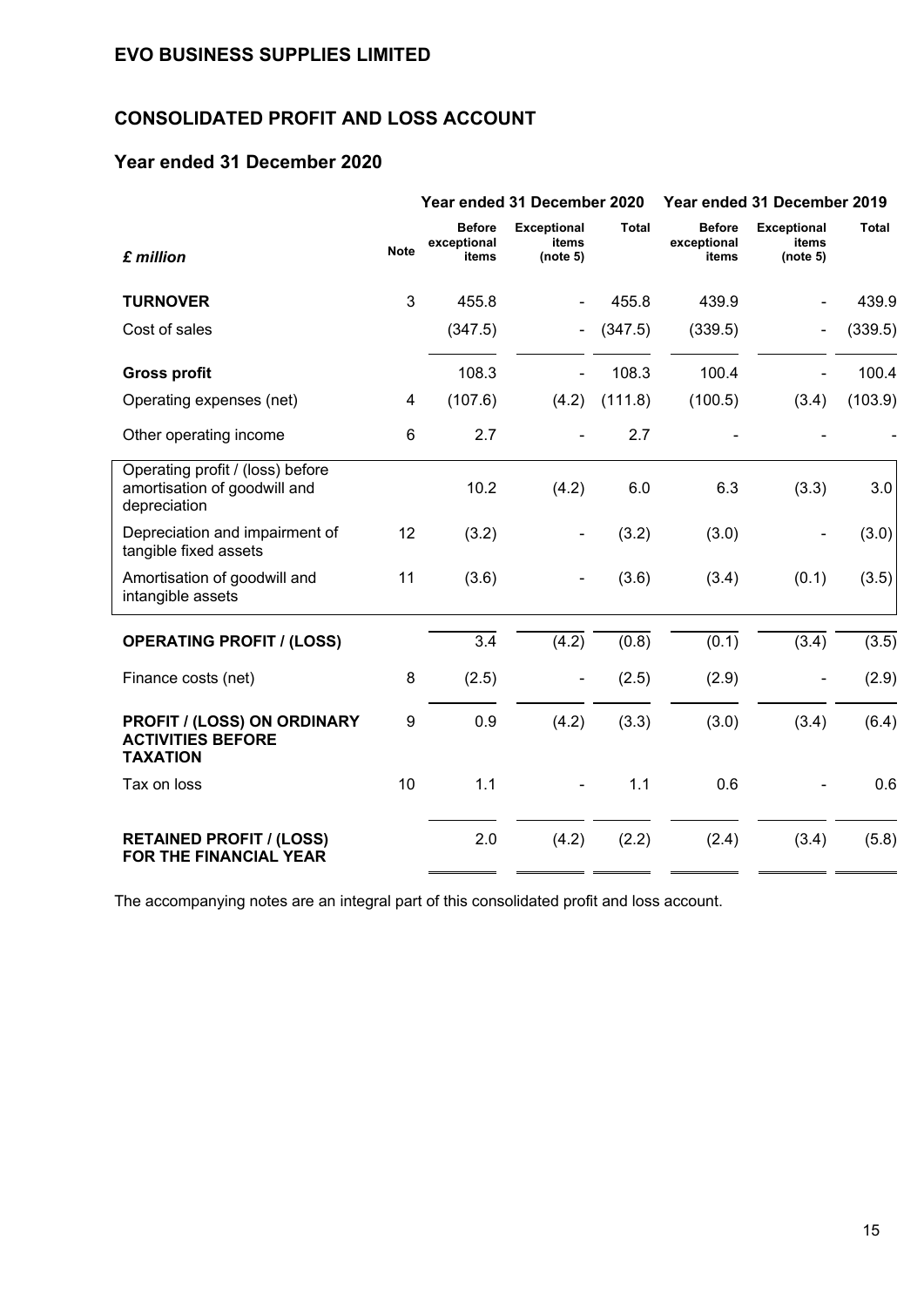# **CONSOLIDATED STATEMENT OF COMPREHENSIVE INCOME**

# **Year ended 31 December 2020**

|                                                                                                               | <b>Note</b> | Year ended 31<br>December 2020 | Year ended 31<br>December 2019 |
|---------------------------------------------------------------------------------------------------------------|-------------|--------------------------------|--------------------------------|
| £ million                                                                                                     |             |                                |                                |
| Loss for the financial year                                                                                   |             | (2.2)                          | (5.8)                          |
| Actuarial gain / (loss) relating to the pension schemes<br>Movement on deferred tax relating to pension asset | 23          | 4.3<br>(0.9)                   | (0.6)                          |
| Other comprehensive income / (expense)                                                                        |             | 3.4                            | (0.6)                          |
| Total comprehensive income / (expense)                                                                        |             | 1.2                            | (6.4)                          |

The accompanying notes are an integral part of this consolidated statement of comprehensive income.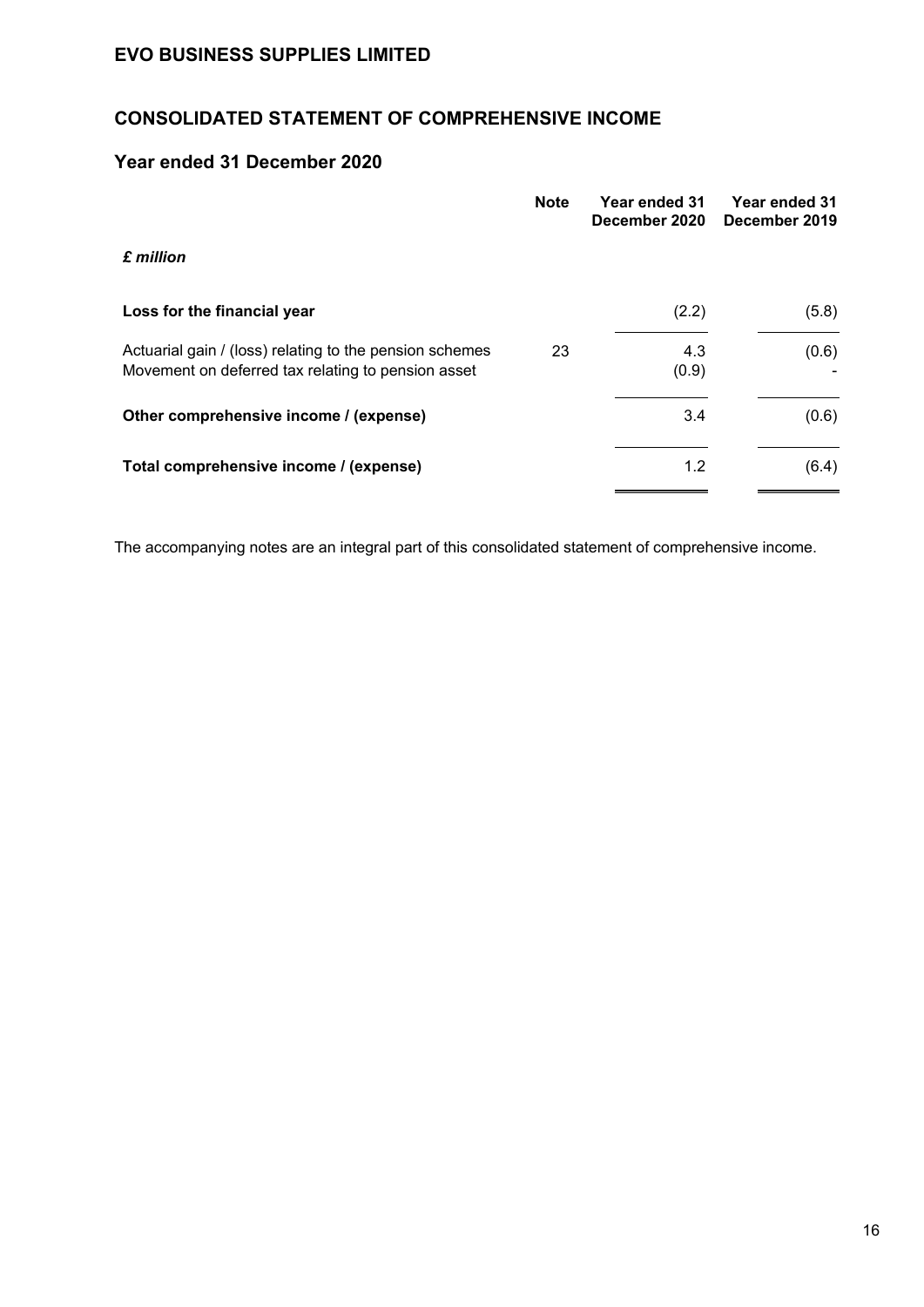# **CONSOLIDATED BALANCE SHEET**

### **31 December 2020**

| £ million                                                                                           | <b>Note</b>    | 2020                         | 2019                         |
|-----------------------------------------------------------------------------------------------------|----------------|------------------------------|------------------------------|
| <b>FIXED ASSETS</b><br>Goodwill<br>Customer relationships, tradenames and patents                   | 11<br>11       | 27.7<br>10.0                 | 28.6<br>11.2                 |
| Intangible assets                                                                                   |                | 37.7                         | 39.8                         |
| Tangible assets                                                                                     | 12             | 6.8                          | 8.5                          |
| Pension asset                                                                                       | 23             | 5.6                          | 3.4                          |
|                                                                                                     |                | 50.1                         | 51.7                         |
| <b>CURRENT ASSETS</b><br><b>Stock</b><br>Debtors due within one year<br>Cash at bank and in hand    | 14<br>15       | 41.1<br>99.3<br>0.8<br>141.2 | 44.4<br>92.7<br>2.0<br>139.1 |
| <b>CREDITORS: Amounts falling due within one year</b>                                               | 16             | (167.4)                      | (171.2)                      |
| <b>NET CURRENT LIABILITIES</b>                                                                      |                | (26.2)                       | (32.1)                       |
| TOTAL ASSETS LESS CURRENT LIABILITIES                                                               |                | 23.9                         | 19.6                         |
| <b>CREDITORS: Amounts falling due after more than one year</b>                                      | 17             | (17.3)                       | (12.5)                       |
| <b>PROVISIONS FOR LIABILITIES</b>                                                                   | 18             | (5.4)                        | (7.1)                        |
| <b>NET ASSETS</b>                                                                                   |                | 1.2                          |                              |
| <b>CAPITAL AND RESERVES</b><br>Called-up share capital<br>Profit and loss account<br>Merger reserve | 20<br>20<br>20 | 36.2<br>(39.5)<br>4.5        | 36.2<br>(40.7)<br>4.5        |
| <b>SHAREHOLDERS' FUNDS</b>                                                                          |                | 1.2                          |                              |

These financial statements were approved by the Board of Directors and authorised for issue on 31 August 2021.

Signed on behalf of the Board of Directors

S. Haworth **A. P. Gale** Director Director Company registered number: 09060494

ttal-

The accompanying notes are an integral part of this consolidated balance sheet.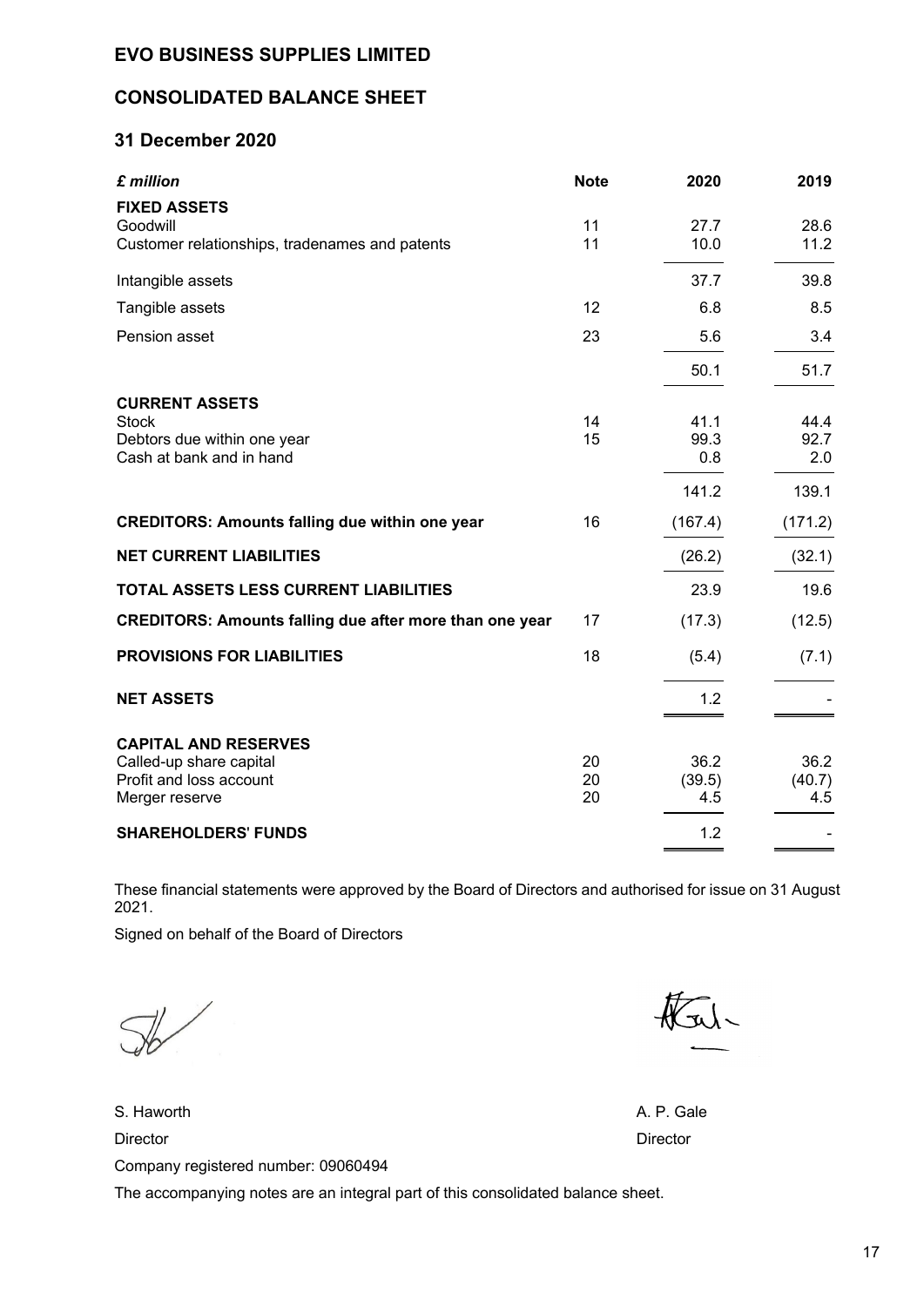# **COMPANY BALANCE SHEET**

### **31 December 2020**

| <b>£million</b>                                                                   | <b>Note</b> | 2020           | 2019           |
|-----------------------------------------------------------------------------------|-------------|----------------|----------------|
| <b>FIXED ASSETS</b><br>Investments                                                | 13          | 37.2           | 37.2           |
| <b>CURRENT ASSETS</b><br>Debtors due within one year                              | 15          | 1.4            | 1.0            |
|                                                                                   |             | 1.4            | 1.0            |
| <b>CREDITORS: Amounts falling due within one year</b>                             | 16          | (14.0)         | (11.0)         |
| <b>NET CURRENT LIABILITIES</b>                                                    |             | (12.6)         | (10.0)         |
| TOTAL ASSETS LESS CURRENT LIABILITIES                                             |             | 24.6           | 27.2           |
| <b>CREDITORS: Amounts falling due after one year</b>                              | 17          |                | (2.4)          |
| <b>NET ASSETS</b>                                                                 |             | 24.6           | 24.8           |
| <b>CAPITAL AND RESERVES</b><br>Called-up share capital<br>Profit and loss account | 20<br>20    | 36.2<br>(11.6) | 36.2<br>(11.4) |
| <b>SHAREHOLDERS' FUNDS</b>                                                        |             | 24.6           | 24.8           |

The loss and total comprehensive expense for the financial year dealt within the financial statements of the parent Company was £0.2m (2019: loss and total comprehensive expense of £0.2m).

These financial statements were approved by the Board of Directors and authorised for issue on 31 August 2021.

Signed on behalf of the Board of Directors

S. Haworth

Director

℔

A. P. Gale Director Company registered number: 09060494

The accompanying notes are an integral part of this company balance sheet.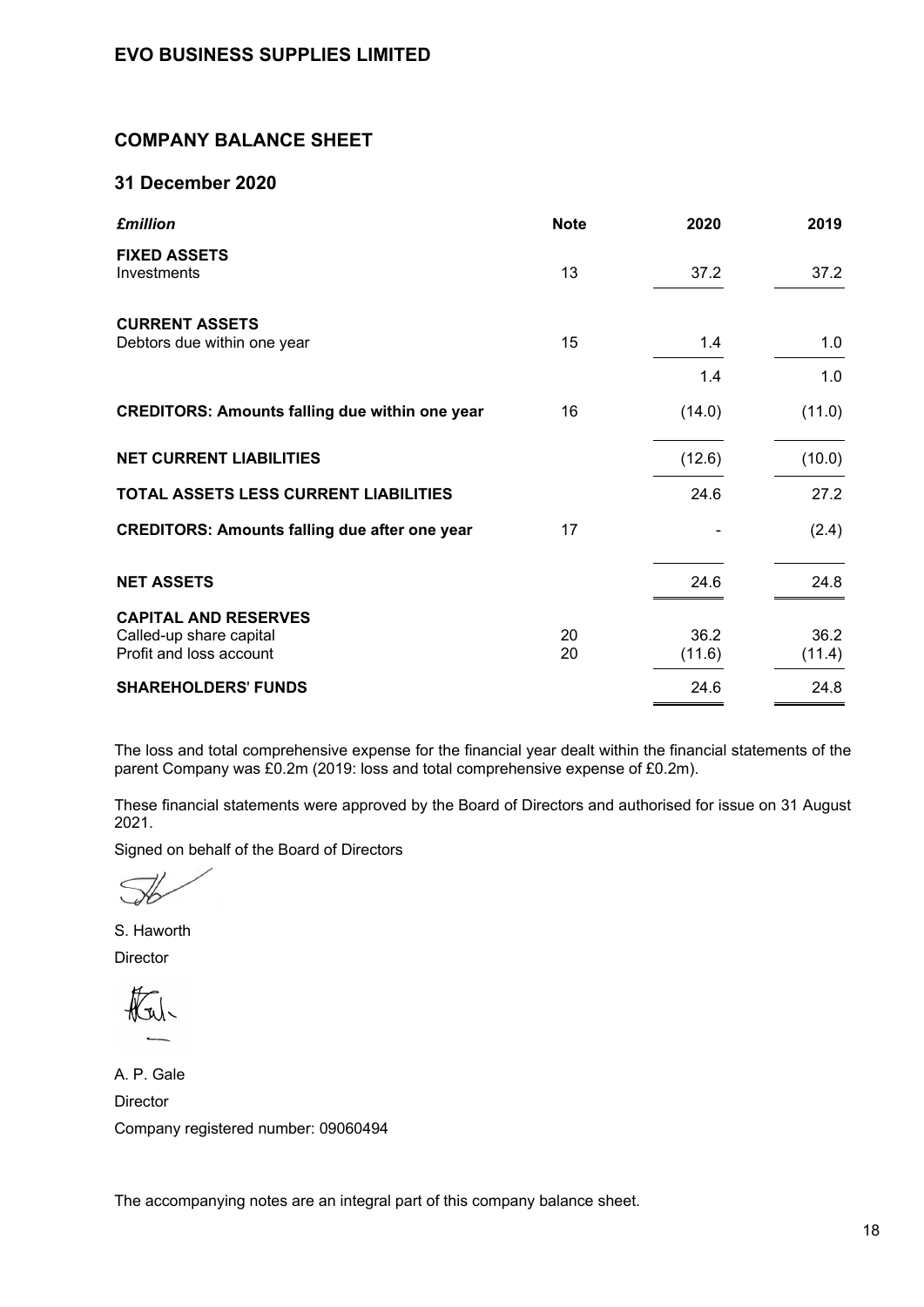# **CONSOLIDATED STATEMENT OF CHANGES IN EQUITY**

# **31 December 2020**

| <b>£million</b>                                                                      | <b>Share</b><br>capital<br>(note 20) | <b>Merger reserve</b> | <b>Profit and</b><br>loss<br>account | <b>Total</b>   |
|--------------------------------------------------------------------------------------|--------------------------------------|-----------------------|--------------------------------------|----------------|
| At 1 January 2019                                                                    | 36.2                                 | 4.5                   | (34.3)                               | 6.4            |
| Loss for the financial year<br>Other comprehensive expense for<br>the financial year |                                      |                       | (5.8)<br>(0.6)                       | (5.8)<br>(0.6) |
| Total comprehensive expense                                                          |                                      |                       | (6.4)                                | (6.4)          |
| At 31 December 2019                                                                  | 36.2                                 | 4.5                   | (40.7)                               |                |
| Loss for the financial year<br>Other comprehensive income for the<br>financial year  |                                      |                       | (2.2)<br>3.4                         | (2.2)<br>3.4   |
| Total comprehensive income                                                           |                                      |                       | 1.2                                  | 1.2            |
| At 31 December 2020                                                                  | 36.2                                 | 4.5                   | (39.5)                               | 1.2            |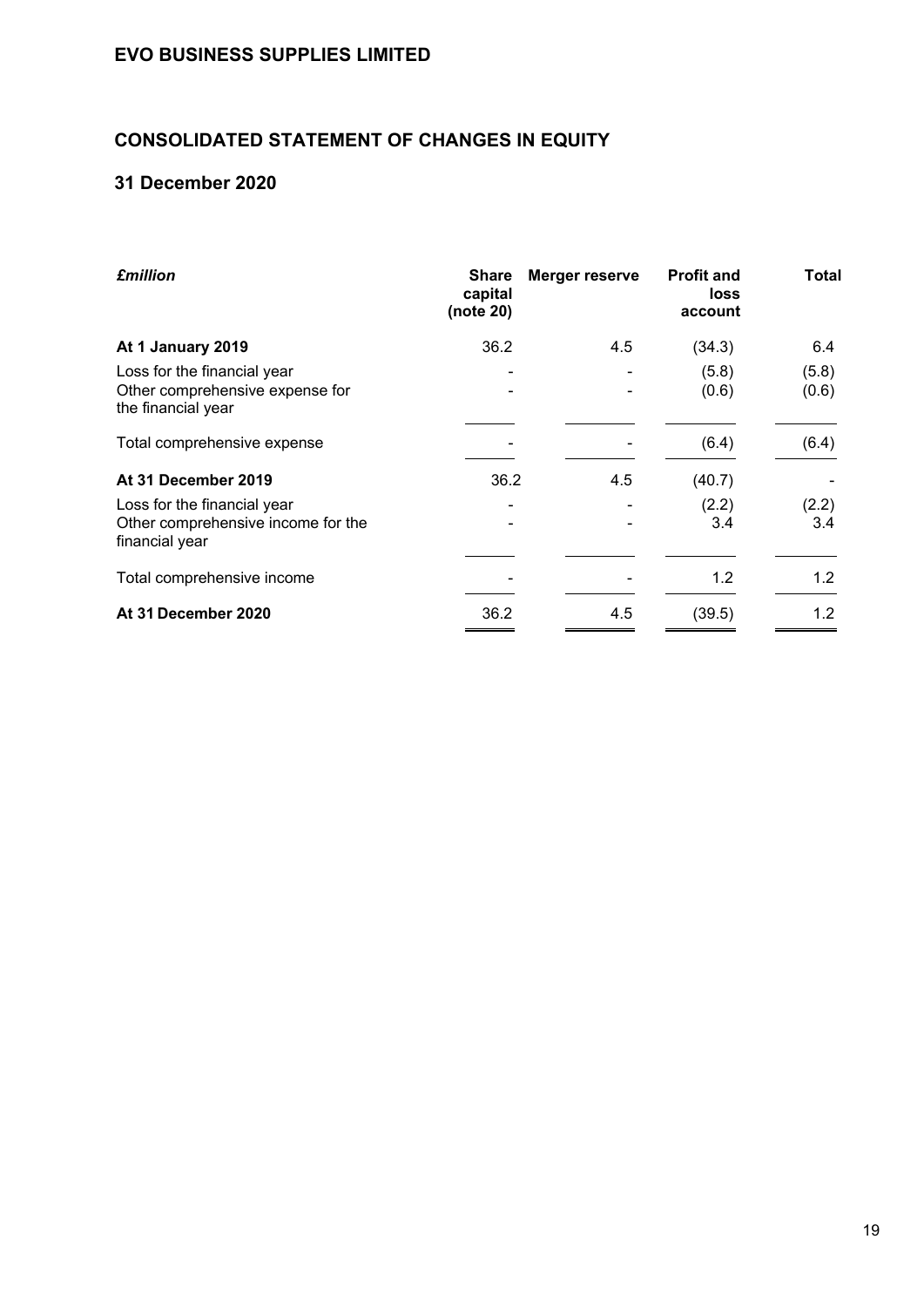# **COMPANY STATEMENT OF CHANGES IN EQUITY**

# **31 December 2020**

| <b>£million</b>                                                                     | <b>Note</b><br><b>Share</b><br>capital<br>(note 20) | <b>Profit and</b><br>loss<br>account | <b>Total</b>  |
|-------------------------------------------------------------------------------------|-----------------------------------------------------|--------------------------------------|---------------|
| At 1 January 2019<br>Loss and total comprehensive<br>expense for the financial year | 36.2                                                | (11.2)<br>(0.2)                      | 25.0<br>(0.2) |
| At 31 December 2019                                                                 | 36.2                                                | (11.4)                               | 24.8          |
| Loss and total comprehensive<br>expense for the financial year                      |                                                     | (0.2)                                | (0.2)         |
| At 31 December 2020                                                                 | 36.2                                                | (11.6)                               | 24.6          |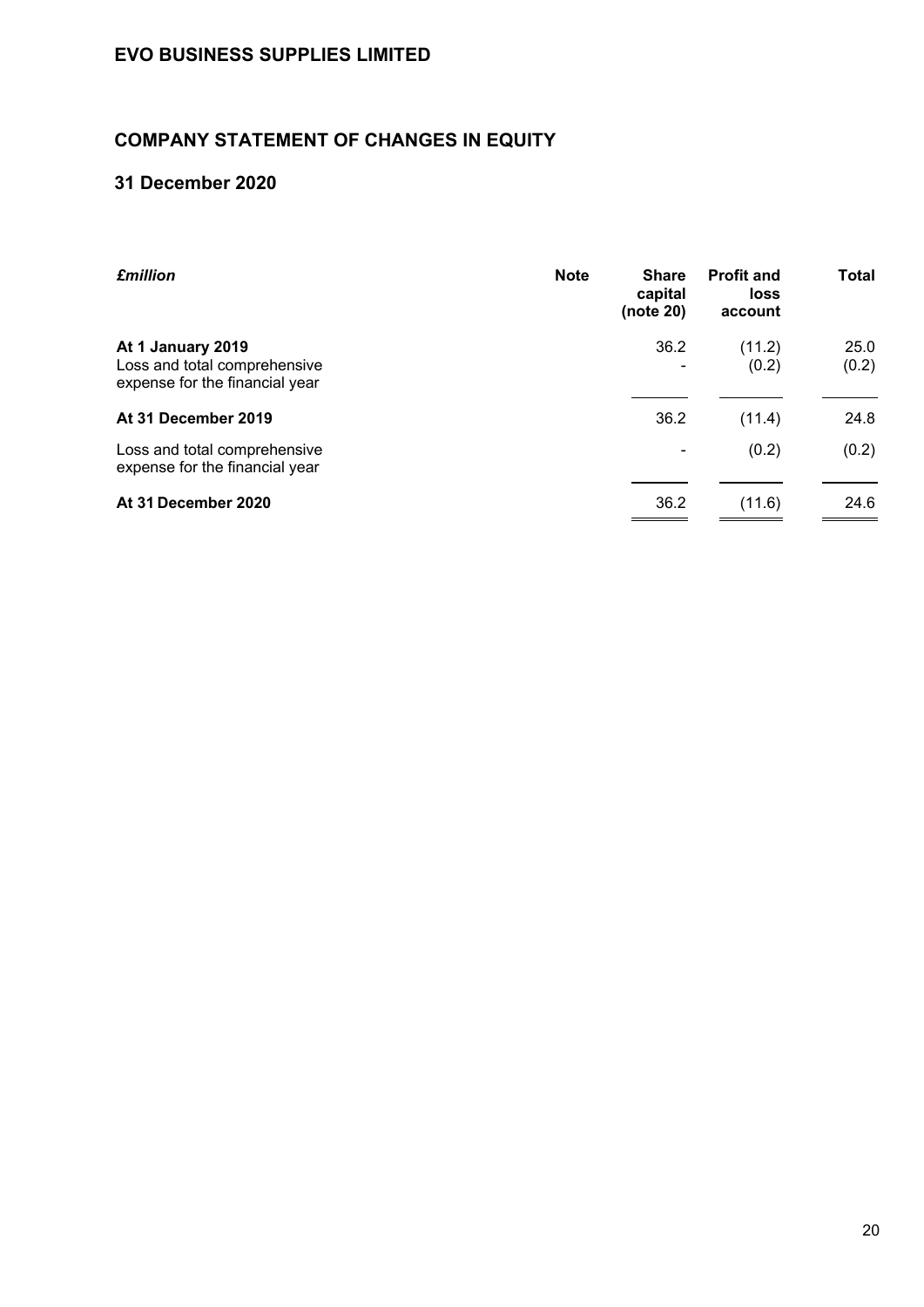# **CONSOLIDATED CASHFLOW STATEMENT**

# **Year ended 31 December 2020**

| <b>Note</b>     | <b>Year Ended 31</b><br>December 2020                       | <b>Year Ended 31</b><br>December 2019 |
|-----------------|-------------------------------------------------------------|---------------------------------------|
| 21a             | 16.0                                                        | 3.7                                   |
|                 | (1.5)<br>(1.5)                                              | (1.7)<br>(3.5)<br>1.4                 |
|                 | (3.0)                                                       | (3.8)                                 |
|                 | (1.2)<br>9.0<br>(12.3)<br>(56.6)<br>47.6<br>(0.7)<br>(14.2) | 4.0<br>(2.4)<br>1.6                   |
|                 | (1.2)<br>2.0                                                | 1.5<br>0.5                            |
|                 | 0.8                                                         | 2.0                                   |
|                 | 0.8                                                         | 2.0                                   |
| 21 <sub>b</sub> | 0.8                                                         | 2.0                                   |
|                 |                                                             |                                       |

The accompanying notes are an integral part of this consolidated cash flow statement.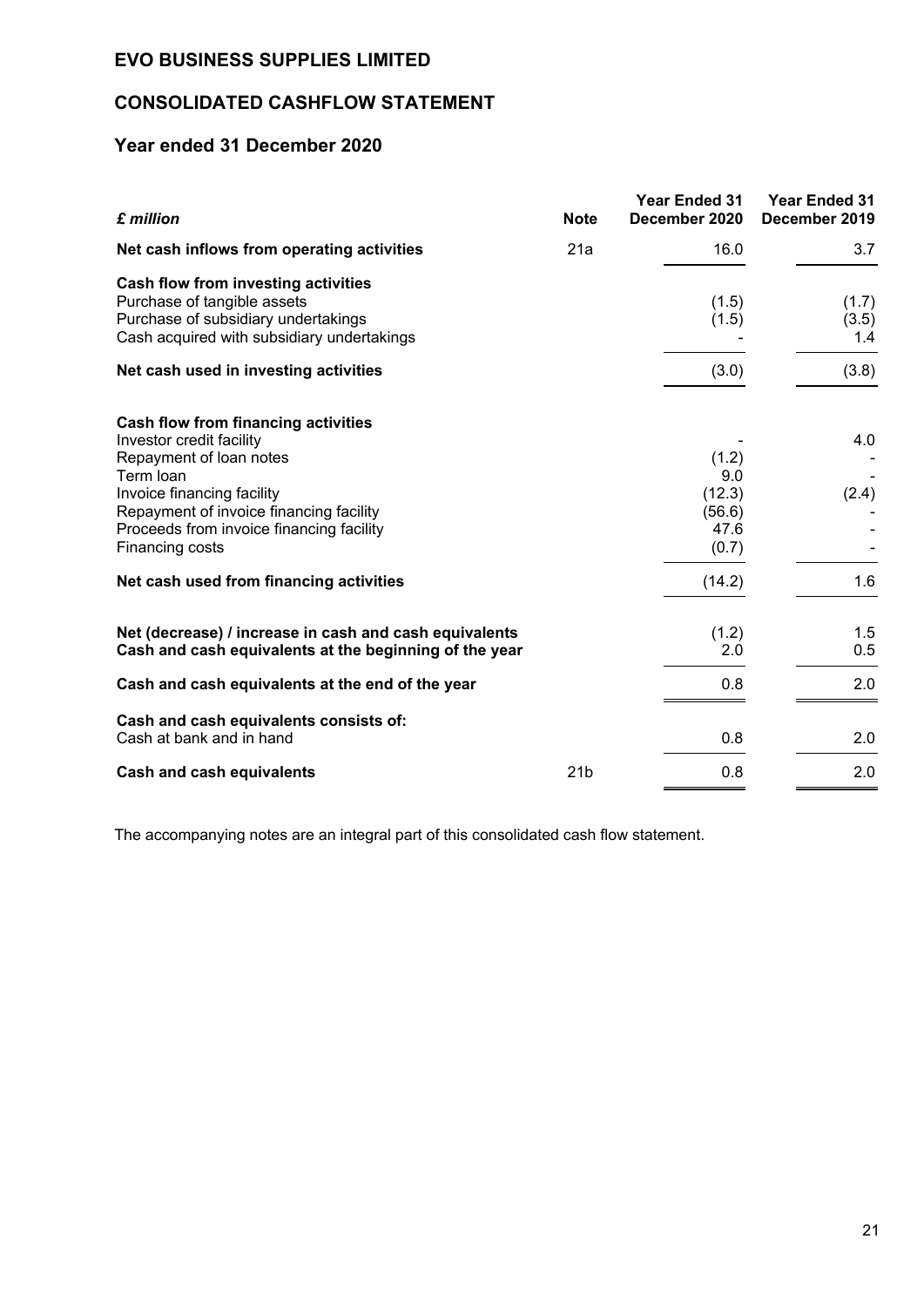### **NOTES TO THE FINANCIAL STATEMENTS**

### **Year ended 31 December 2020**

#### **1. ACCOUNTING POLICIES**

A summary of the principal accounting policies, all of which have been applied consistently throughout the period dealing with items which are considered material in relation to the Group's financial statements is given below.

#### **General information and basis of accounting**

EVO Business Supplies Limited is a company incorporated in England and Wales in the United Kingdom under the Companies Act 2006. The Company is a private Company limited by shares and is registered in England and Wales. The address of the Company's registered office is given on page 1. The nature of the Group's operations and its principal activities are set out in the strategic report on pages 2 to 5.

The financial statements have been prepared under the historical cost convention, modified to include certain items at fair value, and in accordance with Financial Reporting Standard 102 (FRS 102) issued by the Financial Reporting Council.

The functional currency of EVO Business Supplies Limited is considered to be pounds sterling because that is the currency of the primary economic environment in which the Company operates. The consolidated financial statements are also presented in pounds sterling. Foreign operations are included in accordance with the policies set out below.

EVO Business Supplies Limited meets the definition of a qualifying entity under FRS 102 and has therefore taken advantage of the disclosure exemptions available to it in respect of its separate financial statements, which are presented alongside the consolidated financial statements. Exemptions have been taken in these separate Company financial statements in relation to financial instruments, presentation of a cash flow statement, intra-group transactions and remuneration of key management personnel.

#### **Basis of consolidation**

The Group financial statements consolidate the financial statements of the Company and its subsidiary undertakings drawn up to 31 December each year. The results of subsidiaries acquired or sold are consolidated for the periods from or to the date on which control passed.

Business combinations are accounted for under the purchase method. Where necessary, adjustments are made to the financial statements of subsidiaries to bring the accounting policies used into line with those used by the Group. All intra-group transactions, balances, income and expenses are eliminated on consolidation. In accordance with Section 35 of FRS 102, Section 19 of FRS 102 has not been applied in these financial statements in respect of business combinations affected prior to the date of transition.

No profit and loss account is presented for EVO Business Supplies Limited as provided by Section 408 of the Companies Act 2006.

#### **Going concern**

After making enquiries, the directors have a reasonable expectation that the Company and the Group have adequate resources to continue in operational existence for the foreseeable future. Accordingly, they continue to adopt the going concern basis in preparing the annual report and financial statements. Further detail is given in the Strategic Report on page 5.

#### **Intangible assets**

#### *Goodwill*

Goodwill arising on the acquisition of subsidiary undertakings and businesses, whether positive or negative, is disclosed as an intangible asset and is valued at cost. Positive goodwill is amortised over 5 to 20 years based on an assessment of the most appropriate useful economic life. These lives have been reviewed in striking these financial statements. Negative goodwill up to the fair value of non-monetary assets acquired is credited to the profit and loss account in the periods in which the acquired non-monetary assets are recovered through depreciation or sale.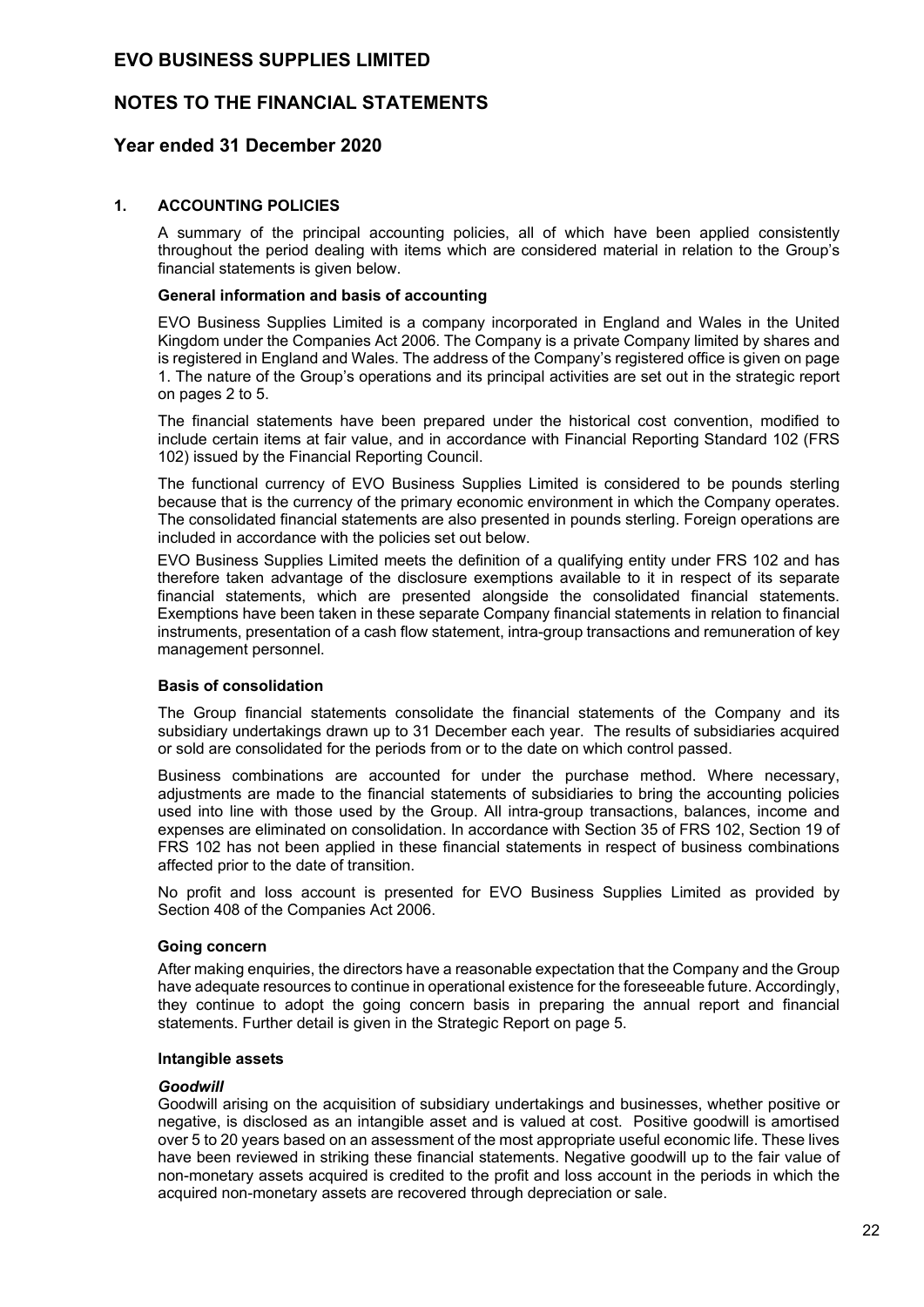# **NOTES TO THE FINANCIAL STATEMENTS**

### **Year ended 31 December 2020**

### **1. ACCOUNTING POLICIES (CONTINUED)**

#### **Intangible assets (continued)**

#### *Customer relationships*

Customer relationships are recognised as intangible assets at the fair value on acquisition less provisions for amortisation and impairment. The fair value attributed to the customer relationships acquired through the acquisition of the o2o Group is determined by discounting the expected future cash flows to be generated from that asset at the risk adjusted, post tax, weighted average cost of capital at the time of the acquisition for that business combination. The residual values of customer relationships are assumed to be £nil. Amortisation is provided so as to write off the cost of the customer relationships over the expected economic lives of the asset in equal annual instalments as follows:

Customer relationships arising on the acquisition of the cash generating units (CGUs):

Banner 15 years

#### *Tradenames*

Tradenames are recognised as intangible assets at the fair value on acquisition less provisions for amortisation and impairment. The fair value attributed to the tradenames acquired through the acquisition of the o2o Group is determined by discounting the expected future cash flows that would be generated by a royalty stream in respect of the tradenames, at the risk adjusted, post tax, weighted average cost of capital at the time of the acquisition for that business combination. The residual values of tradenames is assumed to be £nil. Amortisation is provided so as to write off the cost of the tradenames over the expected economic lives of the asset in equal annual instalments as follows:

Banner 5 years

#### *Patents*

Patents are recognised as intangible assets at the fair value acquisition less provisions for amortisation and impairment. The fair value attributed to patents acquired through the acquisition of the o2o Group is determined by discounting the expected future cash flows that would be generated by a royalty stream in respect of the patents, at the risk adjusted, post tax, weighted average cost of capital at the time of the acquisition for that business combination. The residual values of patents is assumed to be £nil. Amortisation is provided so as to write off the cost of the patents over the expected economic lives of the asset in equal annual instalments as follows:

Banner 17 years

#### **Tangible fixed assets**

Tangible fixed assets are stated at original cost, net of depreciation and any provision for impairment.

Depreciation is provided on tangible fixed assets at rates calculated to write off the cost or valuation, less estimated residual value, of each asset on a straight-line basis over its expected useful life, as follows:

| Freehold land                | not depreciated              |
|------------------------------|------------------------------|
| Freehold buildings           | over 40 years                |
| Leasehold improvements       | over the lease term          |
| Plant and equipment          | 10% to 33% of cost per annum |
| <b>Fixtures and fittings</b> | 20% of cost per annum        |

Assets in the course of construction are not subject to depreciation until ready for use.

Residual values are initially calculated on prices prevailing at the date of acquisition, but are reviewed annually for reasonableness.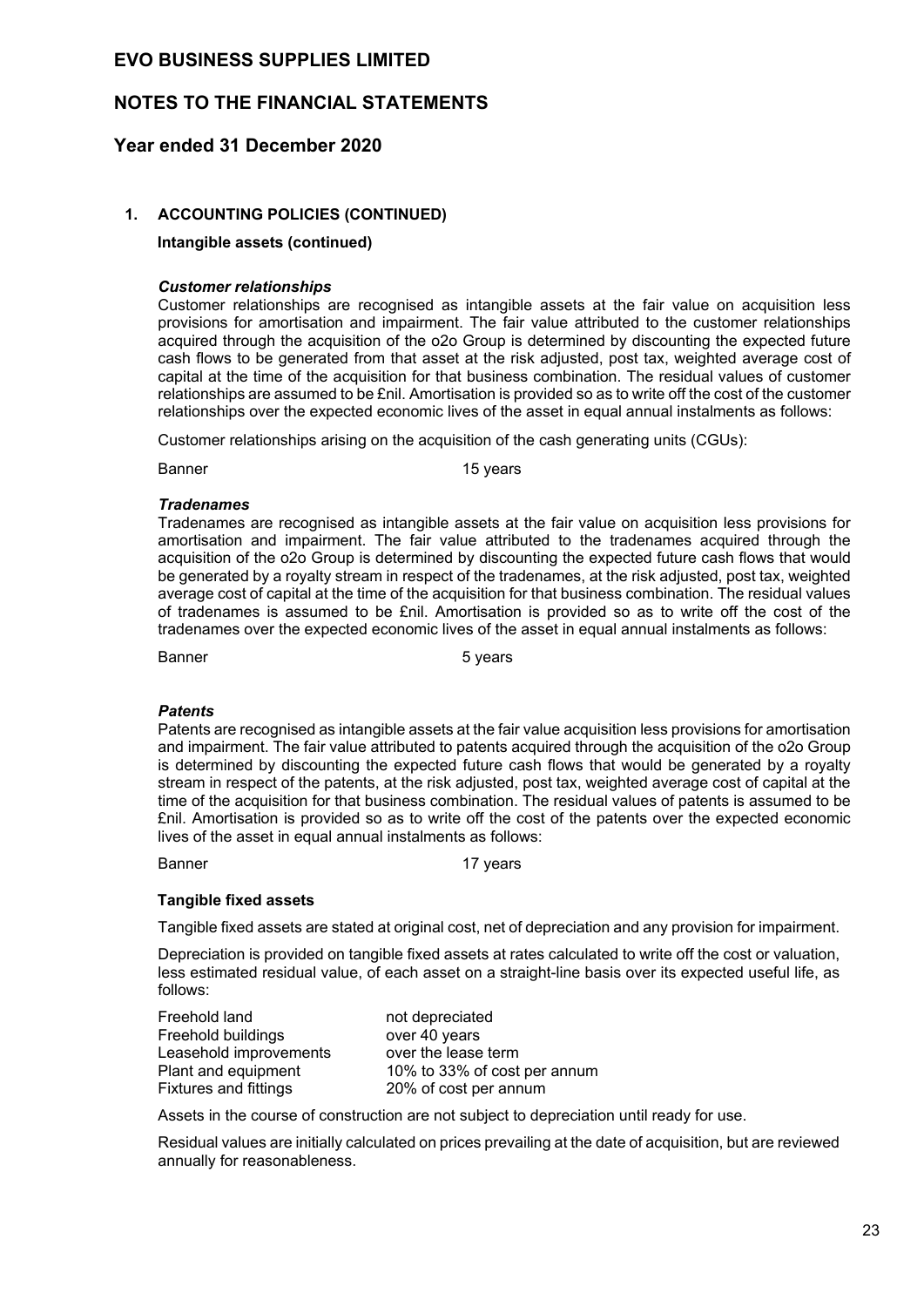# **NOTES TO THE FINANCIAL STATEMENTS**

### **Year ended 31 December 2020**

### **1. ACCOUNTING POLICIES (CONTINUED)**

#### **Investments**

Fixed asset investments are shown at cost less provision for impairment.

#### **Impairment**

The carrying amount of an asset is compared with its recoverable amount and, if the carrying amount is higher, the asset is written down.

Recoverable amount is defined as the higher of the amount that could be obtained by selling the asset (net realisable value) and the amount that could be obtained through using the asset (value in use). Value in use is calculated by forecasting the cash flows that the asset is expected to generate and discounting them to their present value. Where individual assets do not generate independent cash flows, a group of assets (an income-generating unit) is tested for impairment.

Impairment tests are performed when there has been some indication that an impairment has occurred.

#### **Stocks**

Stocks are stated at the lower of cost and net realisable value. Goods for resale are valued at purchase cost on an average price basis and include costs incurred in bringing each product to its present location and condition. Net realisable value is based on estimated normal selling price, less further costs expected to be incurred to disposal. Provision is made for obsolete, slow-moving or defective items where appropriate.

#### **Taxation**

Current tax is provided at amounts expected to be paid (or recovered) using the tax rates and laws that have been enacted or substantively enacted by the balance sheet date.

Deferred tax is measured at the average tax rates that are expected to apply in the periods in which the timing differences are expected to reverse based on tax rates and laws that have been enacted or substantively enacted by the balance sheet date. Deferred tax is measured on a non-discounted basis.

Deferred tax is recognised in respect of all timing differences that have originated but not reversed at the balance sheet date where transactions or events that result in an obligation to pay more tax in the future or a right to pay less tax in the future have occurred at the balance sheet date.

Timing differences are differences between the Company's taxable profits and its results as stated in the financial statements that arise from the inclusion of gains and losses in tax assessments in periods different from those in which they are recognised in the financial statements.

A net deferred tax asset is regarded as recoverable and, therefore, recognised only when, on the basis of all available evidence, it can be regarded as more likely than not that there will be suitable taxable profits from which the future reversal of the underlying timing differences can be deducted.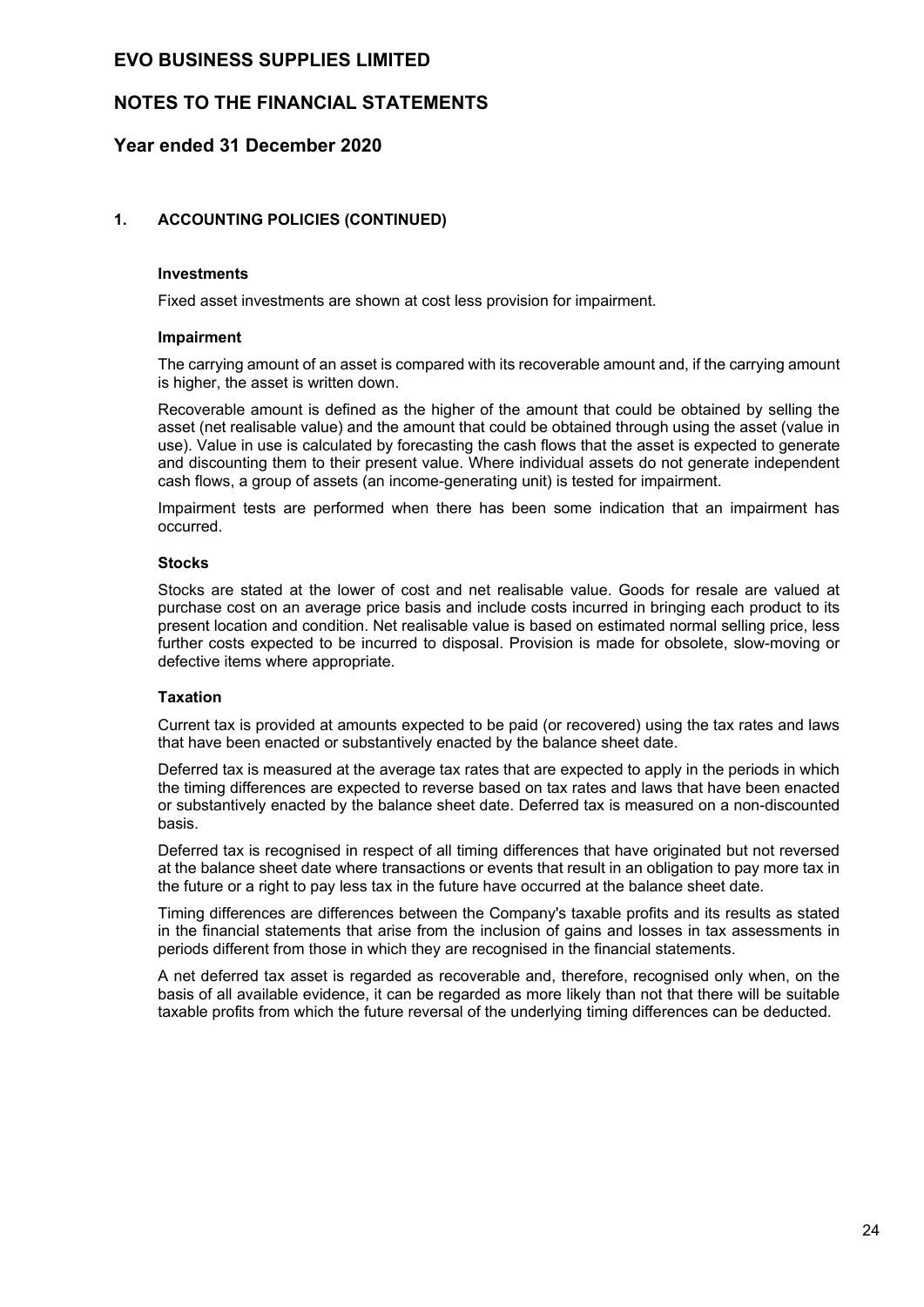### **NOTES TO THE FINANCIAL STATEMENTS**

### **Year ended 31 December 2020**

### **1. ACCOUNTING POLICIES (CONTINUED)**

#### **Pension costs**

The Group provides pensions through both defined benefit and defined contribution schemes. The amount charged to the profit and loss account represents the Group contributions payable in the year.

Vow Europe Limited operates the John Heath (Holdings) Limited defined benefit scheme. This scheme was closed on 30 June 2000 and members' rights were frozen. As a consequence, there is no current service cost. Subsequently no new entrants have been or will be admitted. The interest cost and the expected return on assets are shown as a net amount of other finance costs or credits adjacent to interest. Actuarial gains and losses are recognised immediately in the statement of comprehensive income.

The defined benefit scheme is externally funded, with the assets of the scheme held separately from those of the Group in a separate trustee administered fund. Pension scheme assets are measured on an actuarial basis using the projected unit method and discounted at a rate equivalent to the current rate of return on a high quality corporate bond of equivalent currency and term to the scheme liabilities. The actuarial valuations are obtained at least triennially and are updated at each balance sheet date. The resulting defined benefit asset or liability, net of the related deferred tax, is presented separately after other net assets on the face of the balance sheet. Any defined benefit asset arising is only recognised to the extent it is deemed recoverable.

Banner Group maintains a defined benefit pension scheme for former employees of Her Majesty's Stationery Office, which requires contributions to be made to a separately administered fund. The scheme is closed to new members. The scheme closed to future accrual on 31 December 2011. The scheme is administered by trustee directors of Banner Business Supplies (Pensions) Limited, which is a wholly owned subsidiary of EVO Business Supplies Limited.

The net surplus or deficit of the defined benefit pension schemes are calculated in accordance with FRS 102, based on the fair value of the plan assets less the present value of the defined benefit obligation at the balance sheet date.

The defined benefit obligation is calculated annually by independent actuaries using the projected unit credit method. The present value of defined benefit obligations is determined by discounting the estimated future cash outflows using interest rates of high-quality corporate bonds that are determined in the currency in which the benefits will be paid, and have terms to maturity approximating to the terms of the related pension liability.

Where the actuarial valuation of the scheme demonstrates that the scheme is in surplus, the recognised asset is limited to that for which the Group can benefit in future, for example, by refunds or a reduction in contributions.

Re-measurements of the net defined benefit liability, which comprise actuarial gains and losses, the return on plan assets (excluding interest) and the effect of the asset ceiling (if any, excluding interest), are recognised immediately in the Profit and Loss Account. The Group determines the net interest expense (income) on the net defined benefit liability (asset) for the period by applying the discount rate used to measure the defined benefit obligation at the beginning of the annual period to the thennet defined benefit liability (asset), taking into account any changes in the net defined liability (asset) during the period as a result of contributions and benefit payments. Net interest expense and other expenses related to defined benefit plans are recognised in profit or loss.

When the benefits of a plan are changed or when a plan is curtailed, the resulting change in benefit that relates to past service or the gain or loss on curtailment is recognised immediately in profit or loss. The Group recognises gains and losses on the settlement of a defined benefit plan when the settlement occurs.

A valuation is performed annually by an independent actuary. Further details in respect of the assumptions used in providing the valuation are included in note 24 to the financial statements.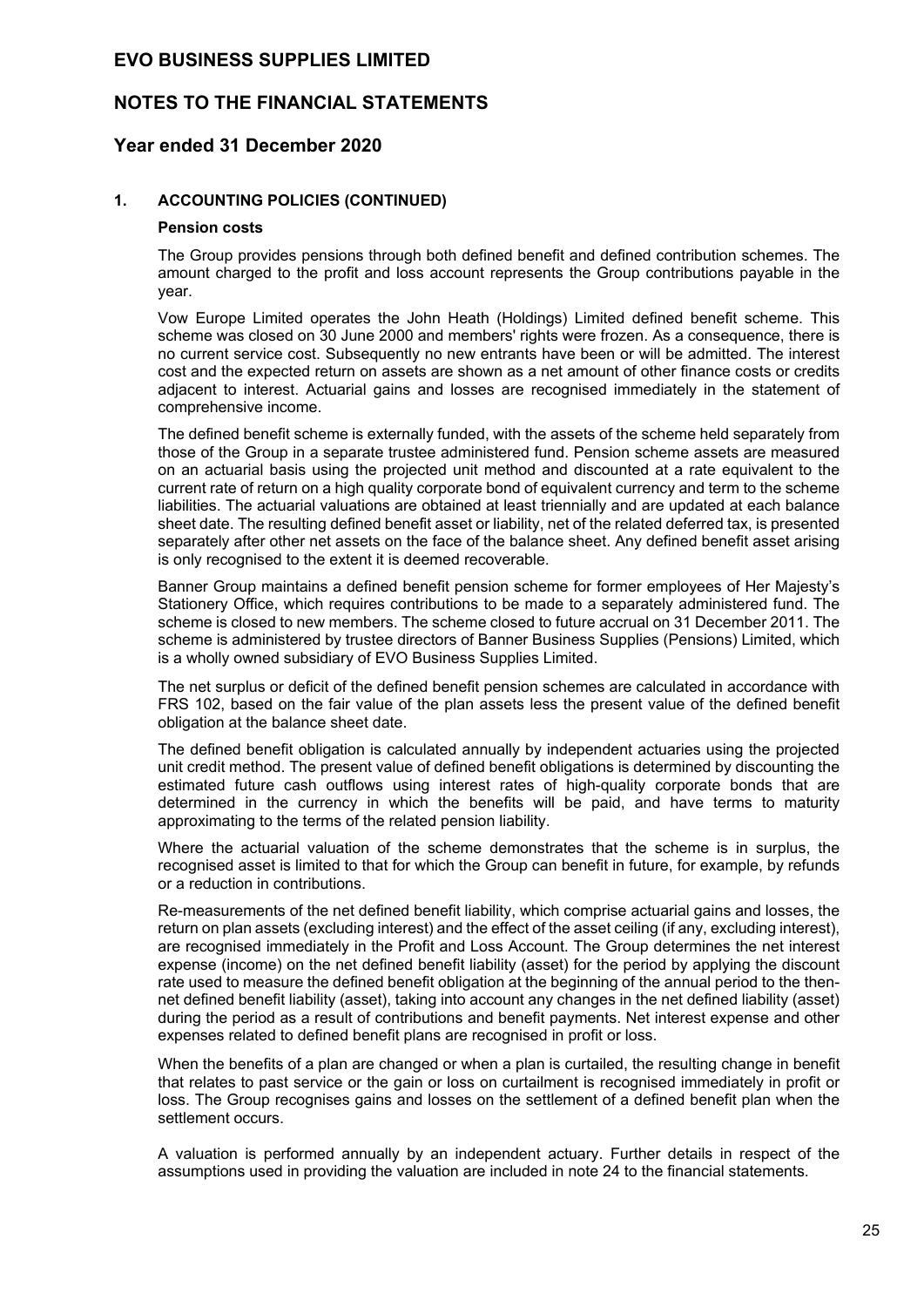# **NOTES TO THE FINANCIAL STATEMENTS**

### **Year ended 31 December 2020**

### **1. ACCOUNTING POLICIES (CONTINUED)**

#### **Pension costs (continued)**

Since 30 September 1996, all new employees have been eligible to join the Group's personal pension scheme, which is a defined contribution scheme. Contributions to defined contribution arrangements are charged to the income statement in the period in which they fall due. The assets of the scheme are held separately from those of the Group in an independently administered fund.

#### **Hire purchase commitments and operating leases**

Assets held under hire purchase or finance lease contracts that transfer substantially all the risks and rewards of ownership are capitalised and depreciated over their useful lives. The capital element of the related liability is included in creditors. The interest element is charged to the profit and loss account so as to produce a constant periodic rate of charge on the capital outstanding. Rentals in respect of all operating leases are charged to the profit and loss account on a straight-line basis over the term of the lease.

#### **Exceptional items**

Exceptional items are those significant items which are separately disclosed by virtue of their size or incidence to enable a full understanding of the Company's financial performance. Transactions which may give rise to exceptional items are principally restructuring related and business start-up costs, costs in respect of key management changes, transaction costs incurred in respect of business combinations and gains or losses on disposal of trading activities.

#### **Onerous leasehold property contracts**

In accordance with the requirements under FRS 102, the group has made provision in respect of onerous leasehold property contracts. Further information on the movements in this provision is given in note 19.

#### **Foreign currency**

Transactions in foreign currencies are recorded at the rate of exchange at the date of the transaction. Monetary assets and liabilities denominated in foreign currencies at the balance sheet date are reported at the rates of exchange prevailing at that date. Exchange differences are included in the profit and loss account. Forward contracts are used to manage the volatility in exchange rates.

#### **Finance costs**

Finance costs of debt are recognised in the profit and loss account over the term of such instruments at a constant rate on the carrying amount.

#### **Government grant and non-recurring costs**

Government grants are recognised when there is a reasonable assurance that conditions attached to the grant will be met and that the grant will be received. The grant is recognised over the period necessary to match them on systematic with the associated costs they are intended to compensate. A grant that becomes receivable as compensation for expenses or losses already incurred or for the purpose of giving immediate financial support to the entity with no future related costs is recognised in income in the period in which it becomes receivable.

#### **Debt**

Debt is initially stated at the amount of the net proceeds after deduction of issue costs. The carrying amount is increased by the finance cost in respect of the accounting period and reduced by payments made in the year.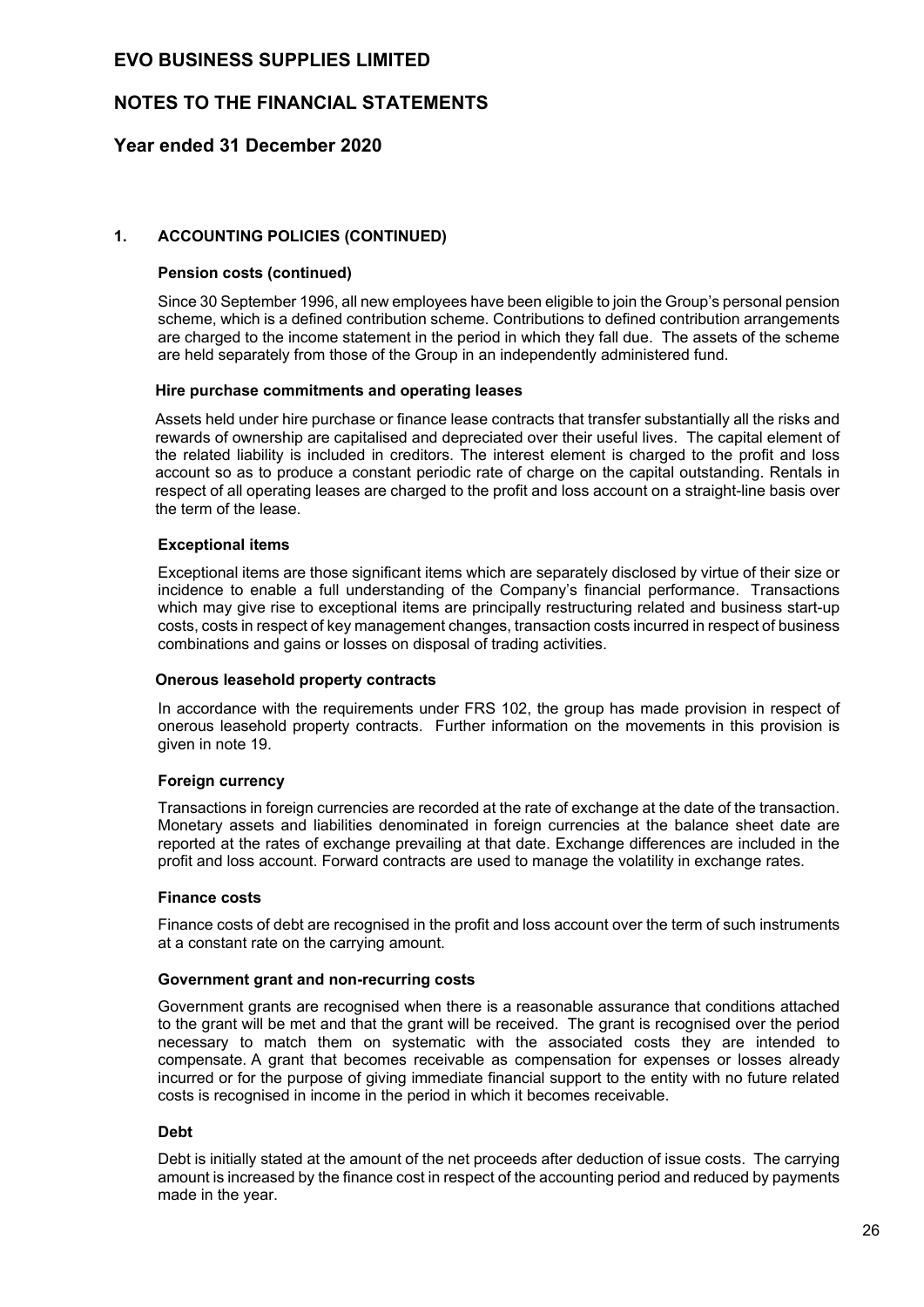# **NOTES TO THE FINANCIAL STATEMENTS**

### **Year ended 31 December 2020**

### **1. ACCOUNTING POLICIES (CONTINUED)**

#### **Financial instruments**

Financial assets and financial liabilities are recognised when the Company becomes a party to the contractual provisions of the instrument.

Financial liabilities and equity instruments are classified according to the substance of the contractual arrangements entered. An equity instrument is any contract that evidences a residual interest in the assets of the Company after deducting all of its liabilities.

#### *(i) Financial assets and liabilities*

 All financial assets and liabilities are initially measured at transaction price (including transaction costs), except for those financial assets classified as at fair value through profit or loss, which are initially measured at fair value (which is normally the transaction price excluding transaction costs), unless the arrangement constitutes a financing transaction. If an arrangement constitutes a financing transaction, the financial asset or financial liability is measured at the present value of the future payments discounted at a market rate of interest for a similar debt instrument.

Financial assets and liabilities are only offset in the statement of financial position when, and only when there exists a legally enforceable right to set off the recognised amounts and the Company intends either to settle on a net basis, or to realise the asset and settle the liability simultaneously.

Debt instruments which meet the following conditions are subsequently measured at amortised cost using the effective interest method:

- (a) The contractual return to the holder is (i) a fixed amount; (ii) a positive fixed rate or a positive variable rate; or (iii) a combination of a positive or a negative fixed rate and a positive variable rate.
- (b) The contract may provide for repayments of the principal or the return to the holder (but not both) to be linked to a single relevant observable index of general price inflation of the currency in which the debt instrument is denominated, provided such links are not leveraged.
- (c) The contract may provide for a determinable variation of the return to the holder during the life of the instrument, provided that (i) the new rate satisfies condition (a) and the variation is not contingent on future events other than (1) a change of a contractual variable rate; (2) to protect the holder against credit deterioration of the issuer; (3) changes in levies applied by a central bank or arising from changes in relevant taxation or law; or (ii) the new rate is a market rate of interest and satisfies condition (a).
- (d) There is no contractual provision that could, by its terms, result in the holder losing the principal amount or any interest attributable to the current period or prior periods.
- (e) Contractual provisions that permit the issuer to prepay a debt instrument or permit the holder to put it back to the issuer before maturity are not contingent on future events, other than to protect the holder against the credit deterioration of the issuer or a change in control of the issuer, or to protect the holder or issuer against changes in levies applied by a central bank or arising from changes in relevant taxation or law.
- (f) Contractual provisions may permit the extension of the term of the debt instrument, provided that the return to the holder and any other contractual provisions applicable during the extended term satisfy the conditions of paragraphs (a) to (c).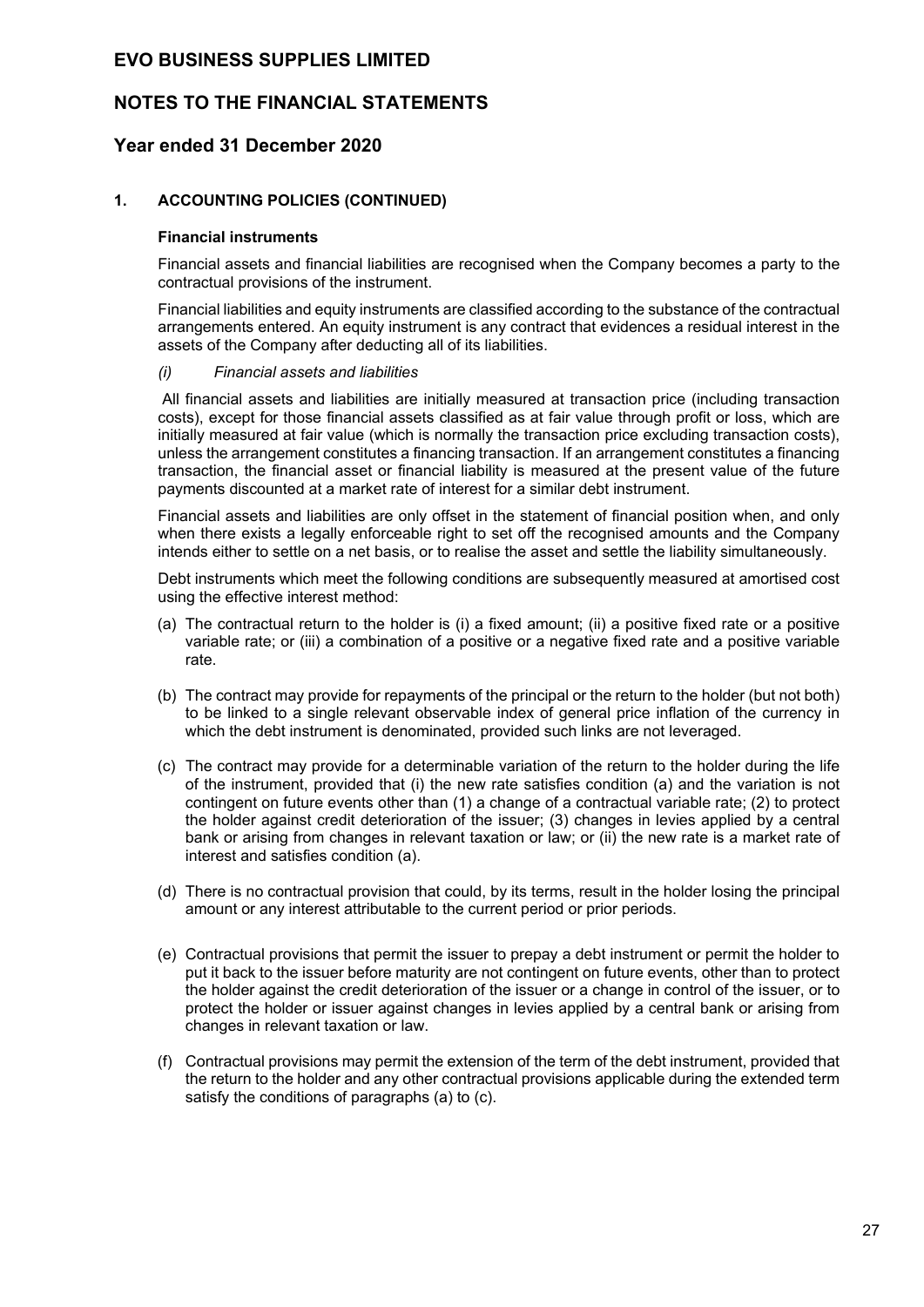# **NOTES TO THE FINANCIAL STATEMENTS**

### **Year ended 31 December 2020**

### **1. ACCOUNTING POLICIES (CONTINUED)**

#### **Financial instruments (continued)**

Debt instruments that are classified as payable or receivable within one year on initial recognition and which meet the above conditions are measured at the undiscounted amount of the cash or other consideration expected to be paid or received, net of impairment.

With the exception of some hedging instruments, other debt instruments not meeting these conditions are measured at fair value through profit or loss.

Commitments to make and receive loans which meet the conditions mentioned above are measured at cost (which may be nil) less impairment.

Financial assets are derecognised when and only when a) the contractual rights to the cash flows from the financial asset expire or are settled, b) the Company transfers to another party substantially all of the risks and rewards of ownership of the financial asset, or c) the Company, despite having retained some, but not all, significant risks and rewards of ownership, has transferred control of the asset to another party.

Financial liabilities are derecognised only when the obligation specified in the contract is discharged, cancelled or expires.

#### *(ii) Investments*

Investments in non-convertible preference shares and non-puttable ordinary or preference shares (where shares are publicly traded or their fair value is reliably measurable) are measured at fair value through profit or loss. Where fair value cannot be measured reliably, investments are measured at cost less impairment.

In the Company balance sheet, investments in subsidiaries and associates are measured at cost less impairment. For investments in subsidiaries acquired for consideration including the issue of shares qualifying for merger relief, cost is measured by reference to the nominal value of the shares issued plus fair value of other consideration. Any premium is ignored.

#### *(iii) Equity instruments*

Equity instruments issued by the Company are recorded at the fair value of cash or other resources received or receivable, net of direct issue costs.

#### (iv) Derivative financial instruments

The Group uses derivative financial instruments to reduce exposure to foreign exchange risk and interest rate movements. The Group does not hold or issue derivative financial instruments for speculative purposes.

Derivatives are initially recognised at fair value at the date a derivative contract is entered into and are subsequently re-measured to their fair value at each reporting date. The resulting gain or loss is recognised in profit or loss immediately unless the derivative is designated and effective as a hedging instrument, in which event the timing of the recognition in profit or loss depends on the nature of the hedge relationship.

#### (v) Fair value measurement

The best evidence of fair value is a quoted price for an identical asset in an active market. When quoted prices are unavailable, the price of a recent transaction for an identical asset provides evidence of fair value as long as there has not been a significant change in economic circumstances or a significant lapse of time since the transaction took place. If the market is not active and recent transactions of an identical asset on their own are not a good estimate of fair value, the fair value is estimated by using a valuation technique.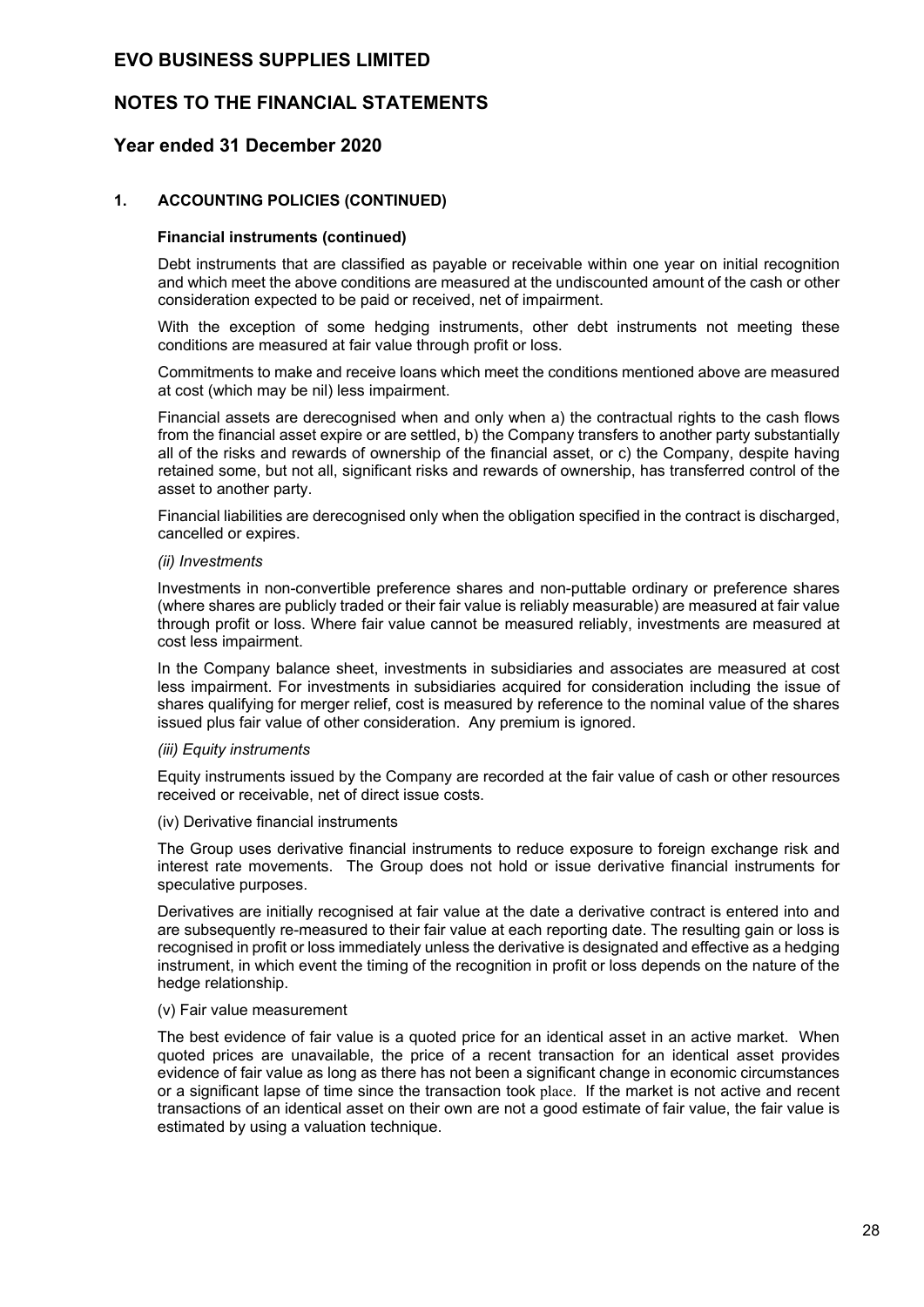# **NOTES TO THE FINANCIAL STATEMENTS**

### **Year ended 31 December 2020**

### **2. CRITICAL ACCOUNTING JUDGEMENTS AND ESTIMATION UNCERTAINTY**

In the application of the Group's accounting policies, which are described in note 1, the directors are required to make judgements, estimates and assumptions about the carrying amounts of assets and liabilities that are not readily apparent from other sources. The estimates and associated assumptions are based on historical experience and other factors, including expectations of future events that are believed to be reasonable under the circumstances. The resulting accounting estimates will, by definition, seldom equal the related actual results.

The estimates and underlying assumptions are reviewed on an ongoing basis. Revisions to accounting estimates are recognised in the period in which the estimate is revised if the revision affects only that period, or in the period of the revision and future periods if the revision affects both current and future periods.

#### *Critical judgements in applying the Group's accounting policies*

The following are the critical judgements, apart from those involving estimations (which are dealt with separately below), that the directors have made in the process of applying the Group's accounting policies and that have the most significant effect on the amounts recognised in the financial statements.

#### *(i) Revenue recognition and customer rebate agreements*

The Group's pricing structure involves rebate agreements with a significant number of its customers. These can be complex in nature and involve estimate and judgement in determining the required level of provision for rebate liabilities.

#### *Critical accounting estimates and assumptions*

The estimates and assumptions that have a significant risk of causing a material adjustment to the carrying amounts of assets and liabilities within the next financial year are addressed below.

*(i) Defined benefit pension schemes* 

The Group operates two defined benefit pension schemes and thus has an obligation to pay pension benefits to certain past employees. The cost of these benefits and the present value of the obligations depend on a number of factors, including; life expectancy, asset valuations and the discount rates on corporate bonds. Management, with the assistance of a qualified actuary, estimates these factors in determining the net pension obligation in the balance sheet. The assumptions reflect historical experience and current trends. Management considers the key assumption to be the discount rate applied. In determining the appropriate discount rate, the Group considers the interest rate of high quality corporate bonds. If the discount rate increased by 0.25% this would decrease the Group's gross pension scheme liabilities by £2.0m as disclosed in note 24.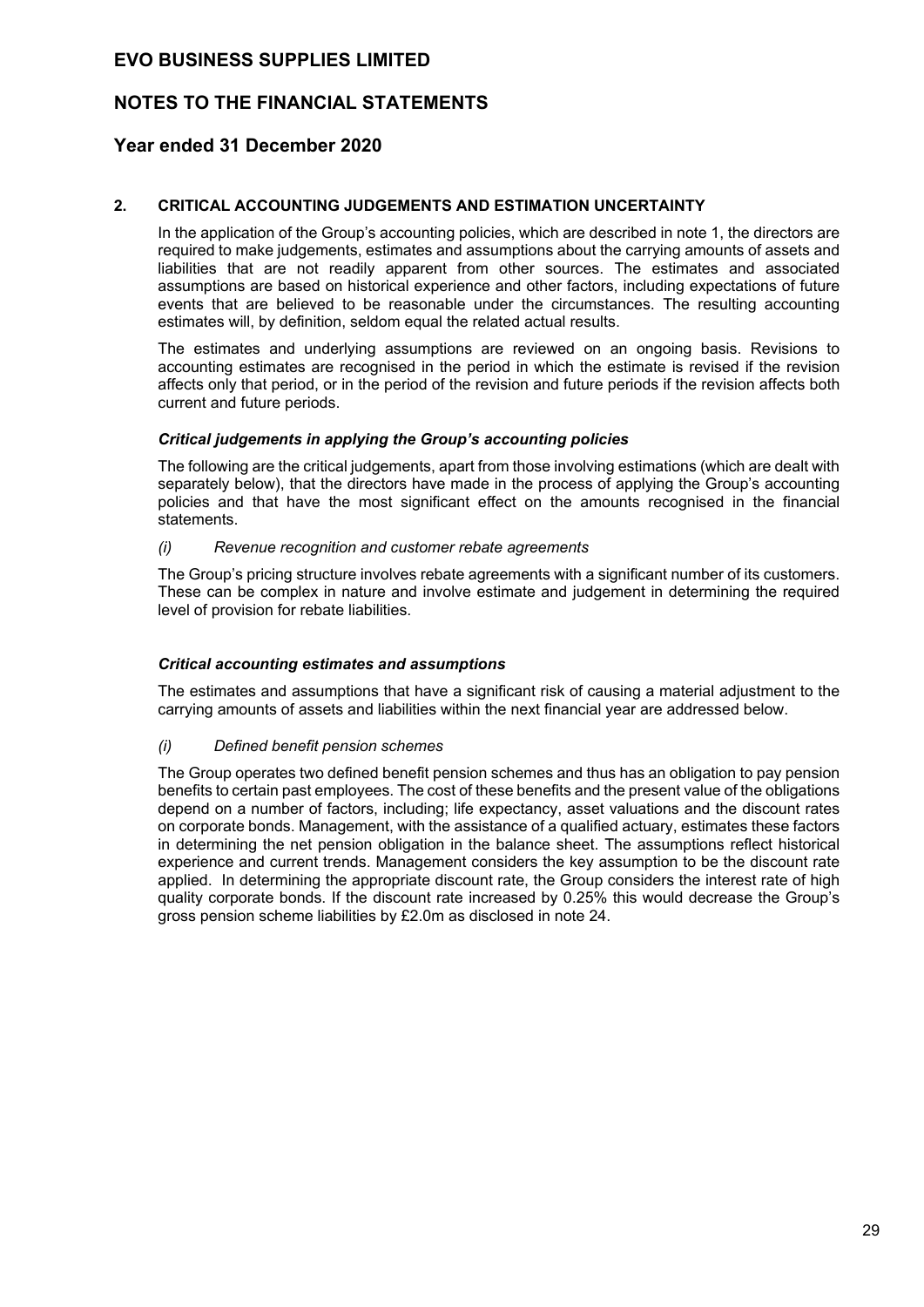# **NOTES TO THE FINANCIAL STATEMENTS**

### **Year ended 31 December 2020**

#### **3. TURNOVER**

Turnover comprises the value of sales (excluding VAT and similar taxes) of goods and services in the normal course of business net of trade discounts and is recognised on despatch.

The turnover and operating profit is attributable to one activity, namely that of the sale of business supplies, which is accomplished through a number of sales channels - primarily through a national reseller network, but also direct to customers and through major retail outlets.

Turnover predominantly arises on sales made within the United Kingdom and Ireland.

| £ million           | Year ended 31<br>December 2020 | Year ended 31<br>December 2019 |
|---------------------|--------------------------------|--------------------------------|
| United Kingdom      | 408.9                          | 395.2                          |
| Republic of Ireland | 46.3                           | 44.0                           |
| Rest of Europe      | 0.5                            | 0.6                            |
| Rest of World       | 0.1                            | 0.1                            |
|                     | 455.8                          | 439.9                          |

#### **4. OPERATING EXPENSES (NET)**

| £ million                                            | Year ended 31<br>December 2020 | Year ended 31<br>December 2019 |
|------------------------------------------------------|--------------------------------|--------------------------------|
| Distribution costs                                   | 52.3                           | 50.5                           |
| Administrative expenses                              | 52.7                           | 46.9                           |
| Depreciation and impairment of tangible fixed assets | 3.2                            | 3.0                            |
| Amortisation of intangible assets and goodwill       | 3.6                            | 3.5                            |
|                                                      | 111.8                          | 103.9                          |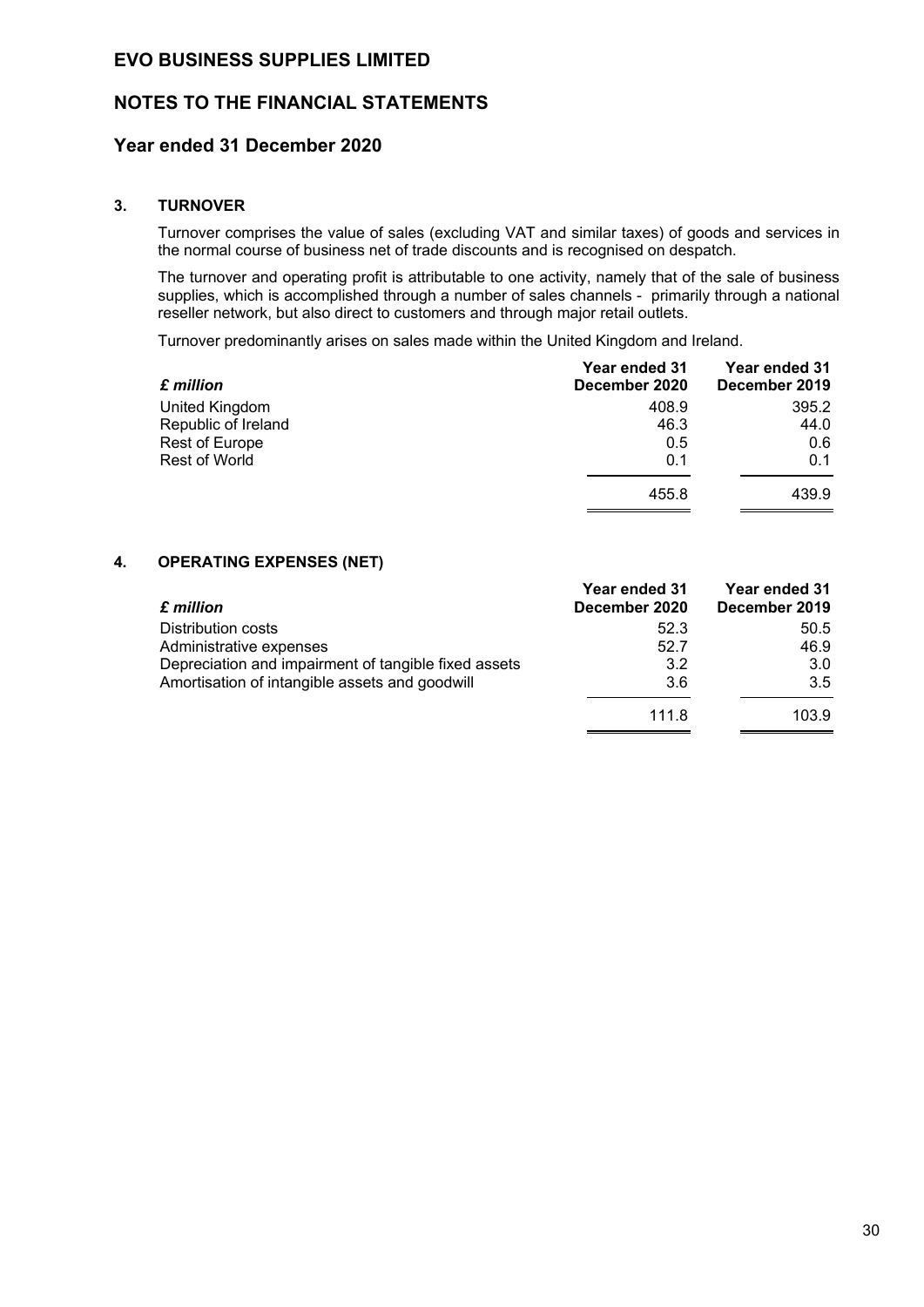### **NOTES TO THE FINANCIAL STATEMENTS**

### **Year ended 31 December 2020**

#### **5. EXCEPTIONAL ITEMS**

| <b>£million</b>                 | Year ended 31<br>December 2020 | Year ended 31<br>December 2019 |
|---------------------------------|--------------------------------|--------------------------------|
| Strategic planning costs        | 0.8                            | 1.3                            |
| Refinancing costs               | 0.8                            |                                |
| Reorganisation costs            | 0.7                            | 0.7                            |
| Competitor failure              | 0.8                            |                                |
| Integration costs               | 0.5                            |                                |
| Supplier advance                | 0.3                            |                                |
| Acquisition costs               | 0.3                            | 0.2 <sub>0</sub>               |
| Bad debt write off              |                                | 0.6                            |
| Investment in Banner MPS        |                                | 0.6                            |
| Onerous lease charge            |                                | 0.2                            |
| Goodwill impairment             | -                              | 0.1                            |
| Dilapidations (credit) / charge |                                | (0.3)                          |
| Total exceptional cost          | 4.2                            | 3.4                            |

Strategic planning costs reflect expenditure incurred with external advisors and Group shareholders in the development, establishment and execution of the Group strategic plan.

The refinancing costs reflect fees incurred in relation to the Group refinancing undertaken in December 2020.

The reorganisation costs in the year reflect the restructuring of the business. The prior year costs relate to the cost of redundancies arising from the restructuring of both the Vow and Banner teams.

The Spicers/Office Team business, failed into administration during 2020. As a direct result EVO incurred a significant loss of £0.8m, as current and future rent has not, and will not, be paid related to our Croydon location, which Office Team was using as a HQ/Warehouse (£0.7m onerous lease charge) and we incurred a £0.1m bad debt charge in our Premier Vanguard business, which had been trading with Office Team.

Integration costs related to costs incurred in the transfer of the Staples Contract and Online trading to the EVO Group arising from the acquisition of Banner Advantage Limited on 3 October 2020.

During the year advance payments were made to a supplier for hygiene related products in response to the demand resulting from the COVID-19 pandemic. The product was never received by the business nor the payment refunded. The likelihood of recoverability is considered to be extremely remote.

Acquisition costs relate to legal and professional charges incurred in relation to the Banner Advantage acquisition. The prior year costs relate to the Premier Vanguard acquisition.

The bad debt charge reflects the write off, of an unrecoverable balance from a Vow customer that failed into administration during the financial year.

The investment in Banner MPS reflects the initial start up costs and expenditure incurred in relation to the Managed Print Solutions business that commenced in 2019 and was subsequently curtailed in the prior year.

The onerous lease reflects the movement on the unexpired contractual liability on vacant locations discounted to the year end.

The goodwill associated with the WA Office Needs acquisition was fully written off in the prior year as the underlying trade and assets do not support any carrying value.

The prior year dilapidations credit reflects reassessment of the provision for discounted future termination costs at certain vacated sites.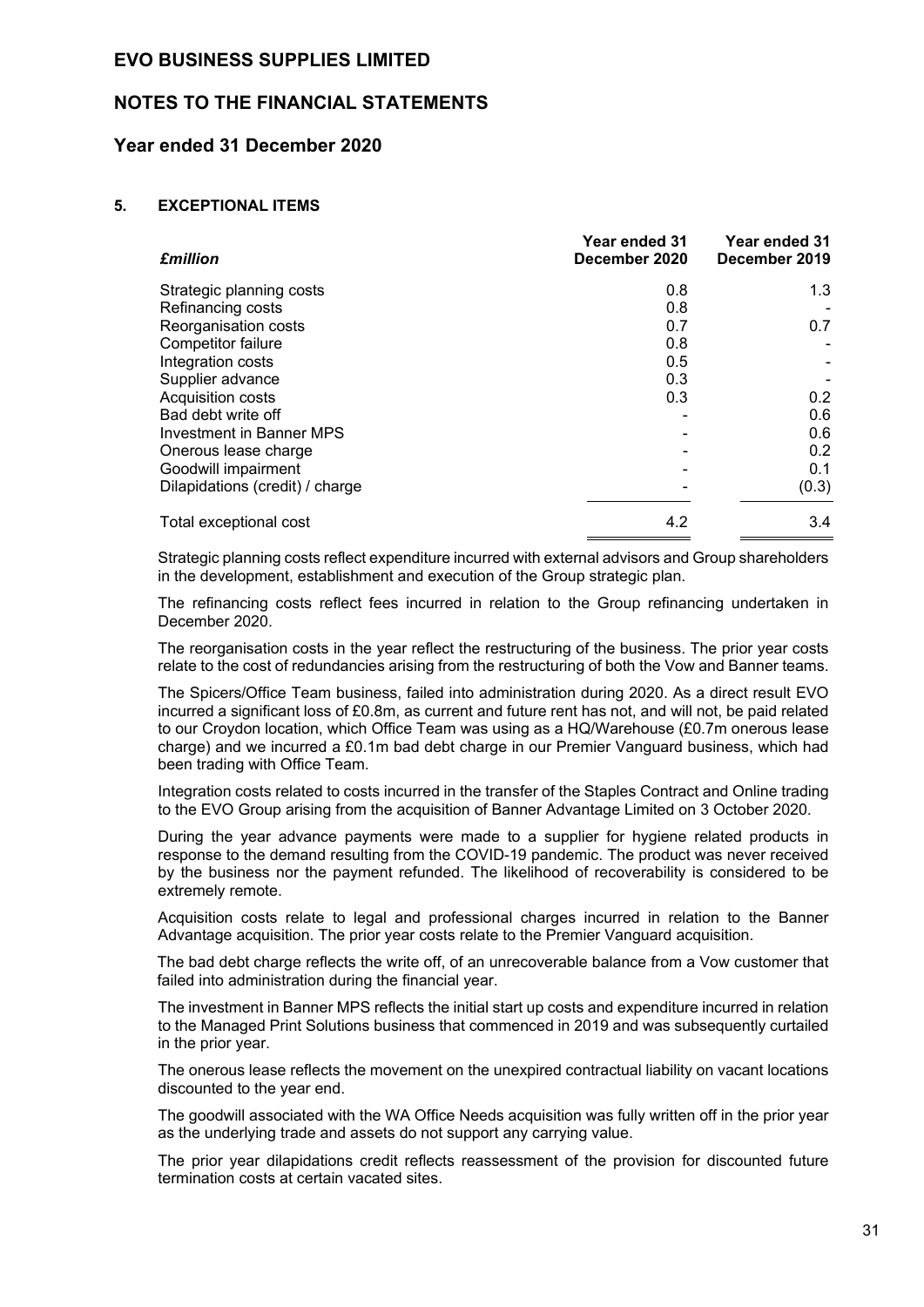# **NOTES TO THE FINANCIAL STATEMENTS**

### **Year ended 31 December 2020**

#### **6. STAFF NUMBERS AND EXPENSES**

The average monthly number of persons employed by the Group (including executive directors) during the year was as follows:

|                              | Year ended 31<br><b>December</b><br>2020<br><b>Number</b> | Year ended 31<br><b>December</b><br>2019<br><b>Number</b> |
|------------------------------|-----------------------------------------------------------|-----------------------------------------------------------|
| Distribution and warehousing | 956                                                       | 909                                                       |
| Sales and administration     | 780                                                       | 765                                                       |
|                              | 1.736                                                     | 1.674                                                     |

Their aggregate remuneration comprised:

| <b>£million</b>                                                    | Year ended 31<br><b>December</b><br>2020 | Year ended 31<br><b>December</b><br>2019 |
|--------------------------------------------------------------------|------------------------------------------|------------------------------------------|
| Wages and salaries<br>Social security costs<br>Other pension costs | 52.6<br>3.9<br>1.5                       | 51.0<br>3.7<br>1.3                       |
|                                                                    | 58.0                                     | 56.0                                     |

During the period, the Group received £2.7m (2019: £nil) grant income from the UK Government's Coronavirus Job Retention Scheme, this income is shown in the Income Statement as Other Operating Income. The above salary costs are shown gross of this income.

#### **7. REMUNERATION OF DIRECTORS**

Remuneration of the directors, included in note 6, was as follows:

| <b>£million</b>                                                             | Year ended<br>31 December<br>2020 | Year ended<br>31 December<br>2019 |
|-----------------------------------------------------------------------------|-----------------------------------|-----------------------------------|
| <b>Emoluments</b><br>Company contribution to money purchase pension schemes | 0.6<br>$\overline{\phantom{0}}$   | 0.7                               |
|                                                                             | 0.6                               | 0.7                               |

#### *Pensions*

One of the directors (2019: one) was a member of a defined contribution scheme.

#### *Highest paid director*

The above amounts for remuneration include the following in respect of the highest paid director:

| <b>£million</b>   | Year ended<br>31 December<br>2020 | <b>Year ended</b><br>31 December<br>2019 |
|-------------------|-----------------------------------|------------------------------------------|
| <b>Emoluments</b> | 0.3                               | 0.3                                      |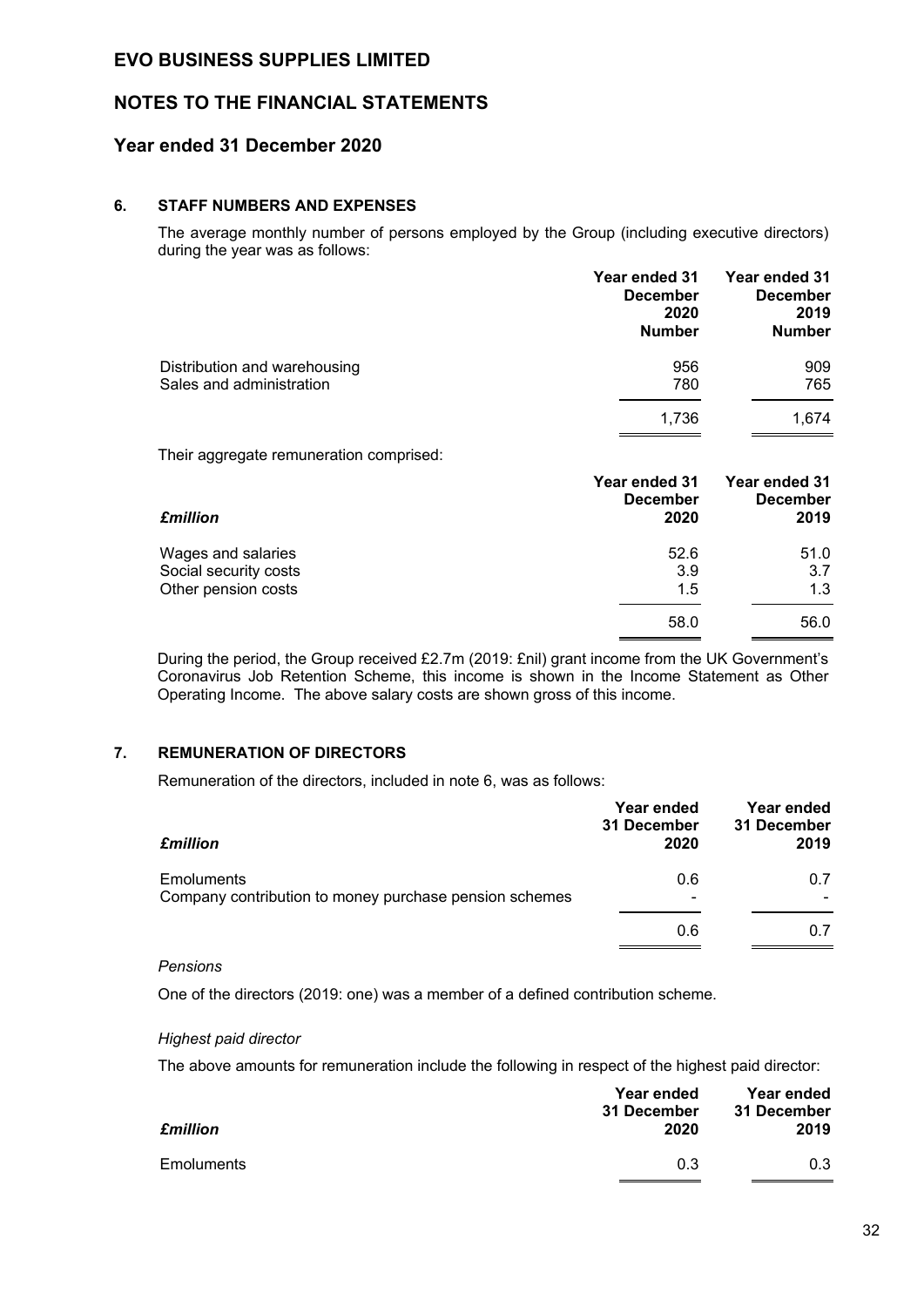# **NOTES TO THE FINANCIAL STATEMENTS**

# **Year ended 31 December 2020**

### **8. FINANCE COSTS (NET)**

| Year ended<br>31 December<br>2020      | Year ended<br>31 December<br>2019             |
|----------------------------------------|-----------------------------------------------|
| 2.5                                    | 2.9                                           |
|                                        |                                               |
| Year ended<br>31 December<br>2020      | Year ended<br>31 December<br>2019             |
| 1.6<br>0.3<br>0.2<br>0.2<br>0.1<br>0.1 | 2.0<br>0.2<br>0.1<br>0.2<br>0.1<br>0.3<br>2.9 |
|                                        | 2.5                                           |

Interest on the investor loans and loan notes is added to the balances and is not paid during the term. This is discussed further in note 17 and the cash interest paid in the year is shown in note 21.

### **9. LOSS ON ORDINARY ACTIVITIES BEFORE TAXATION**

|                                                            | Year ended<br><b>31 December</b> | Year ended<br>31 December |
|------------------------------------------------------------|----------------------------------|---------------------------|
| <b>£million</b>                                            | 2020                             | 2019                      |
| Is stated after charging / (crediting):                    |                                  |                           |
| Impairment of stock recognised as an expense               | 1.5                              | 0.1                       |
| Depreciation of tangible fixed assets:                     |                                  |                           |
| Owned assets                                               | 3.2                              | 3.0                       |
| Amortisation of positive goodwill                          | 2.4                              | 1.9                       |
| Amortisation of intangible assets                          | 1.2                              | 1.5                       |
| Foreign exchange loss / (gain)                             | 0.6                              | (0.8)                     |
| Operating lease rentals:                                   |                                  |                           |
| Plant and machinery                                        | 4.0                              | 4.1                       |
| Property                                                   | 6.2                              | 6.2                       |
| Auditor's remuneration for audit services:                 |                                  |                           |
| Fees payable to the company's auditor for the audit of the |                                  |                           |
| company's financial statements                             |                                  |                           |
| Fees payable to the company's auditor and their            |                                  |                           |
| associates for other services to the group                 |                                  |                           |
| The audit of the company's subsidiaries pursuant to        |                                  |                           |
| legislation                                                | 0.1                              | 0.1                       |
| Auditor's remuneration for non-audit services:             |                                  |                           |
| Taxation - compliance                                      | 0.1                              | 0.1                       |

Fees payable to Deloitte LLP for non-audit services to the company are not required to be disclosed because the consolidated financial statements are required to disclose such fees on a consolidated basis.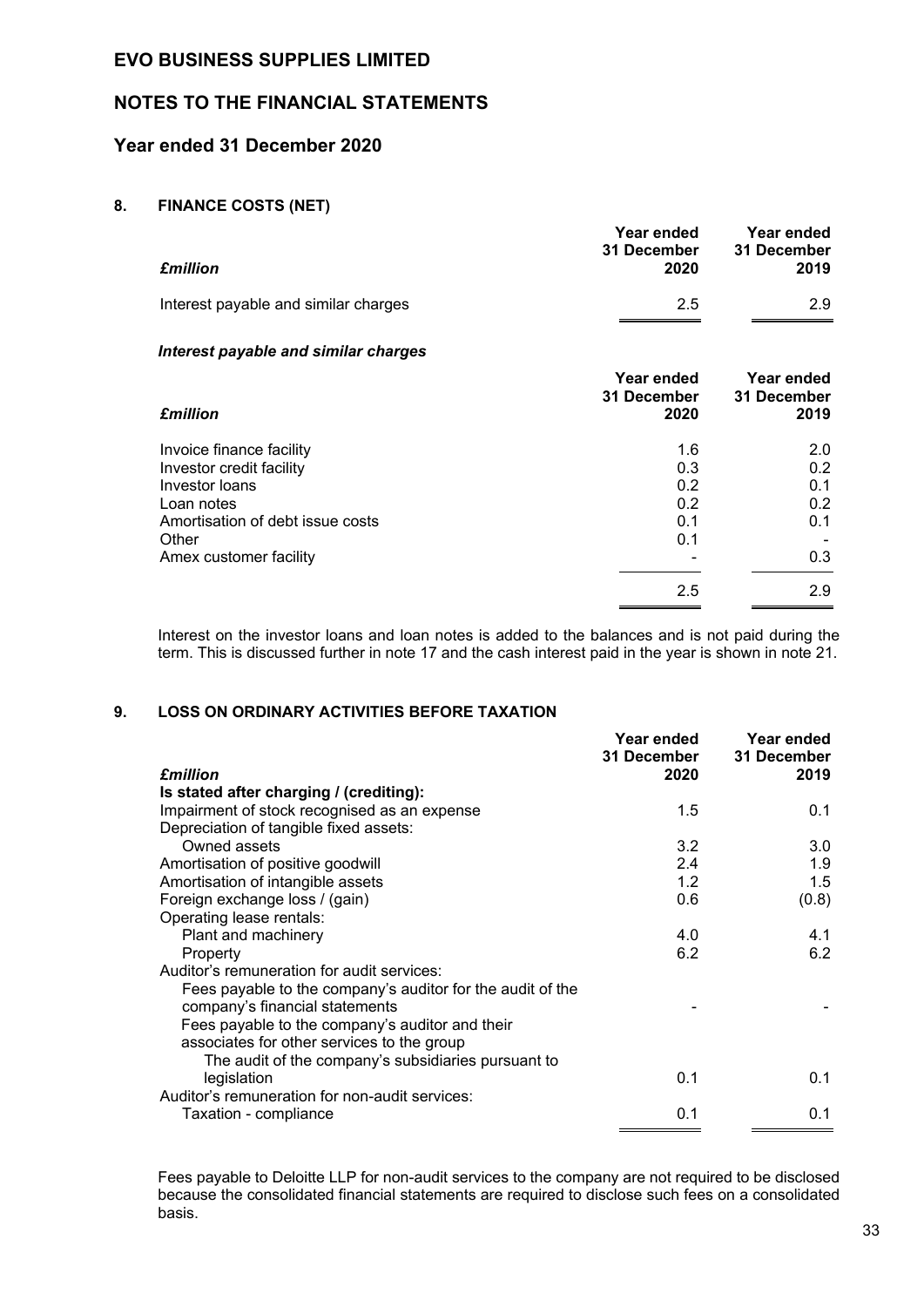# **NOTES TO THE FINANCIAL STATEMENTS**

### **Year ended 31 December 2020**

### **9. LOSS ON ORDINARY ACTIVITIES BEFORE TAXATION (CONTINUED)**

No services were provided pursuant to contingent fee arrangements.

### **10. TAX ON LOSS**

Analysis of tax credit on loss on ordinary activities:

| <b>£million</b>                                                                                                                          | Year ended<br><b>31 December</b><br>2020 | Year ended<br>31 December<br>2019 |
|------------------------------------------------------------------------------------------------------------------------------------------|------------------------------------------|-----------------------------------|
| <b>Current tax</b><br>United Kingdom corporation tax at 19.00% (2019: 19.00%) based<br>on the loss for the year:                         |                                          |                                   |
| Adjustments in respect of prior periods<br><b>Total current taxation charge</b>                                                          |                                          |                                   |
| Deferred tax                                                                                                                             |                                          |                                   |
| Origination and reversal of timing differences<br>Effect of tax rate change on opening balance<br>Adjustment in respect of prior periods | (0.2)<br>(1.0)<br>0.1                    | (0.7)<br>0.1                      |
| <b>Total deferred tax credit</b>                                                                                                         | (1.1)                                    | (0.6)                             |
| Tax credit on loss on ordinary activities                                                                                                | (1.1)                                    | (0.6)                             |

The standard rate of tax applied to reported profit is 19 per cent (2019: 19 per cent). The applicable tax rate changed following the substantive enactment of the Finance Act 2020. During the year beginning 1 January 2021, the net reversal of deferred tax assets and liabilities is expected to decrease the corporation tax charge for the year by £0.9m This is due to the availability of tax losses and capital allowances to offset against future taxable profits.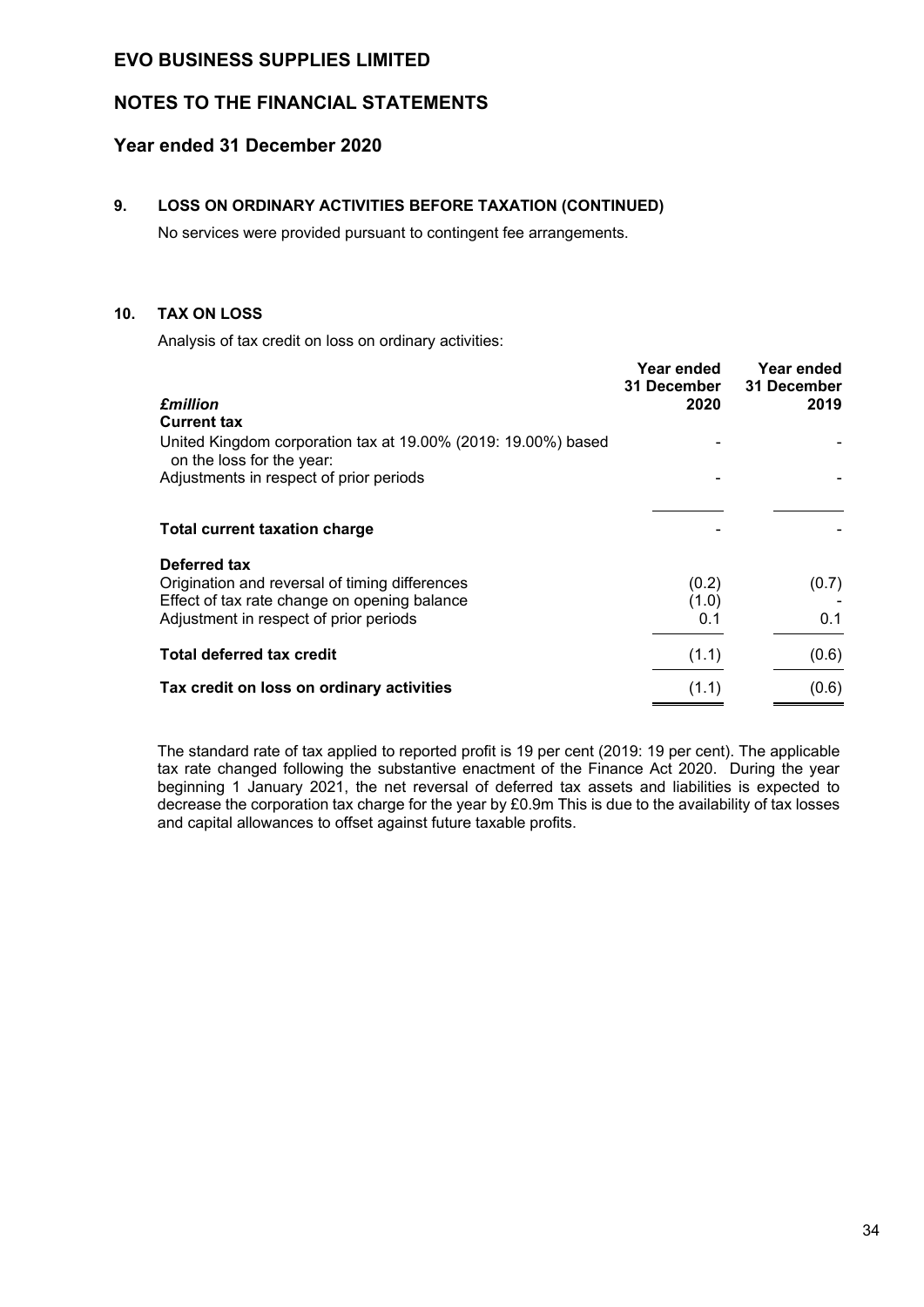# **NOTES TO THE FINANCIAL STATEMENTS**

# **Year ended 31 December 2020**

### **10. TAX ON LOSS (CONTINUED)**

The differences between the total tax and the amount calculated by applying the average standard rate of UK corporation tax to the loss before tax is as follows:

| <b>£million</b>                                                                                                                                                                                                                                           | Year ended<br>31 December<br>2020     | Year ended<br>31 December<br>2019 |
|-----------------------------------------------------------------------------------------------------------------------------------------------------------------------------------------------------------------------------------------------------------|---------------------------------------|-----------------------------------|
| Loss on ordinary activities before tax                                                                                                                                                                                                                    | (3.3)                                 | (6.4)                             |
| Tax credit on loss on ordinary activities at the average standard<br>UK corporation tax rate of 19.00% (2019: 19.00%)                                                                                                                                     | (0.6)                                 | (1.2)                             |
| Effects of:<br>Expenses not deductible for tax purposes<br>Amounts relating to other comprehensive income<br>Adjustments in respect of prior periods<br>Remeasurement of deferred tax for changes in tax rates<br>Movement in deferred tax not recognised | 0.9<br>(0.1)<br>0.1<br>(1.0)<br>(0.4) | 0.8<br>(0.1)<br>0.1<br>(0.2)      |
| <b>Total tax credit</b>                                                                                                                                                                                                                                   | (1.1)                                 | (0.6)                             |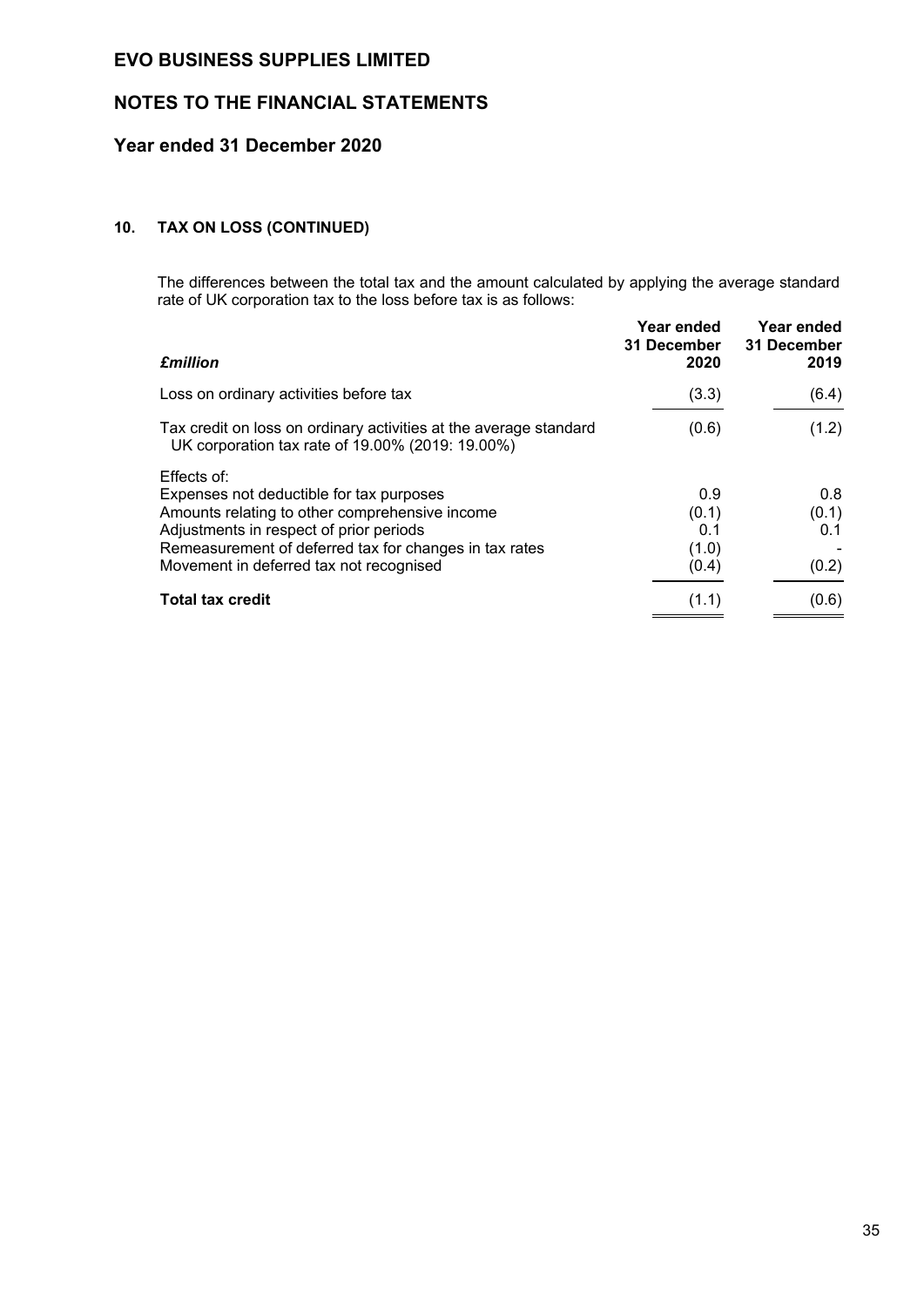# **NOTES TO THE FINANCIAL STATEMENTS**

# **Year ended 31 December 2020**

### **11. INTANGIBLE FIXED ASSETS**

| Group<br><b>£million</b>                 | <b>Relationships</b> | <b>Customer Tradenames Patents</b> |                | <b>Positive</b><br>Goodwill | <b>Negative</b><br>Goodwill  | Total          |
|------------------------------------------|----------------------|------------------------------------|----------------|-----------------------------|------------------------------|----------------|
| Cost<br>At 1 January 2020<br>Additions   | 16.2                 | 2.1                                | 0.9            | 39.6<br>1.5                 | (9.1)                        | 49.7<br>1.5    |
| At 31 December 2020                      | 16.2                 | 2.1                                | 0.9            | 41.1                        | (9.1)                        | 51.2           |
| <b>Accumulated depreciation</b>          |                      |                                    |                |                             |                              |                |
| At 1 January 2020<br>Charge for the year | (5.6)<br>(1.1)       | (2.1)                              | (0.3)<br>(0.1) | (11.0)<br>(2.4)             | 9.1                          | (9.9)<br>(3.6) |
| At 31 December 2020                      | (6.7)                | (2.1)                              | (0.4)          | (13.4)                      | 9.1                          | (13.5)         |
| Net book value                           |                      |                                    |                |                             |                              |                |
| At 31 December 2020                      | 9.5                  |                                    | 0.5            | 27.7                        | $\qquad \qquad \blacksquare$ | 37.7           |
| At 31 December 2019                      | 10.6                 |                                    | 0.6            | 28.6                        |                              | 39.8           |
|                                          |                      |                                    |                |                             |                              |                |

No intangible assets are recorded in the financial statements of the company.

Additions in the year reflect acquisitions of Banner Advantage Limited on 3 October 2020. See note 24 for further details.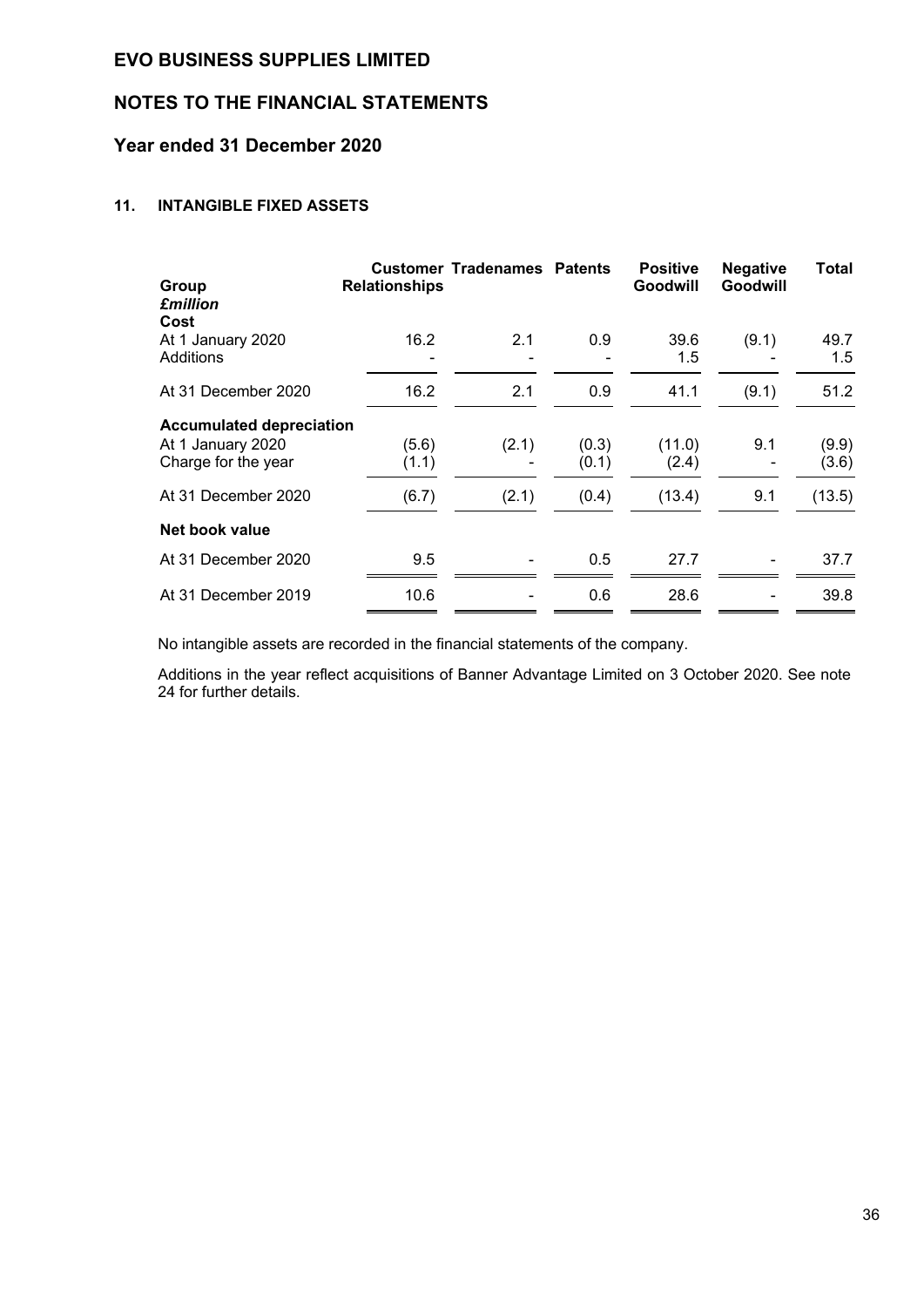# **NOTES TO THE FINANCIAL STATEMENTS**

# **Year ended 31 December 2020**

### **12. TANGIBLE FIXED ASSETS**

| Group<br><b>£million</b>        | Leasehold<br>improvements | <b>Plant and</b><br>equipment | Assets in the<br>course of<br>construction | <b>Total</b> |
|---------------------------------|---------------------------|-------------------------------|--------------------------------------------|--------------|
| Cost                            |                           |                               |                                            |              |
| At 1 January 2020               | 3.0                       | 28.5                          | 0.5                                        | 32.0         |
| <b>Additions</b>                |                           |                               | 1.5                                        | 1.5          |
| Transfers                       |                           | 1.4                           | (1.4)                                      |              |
| Disposals                       |                           |                               |                                            |              |
| At 31 December 2020             | 3.0                       | 29.9                          | 0.6                                        | 33.5         |
| <b>Accumulated depreciation</b> |                           |                               |                                            |              |
| At 1 January 2020               | (1.5)                     | (22.0)                        |                                            | (23.5)       |
| Charge for the year             | (0.1)                     | (3.1)                         |                                            | (3.2)        |
| Disposals                       |                           |                               |                                            |              |
| At 31 December 2020             | (1.6)                     | (25.1)                        |                                            | (26.7)       |
| Net book value                  |                           |                               |                                            |              |
| At 31 December 2020             | 1.4                       | 4.8                           | 0.6                                        | 6.8          |
| At 31 December 2019             | 1.5                       | 6.5                           | 0.5                                        | 8.5          |
|                                 |                           |                               |                                            |              |

Assets in the course of construction relate to plant and equipment.

### **Company**

The Company holds no tangible fixed assets.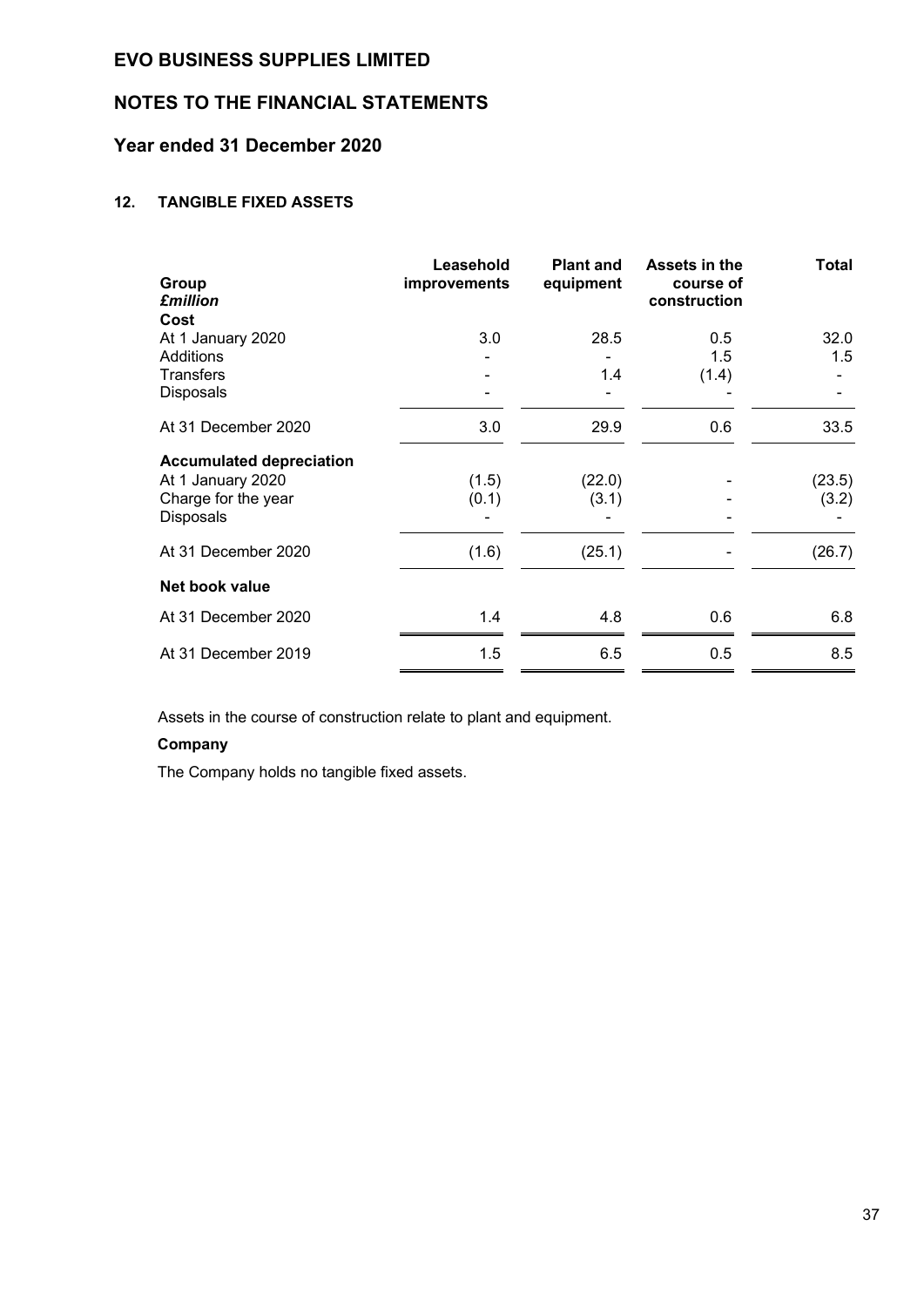# **NOTES TO THE FINANCIAL STATEMENTS**

### **Year ended 31 December 2020**

### **13. FIXED ASSET INVESTMENTS**

| <b>£million</b>                            | 2020  | 2019  |
|--------------------------------------------|-------|-------|
| Cost<br>At 1 January and 31 December       | 43.4  | 43.4  |
| Impairment<br>At 1 January and 31 December | (6.2) | (6.2) |
| <b>Carrying Value</b><br>At 1 January      | 37.2  | 37.2  |
| At 31 December                             | 37.2  | 37.2  |

The Directors' consider that the carrying value of the investment is supported by the value of the underlying assets.

Items marked with \* are indirectly held through a subsidiary entity.

| <b>Subsidiary undertakings</b>     | <b>Country of</b><br>registration or<br>incorporation | <b>Principal activity</b> | Percentage<br>of shares<br>held |
|------------------------------------|-------------------------------------------------------|---------------------------|---------------------------------|
| <b>EVO Group Services Limited</b>  | England & Wales                                       | Holding company           | 100%                            |
| Vow Europe Limited*                | England & Wales                                       | Trading company           | 100%                            |
| Vow Retail Limited*                | England & Wales                                       | Trading company           | 100%                            |
| Banner Group Limited*              | England & Wales                                       | Trading company           | 100%                            |
| Banner Business Solutions Limited* | England & Wales                                       | Trading company           | 100%                            |
| Business Office Supplies Limited*  | England & Wales                                       | Trading company           | 100%                            |
| Premier Vanguard Limited*          | England & Wales                                       | Trading company           | 100%                            |
| Banner Advantage Limited*          | England & Wales                                       | Trading company           | 100%                            |
| Midas Paper Converters Limited*    | England & Wales                                       | Holding company           | 100%                            |
| Truline Logistics Limited*         | England & Wales                                       | Dormant company           | 100%                            |
| Vow Wholesale (Ireland) Ltd*       | Republic of Ireland                                   | Dormant company           | 100%                            |

The registered address of all subsidiary undertakings is 1<sup>st</sup> Floor, 1 Europa Drive, Sheffield, S9 1XT, with the exception of Vow Wholesale (Ireland) Limited whose registered office is Molyneux House, Bride Street, Dublin, Ireland.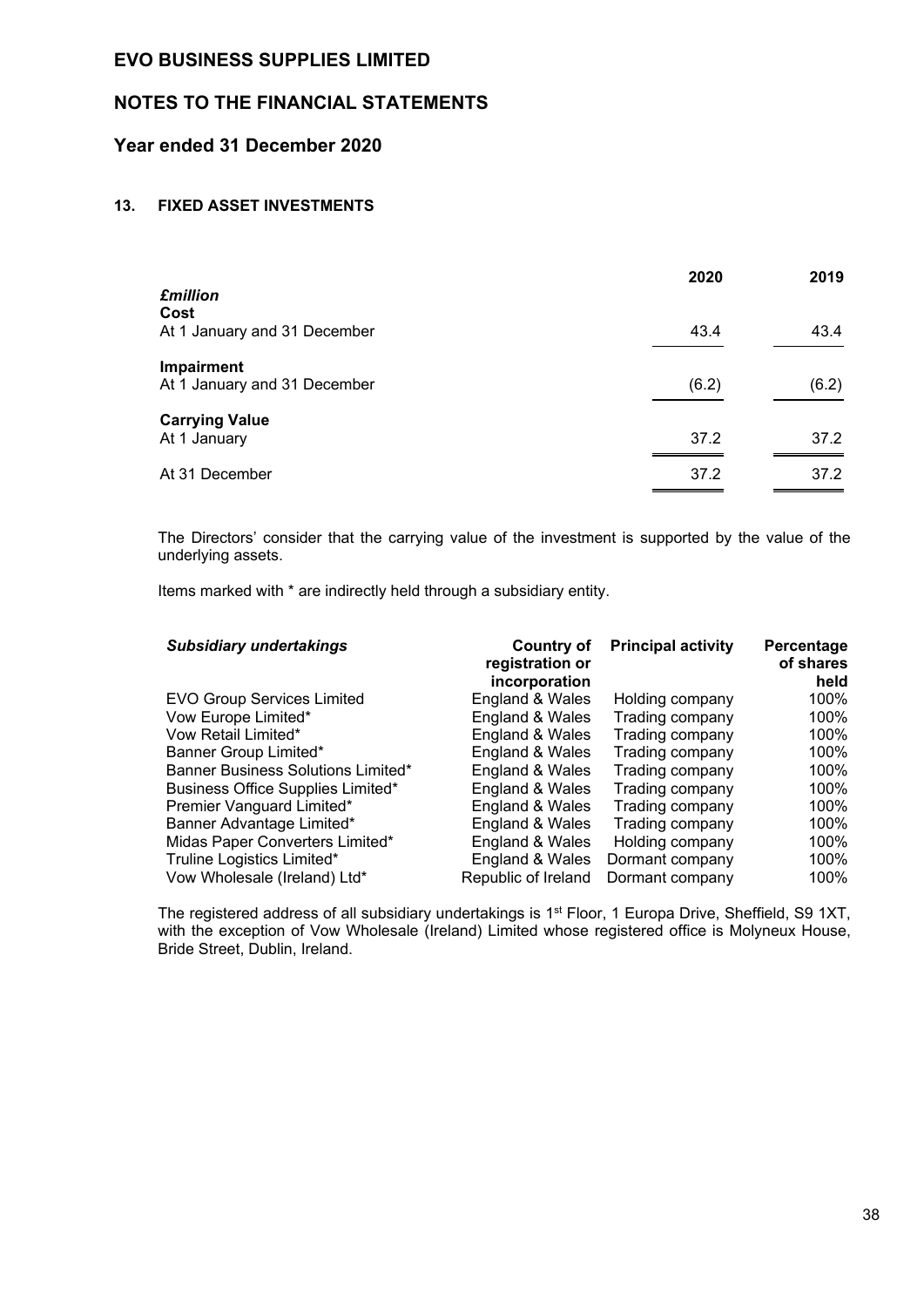# **NOTES TO THE FINANCIAL STATEMENTS**

# **Year ended 31 December 2020**

### **14. STOCKS**

|                       | Group | Company        | Group | Company |
|-----------------------|-------|----------------|-------|---------|
| <b>£million</b>       | 2020  | 2020           | 2019  | 2019    |
| Goods held for resale | 41.1  | $\blacksquare$ | 44.4  | $\sim$  |

In the opinion of the directors there is no material difference between the balance sheet value of stocks and their replacement cost. Inventories are stated after provisions for impairment of £1.8m (2019: £0.9m).

### **15. DEBTORS**

| £ million                            | Group | Company | Group | Company |
|--------------------------------------|-------|---------|-------|---------|
|                                      | 2020  | 2020    | 2019  | 2019    |
| Amounts falling due within one year: |       |         |       |         |
| Trade debtors                        | 75.8  |         | 71.4  |         |
| Prepayments and accrued income       | 10.6  |         | 8.0   |         |
| Deferred tax asset                   | 9.6   |         | 8.8   |         |
| Other debtors                        | 3.3   |         | 4.5   |         |
| Amounts owed by group undertakings   |       | 1.4     |       | 1.0     |
|                                      | 99.3  | 1.4     | 92.7  | 1.0     |

Trade debtors are stated after provisions for impairment of £0.9m (2019: £0.7m).

#### **Deferred Tax**

The deferred tax asset arises as a consequence of timing differences between the recognition of certain items for tax compared to their recognition under generally accepted accounting practice. An analysis of the deferred tax asset is provided below.

| <b>£million</b>                | <b>Asset</b><br>2020 | <b>Asset</b><br>2019 |
|--------------------------------|----------------------|----------------------|
| Accelerated capital allowances | 5.6                  | 6.0                  |
| Short term timing differences  | 0.2                  |                      |
| Losses                         | 3.6                  | 2.3                  |
| Pensions                       | 0.2                  | 0.5                  |
|                                | 9.6                  | 8.8                  |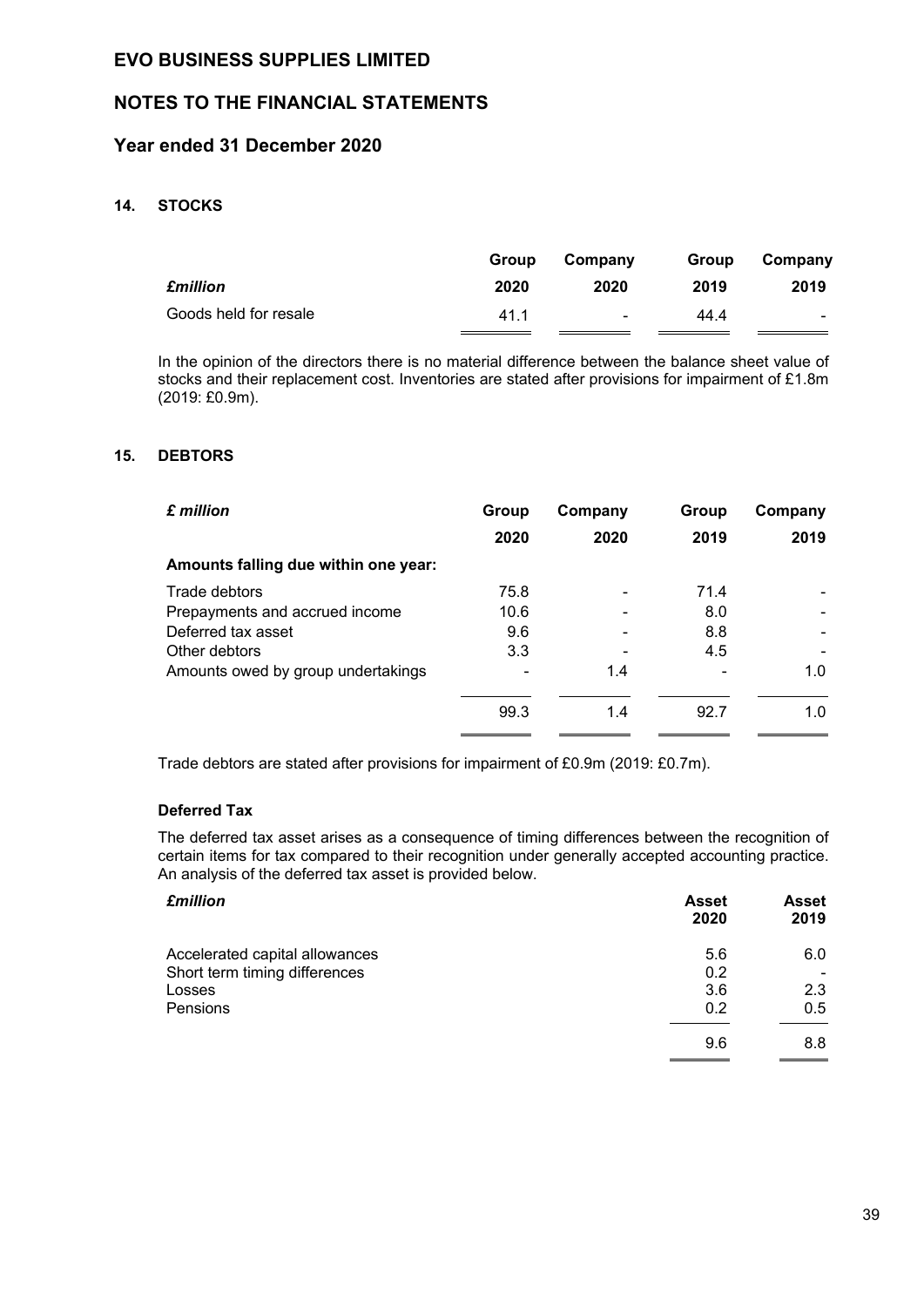# **NOTES TO THE FINANCIAL STATEMENTS**

### **Year ended 31 December 2020**

### **15. DEBTORS (CONTINUED)**

#### **Deferred Tax (continued)**

| <b>£million</b>                                                                                  | <b>Asset</b><br>2020 | Asset<br>2019 |
|--------------------------------------------------------------------------------------------------|----------------------|---------------|
| At 1 January<br>Credited to the profit and loss account<br>Charged to other comprehensive income | 8.8<br>1.1<br>(0.3)  | 8.2<br>0.6    |
| At 31 December                                                                                   | 9.6                  | 8.8           |

The deferred tax asset in respect of losses is supported by forecasts demonstrating anticipated recovery in the short term.

It is expected that £0.9m of the group deferred tax asset will reverse in the year ended 31 December 2021. The expected deferred tax reversal is a result of available tax losses and capital allowances to offset against future taxable profits.

There is an unprovided deferred tax asset of £3.0 million (2019: £3.9 million) relating to tax losses as it is not anticipated that this will be recovered in the short term.

### **16. CREDITORS: AMOUNTS FALLING DUE WITHIN ONE YEAR**

| £ million                          | Group | Company | Group | Company          |
|------------------------------------|-------|---------|-------|------------------|
|                                    | 2020  | 2020    | 2019  | 2019             |
| Trade creditors                    | 73.2  |         | 82.1  |                  |
| Invoice finance facility           | 33.0  |         | 57.3  |                  |
| Accruals and deferred income       | 22.3  |         | 9.2   |                  |
| Other taxation and social security | 19.4  |         | 4.4   |                  |
| Other creditors                    | 10.8  |         | 13.0  |                  |
| Investor credit facility (note 17) | 4.0   |         | 4.0   |                  |
| Loan notes (note 17)               | 2.6   | 2.6     | 1.2   | 1.2 <sub>1</sub> |
| Deferred consideration             | 2.0   |         |       |                  |
| Corporation tax                    | 0.1   |         |       |                  |
| Amounts owed to group undertakings |       | 11.4    |       | 9.8              |
|                                    | 167.4 | 14.0    | 171.2 | 11.0             |

Amounts owed to group undertakings are unsecured, carry no repayment date and are not subject to interest.

Following the imposition of the initial lockdown by the Government, the Company took advantage of the various initiatives to support businesses whilst trading activity was significantly impacted. As at 31 December 2020 £11.3m of the VAT payable balance and £1.4m PAYE had been deferred as part of such Government initiatives. The deferred amounts are payable during FY 2021.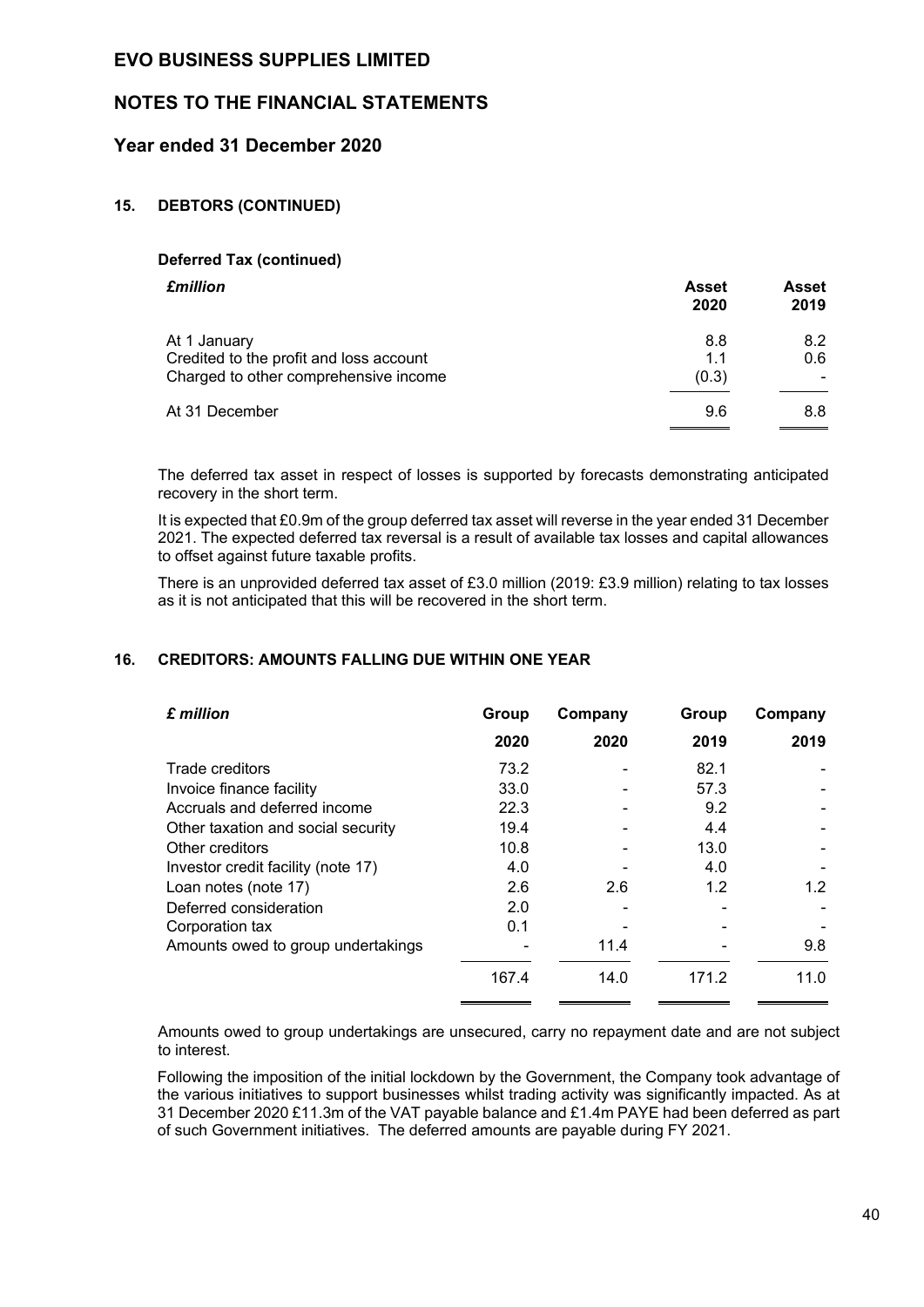# **NOTES TO THE FINANCIAL STATEMENTS**

# **Year ended 31 December 2020**

### **17. CREDITORS: AMOUNTS FALLING DUE AFTER MORE THAN ONE YEAR**

| £ million              | Group          | Company                  | Group | Company |
|------------------------|----------------|--------------------------|-------|---------|
|                        | 2020           | 2020                     | 2019  | 2019    |
| Stock term loan        | 9.0            | -                        |       |         |
| Deferred consideration | 6.0            |                          | 8.0   |         |
| Investor Ioan          | 2.3            | $\overline{\phantom{0}}$ | 2.1   | -       |
| Loan notes             | $\blacksquare$ | $\overline{\phantom{0}}$ | 2.4   | 2.4     |
|                        | 17.3           |                          | 12.5  | 2.4     |

Loans and other borrowings are repayable as follows:

| £ million                 | Group | Company | Group | Company |
|---------------------------|-------|---------|-------|---------|
|                           | 2020  | 2020    | 2019  | 2019    |
| <b>Loan Notes</b>         |       |         |       |         |
| Within one year           | 2.6   | 2.6     | 1.2   | 1.2     |
| Between one and two years | ۰     | ۰       | 2.4   | 2.4     |
|                           | 2.6   | 2.6     | 3.6   | 3.6     |
|                           |       |         |       |         |
| £ million                 | Group | Company | Group | Company |
|                           | 2020  | 2020    | 2019  | 2019    |

| <b>Investor Credit Facility</b> |     |        |     |        |
|---------------------------------|-----|--------|-----|--------|
| Within one year                 | 4.0 | $\sim$ | 4 O | $\sim$ |
|                                 |     |        |     |        |
|                                 |     |        |     |        |

| £ million                  | Group | Company | Group                    | Company |  |
|----------------------------|-------|---------|--------------------------|---------|--|
|                            | 2020  | 2020    | 2019                     | 2019    |  |
| <b>Investor Loan</b>       |       |         |                          |         |  |
| Between two and five years | 2.3   |         | 2.1                      |         |  |
|                            |       |         |                          |         |  |
| £ million                  | Group | Company | Group                    | Company |  |
|                            | 2020  | 2020    | 2019                     | 2019    |  |
| <b>Stock Term Loan</b>     |       |         |                          |         |  |
| Between two and five years | 9.0   |         | $\overline{\phantom{0}}$ |         |  |
|                            |       |         |                          |         |  |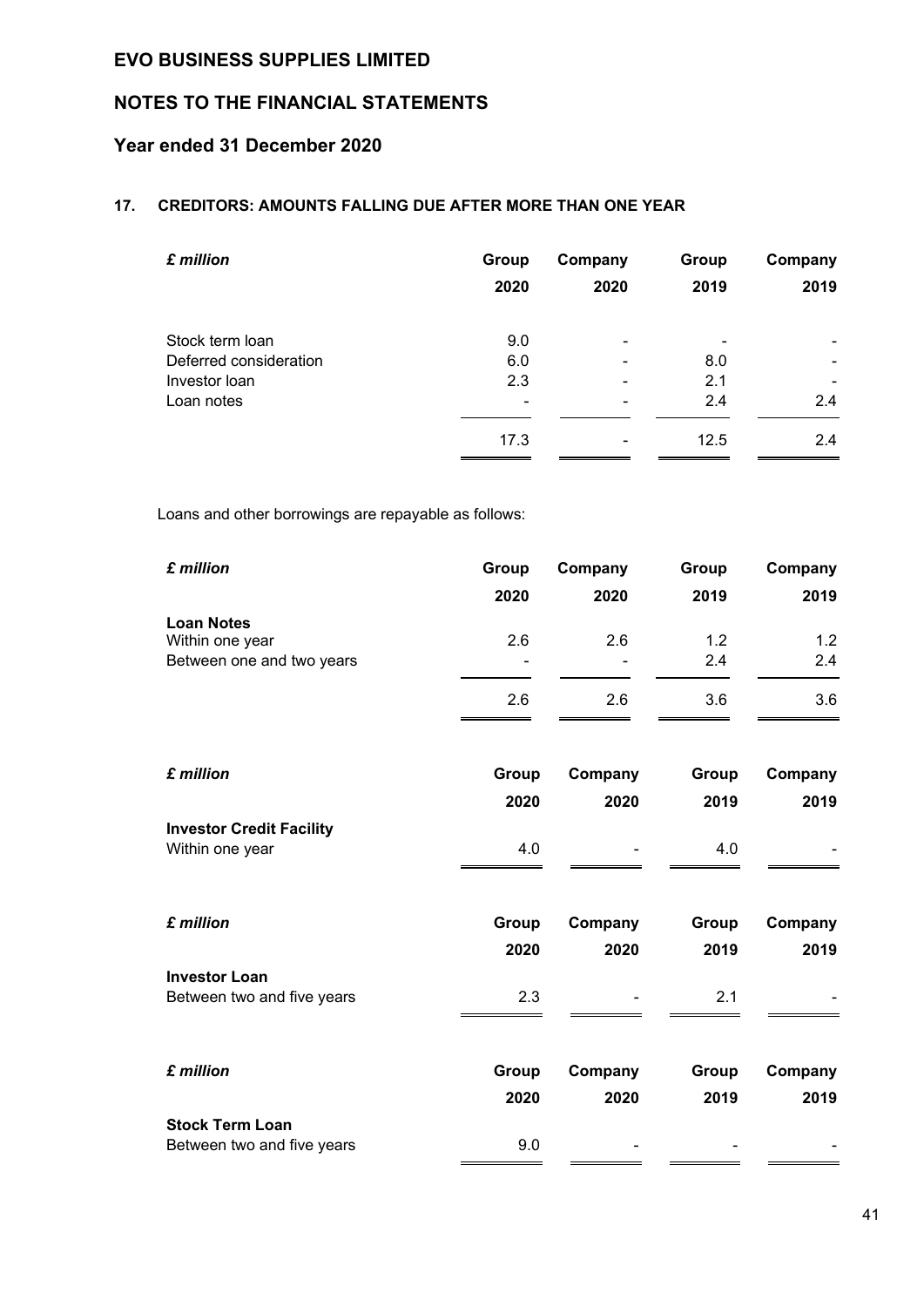### **NOTES TO THE FINANCIAL STATEMENTS**

### **Year ended 31 December 2020**

#### **17. CREDITORS: AMOUNTS FALLING DUE AFTER MORE THAN ONE YEAR (CONTINUED)**

#### **Loan Notes**

The loan notes incur interest at 7% per annum, which is added to the balance as incurred and rolled up. The termination date was extended from 25 February 2020 to 31 December 2021, repayable from 31 July 2020 to 31 December 2021. This debt carries no covenants and ranks behind the invoice finance facility and the Investor Finance in terms of security. This debt is owed to current and previous management, and two former institutional investors.

#### **Investor Credit Facility**

The investor credit facility ranks behind the invoice financing facility in terms of security.

#### **Investor Loan**

The Endless investor loan, as noted above, replaced the senior bank loan, originally maturing on 31 December 2019 has been extended to 31 January 2022. The debt incurs interest at 7% per annum, but carries no cash cost or financial covenants.

#### **Stock Term Loan**

The term loan is secured against inventory, and a charge over the other assets of the business. Interest payable is charged at 12% above UK base rate, with the loan due for repayment on 22 December 2022.

#### **18. PROVISIONS FOR LIABILITIES**

#### *£ million*

#### **Group**

|                                                               | <b>Deferred</b><br><b>Taxation</b> | <b>Dilapidations</b> | <b>Onerous</b><br>Lease | <b>Total</b> |
|---------------------------------------------------------------|------------------------------------|----------------------|-------------------------|--------------|
| At 1 January 2020<br>Charged to other comprehensive<br>income | 0.5<br>0.6                         | 2.7                  | 0.8                     | 4.0<br>0.6   |
| Created<br>Utilised                                           | $\blacksquare$                     | 0.2<br>(0.2)         | 0.7<br>(0.8)            | 0.9<br>(1.0) |
| At 31 December 2020                                           | 1.1                                | 2.7                  | 0.7                     | 4.5          |
| Provision for net defined benefit<br>scheme deficit           |                                    |                      |                         | 0.9          |
| <b>Total</b>                                                  |                                    |                      |                         | 5.4          |

The deferred tax liability relates to the surplus in the John Heath defined benefit pension scheme.

The provisions for vacant leaseholds and dilapidations relate to total rent payable on vacant properties to the end of the lease less rental income receivable and managements' best estimate of the current cost to restore occupied properties to the state required in the leasehold agreement discounted at the group's cost of capital. The vacated leasehold provisions will be utilised as existing agreements unwind and dilapidation liabilities will be settled at the end of the respective lease. The underlying leasehold agreements expire between 2021 and 2033.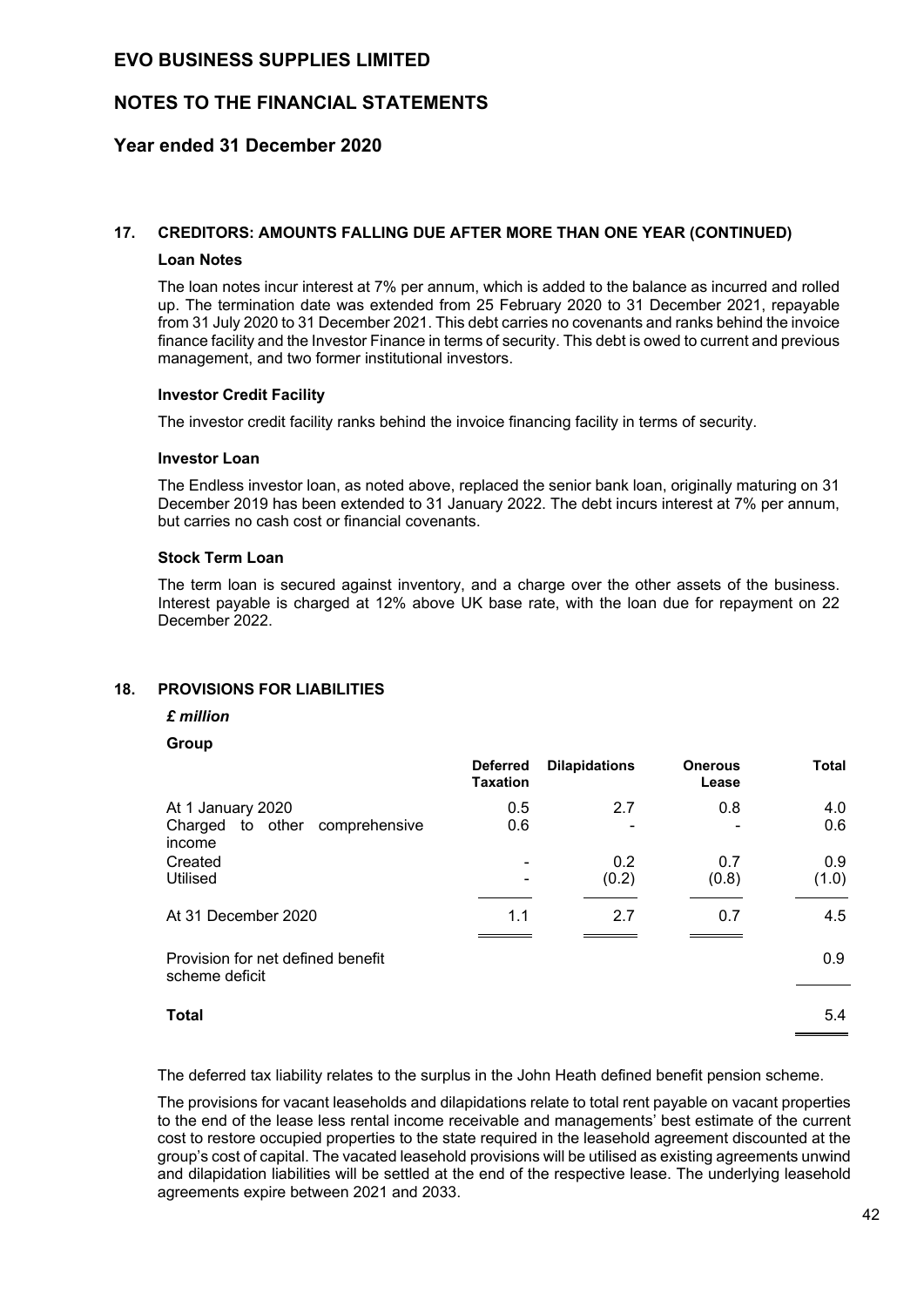### **NOTES TO THE FINANCIAL STATEMENTS**

### **Year ended 31 December 2020**

#### **19. FINANCIAL INSTRUMENTS**

The company enters into forward foreign currency contracts to mitigate the exchange rate risk for euro currency payments. At 31 December 2020 and 31 December 2019 the were no outstanding contracts in place. Forward currency contracts are measured at fair value, which is determined using valuation techniques that utilise observable inputs. The key assumptions used in valuing the derivatives are the forward exchange rates for GBP:EUR.

The carrying values of the Company's financial assets and liabilities are summarised by category below:

| £ million                                             | Group | Company | Group | Company |
|-------------------------------------------------------|-------|---------|-------|---------|
|                                                       | 2020  | 2020    | 2019  | 2019    |
| <b>Financial assets</b>                               |       |         |       |         |
| Measured at undiscounted amount receivable            |       |         |       |         |
| Trade debtors (see note 15)                           | 75.8  |         | 71.4  |         |
| Other debtors (see note 15)                           | 3.3   |         | 4.5   |         |
| Amounts owed by group undertakings (see<br>note $15)$ |       | 1.4     |       | 1.0     |
|                                                       | 79.1  | 1.4     | 75.9  | 1.0     |
| <b>Financial liabilities</b>                          |       |         |       |         |
| Measured at undiscounted amount payable               |       |         |       |         |
| Trade creditors (see note 16)                         | 73.2  |         | 82.1  |         |
| Invoice finance facility (see note 16)                | 33.0  |         | 57.3  |         |
| Other creditors (see note 16)                         | 10.8  |         | 13.0  |         |
| Term loan (see note 17)                               | 9.0   |         |       |         |
| Investor credit facility (see note 16)                | 4.0   |         | 4.0   |         |
| Loan notes (see note 16)                              | 2.6   | 2.6     | 3.6   | 3.6     |
| Investor loan (see note 17)                           | 2.3   |         | 2.1   |         |
| Amounts owed to group undertakings (see<br>note $16)$ |       | 11.4    |       | 9.8     |
|                                                       | 134.9 | 14.0    | 162.1 | 13.4    |
|                                                       |       |         |       |         |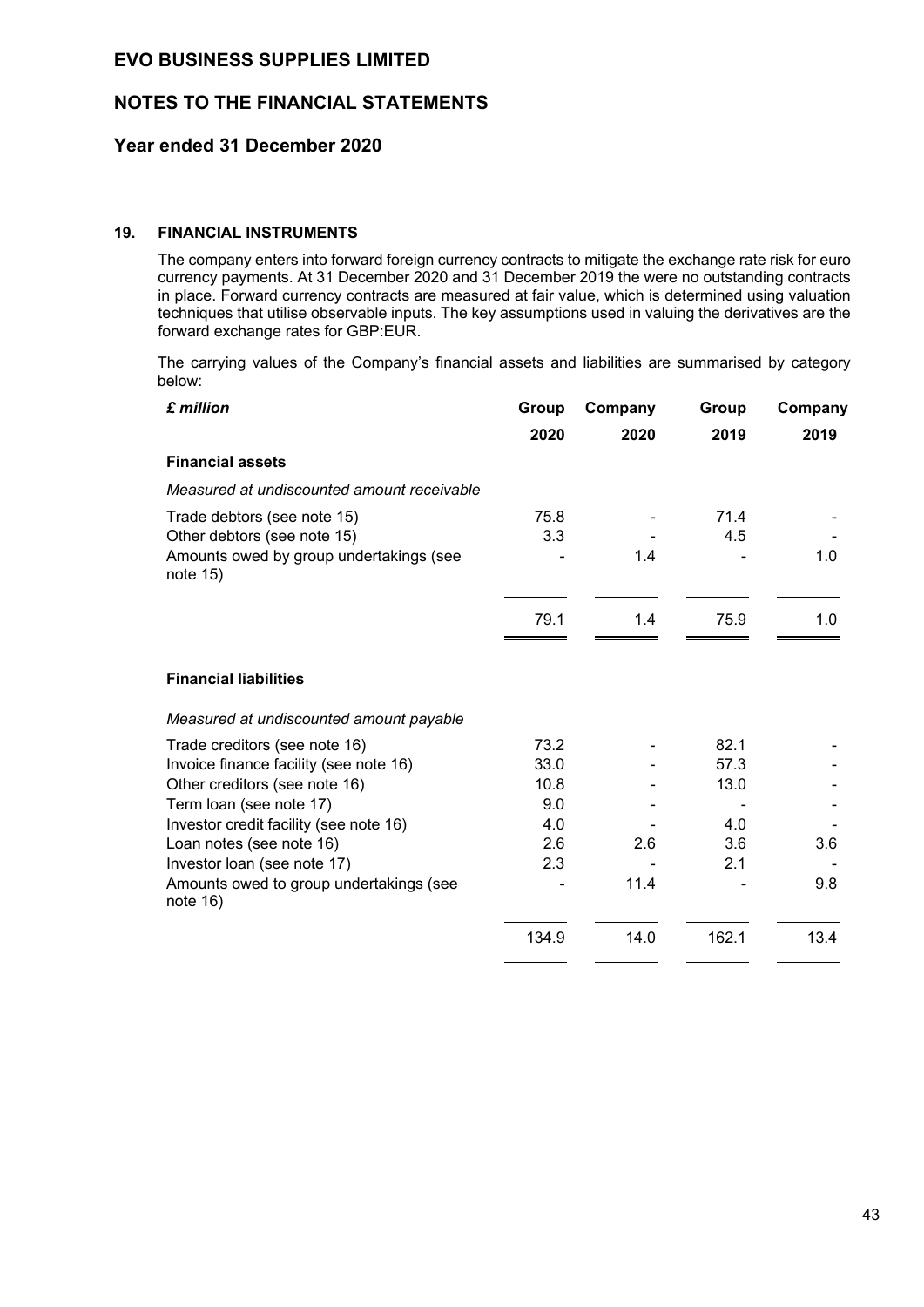### **NOTES TO THE FINANCIAL STATEMENTS**

### **Year ended 31 December 2020**

#### **20. CALLED-UP SHARE CAPITAL AND RESERVES**

| 2020<br>£m | 2019<br>£m |
|------------|------------|
| 1.5        | 1.5        |
| 0.1        | 0.1        |
| 0.1        | 0.1        |
|            |            |
|            |            |
| 23.3       | 23.3       |
| 11.2       | 11.2       |
| 36.2       | 36.2       |
|            |            |

The ordinary "A" shares carry voting rights but are not hold no contractual obligation exists to deliver cash or assets to the holder of the shares.

The ordinary "B", "C", "D", and "E" shares carry no voting rights and do not hold any obligation to deliver cash or assets to the holder of the shares.

On any return of capital the ordinary shares rank below the preference shares.

The preference shares are classified as equity as no contractual obligation exists to deliver cash or assets to the holder of the shares. The preferred A shares rank above the preferred B shares in respect of any return on capital.

#### **Group**

The profit and loss reserve represents cumulative profits or losses.

The merger reserve arose following the acquisition of the Vasanta Group in 2014.

#### **Company**

The profit and loss reserve represents cumulative profits or losses.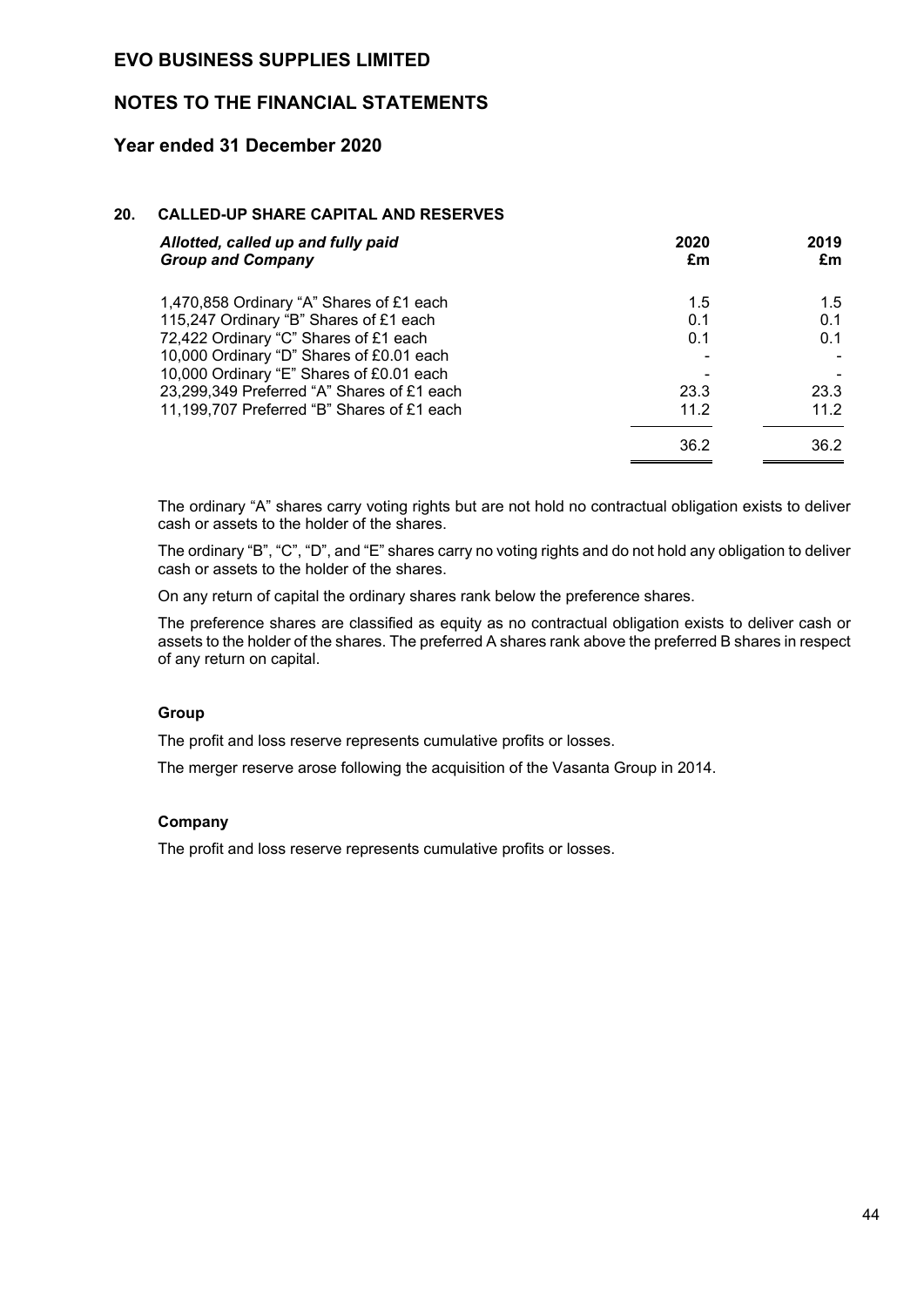# **NOTES TO THE FINANCIAL STATEMENTS**

# **Year ended 31 December 2020**

### **21. CASH FLOW INFORMATION**

a) Reconciliation of operating loss to operating cash flows

|                                                       | Year ended<br><b>31 December</b> | Year ended<br>31 December |
|-------------------------------------------------------|----------------------------------|---------------------------|
| £ million                                             | 2020                             | 2019                      |
| Operating loss                                        | (0.8)                            | (3.5)                     |
| Adjustment for:                                       |                                  |                           |
| Amortisation of goodwill and intangibles              | 3.6                              | 3.5                       |
| Depreciation of tangible fixed assets                 | 3.2                              | 3.0                       |
| Decrease in provisions                                | (0.1)                            | (1.1)                     |
| Net pension contributions                             | (0.2)                            | (0.4)                     |
| Other non-cash changes                                | (0.1)                            |                           |
| Operating cashflow before movement in working capital | 5.6                              | $1.5\,$                   |
| Decrease in stocks                                    | 3.2                              | 3.7                       |
| (Increase) / decrease in debtors                      | (5.7)                            | 5.7                       |
| Increase / (decrease) in creditors                    | 14.9                             | (4.8)                     |
| Cash generated by operations                          | 18.0                             | 6.1                       |
| Tax paid                                              | (0.1)                            |                           |
| Interest paid                                         | (1.9)                            | (2.4)                     |
| Cash inflow from operating activities                 | 16.0                             | 3.7                       |
|                                                       |                                  |                           |

b) Analysis of changes in net debt

| £ million                                                                                                   | At $1$<br>January<br>2020         | <b>Cash flow</b>     | <b>Other</b><br>non-cash<br>changes | At 31<br><b>December</b><br>2020           |
|-------------------------------------------------------------------------------------------------------------|-----------------------------------|----------------------|-------------------------------------|--------------------------------------------|
| Cash in hand and at bank                                                                                    | 2.0                               | (1.2)                |                                     | 0.8                                        |
| Cash and cash equivalents                                                                                   | 2.0                               | (1.2)                |                                     | 0.8                                        |
| Invoice finance facility<br>Term loan<br>Investor Ioan<br>Investor credit facility<br>Management loan notes | (57.3)<br>(2.1)<br>(4.0)<br>(3.6) | 21.3<br>(9.0)<br>1.2 | 3.0<br>(0.2)<br>(0.2)               | (33.0)<br>(9.0)<br>(2.3)<br>(4.0)<br>(2.6) |
| Net debt                                                                                                    | (65.0)                            | 12.3                 | 2.6                                 | (50.1)                                     |

Non-cash movements relate to non cash paid interest and recognition and amortisation of issue costs relating to the debt issue.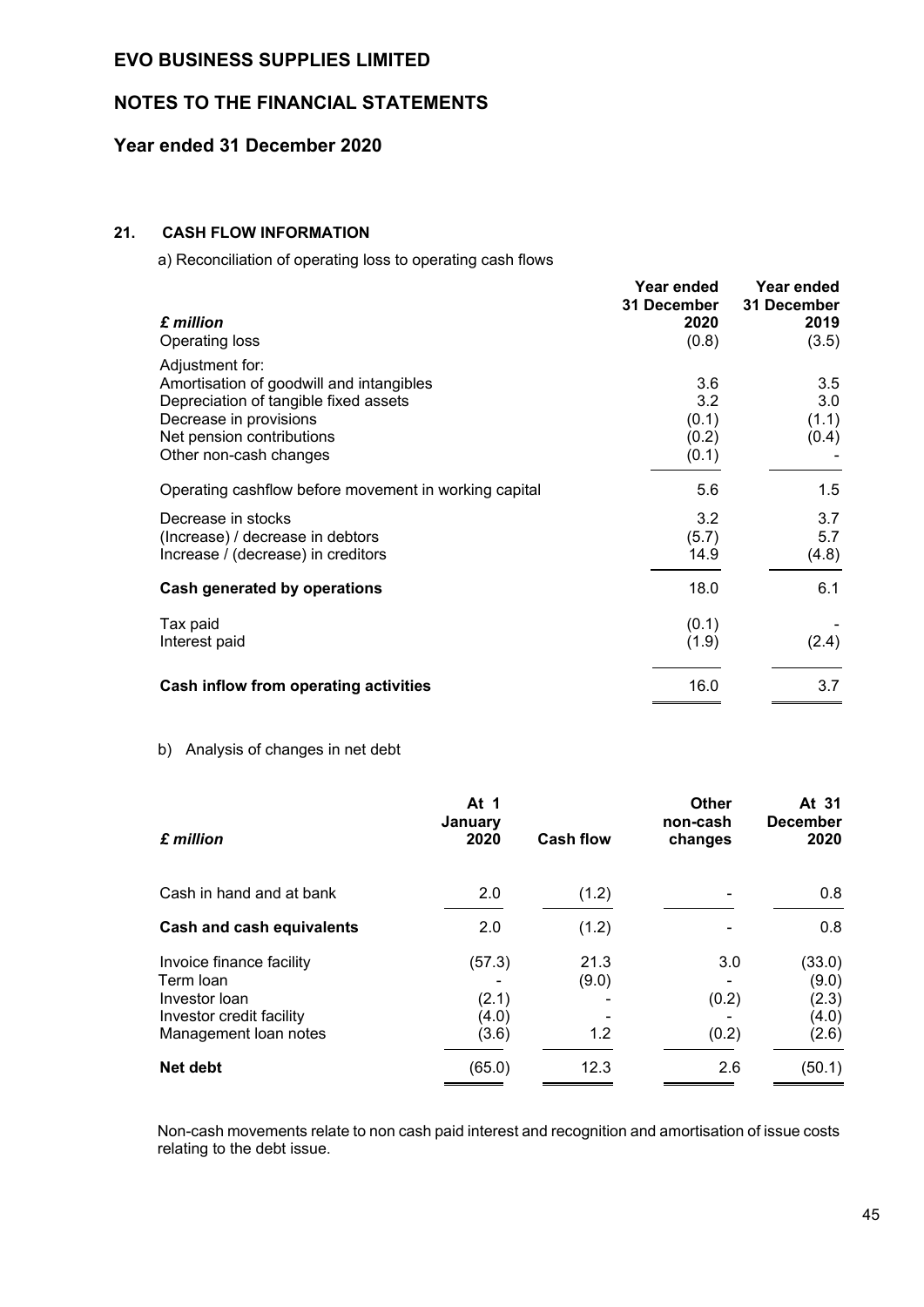# **NOTES TO THE FINANCIAL STATEMENTS**

### **Year ended 31 December 2020**

#### **22. COMMITMENTS AND CONTINGENT LIABILITIES**

#### *a) Operating leases*

The Company had outstanding commitments for total future minimum lease payments under noncancellable operating leases, which fall due as follows:

| <b>£million</b>                                      | Land and<br>buildings | 2020<br><b>Plant and</b><br>equipment | <b>Total</b> |
|------------------------------------------------------|-----------------------|---------------------------------------|--------------|
| <b>Operating leases</b><br>which expire:             |                       |                                       |              |
| - within one year<br>- between one and<br>five years | 0.8<br>3.3            | 0.6<br>1.9                            | 1.4<br>5.2   |
| - after five years                                   | 20.0                  | -                                     | 20.0         |
|                                                      | 24.1                  | 2.5                                   | 26.6         |

| <b>£million</b>                          | <b>Land and</b><br>buildings | 2019<br><b>Plant and</b><br>equipment | Total |
|------------------------------------------|------------------------------|---------------------------------------|-------|
| <b>Operating leases</b><br>which expire: |                              |                                       |       |
| - within one year                        | 0.1                          | 0.2                                   | 0.3   |
| - between one and<br>five years          | 8.1                          | 5.5                                   | 13.6  |
| - after five years                       | 25.7                         | 1.6                                   | 27.3  |
|                                          | 33.9                         | 7.3                                   | 41.2  |

#### *b) Contracted Capital Commitments*

At the end of the financial year no provision has been made for the following items:

| £million   | Group                    | Company        | Group          | Company |
|------------|--------------------------|----------------|----------------|---------|
|            | 2020                     | 2020           | 2019           | 2019    |
| Contracted | $\overline{\phantom{0}}$ | $\blacksquare$ | $\blacksquare$ | $\sim$  |

#### *c) Finance Leases*

There were no commitments at the year end to enter into finance leases starting after the year end.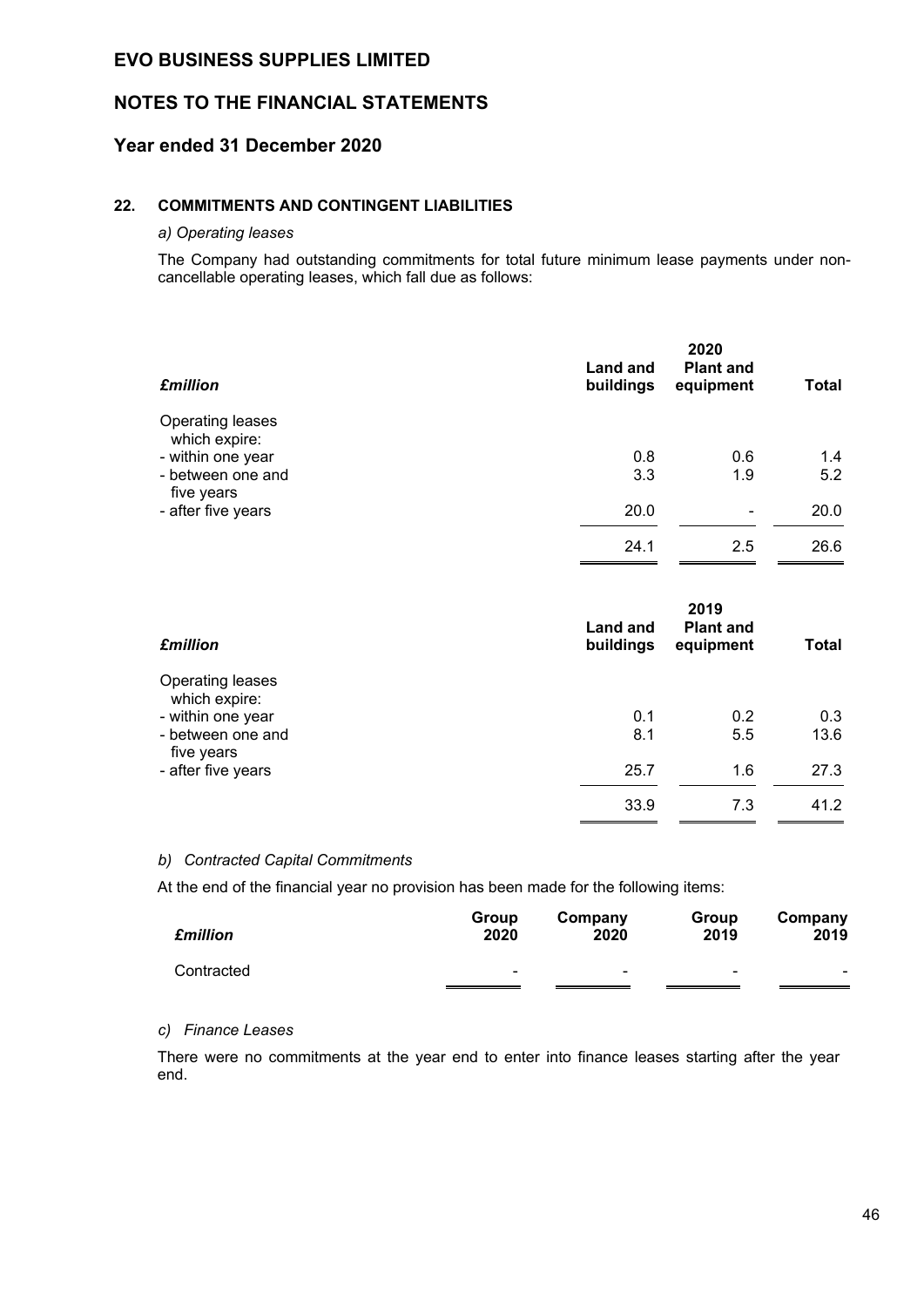# **NOTES TO THE FINANCIAL STATEMENTS**

### **Year ended 31 December 2020**

#### **23. PENSIONS**

The Group's principal pension schemes are defined contribution plans the assets of which are held and managed independently of the company. Participation in these schemes by employees is at the discretion of the individual following completion of a satisfactory length of service. Contributions during the year totalled £1,881,000 (2019: £1,727,000). At the end of the year, contributions of £256,000 (2019: £225,000), representing the unpaid contributions for December 2020, were outstanding.

#### *Defined Benefit Schemes*

In addition, the Group operates two defined benefit schemes, the John Heath (Holdings) Limited Pension Fund and the Banner Group scheme.

The net pension asset is as follows:

| £ million                    | 2020  | 2019  |
|------------------------------|-------|-------|
| John Heath (Holdings) Scheme | 5.6   | 3.4   |
| <b>Banner Group Scheme</b>   | (0.9) | (3.1) |
| Net Pension Asset            | 4.7   | 0.3   |
|                              |       |       |

Vow Europe Limited is the sponsoring employer for the John Heath (Holdings) Limited Pension Fund. The following disclosures relate to the year ended 31 December 2020.

The latest full actuarial valuation was carried out on 31 July 2019 by XPS Pensions Group, a qualified independent actuary. The pension costs have been determined on the basis of the results of this valuation.

The most significant assumptions behind the calculations are as follows:

|                                                                                                        | At 31 December At 31 December<br>2020 | 2019  |
|--------------------------------------------------------------------------------------------------------|---------------------------------------|-------|
| Discount Rate                                                                                          | 1.20%                                 | 1.95% |
| Rate of increase in pensions in payment                                                                | 2.35%                                 | 2.35% |
| Price inflation                                                                                        | 3.00%                                 | 3.05% |
| Life expectancy for 65 year old male retiring on 31<br>December                                        | 84.5                                  | 86.6  |
| Life expectancy for 65 year old female retiring on 31<br>December                                      | 87.9                                  | 88.8  |
| Life expectancy for 45 year old male retiring 20 years after<br>31 December retiring at 65 years old   | 85.1                                  | 87.6  |
| Life expectancy for 45 year old female retiring 20 years after<br>31 December retiring at 65 years old | 87.7                                  | 90.0  |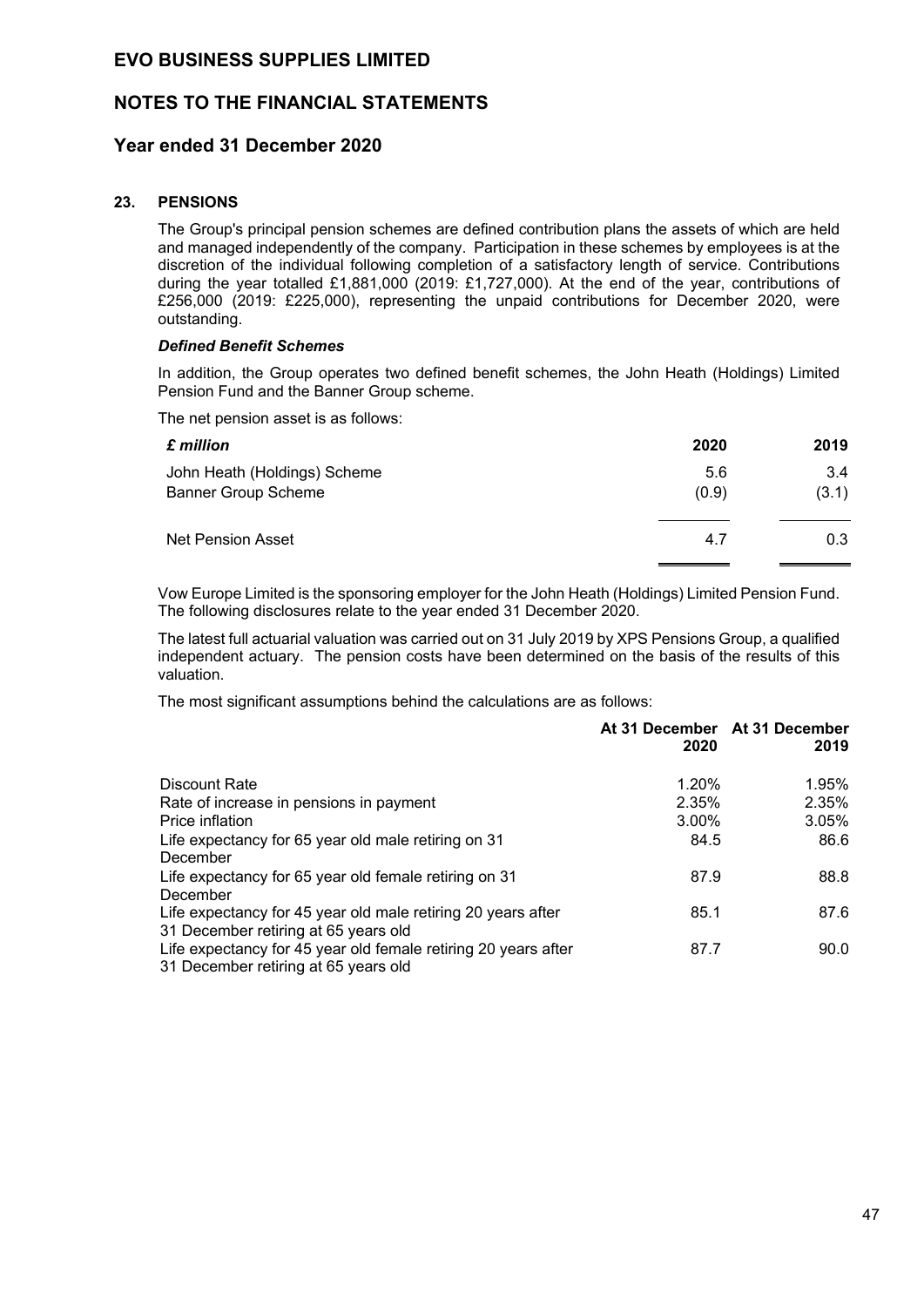# **NOTES TO THE FINANCIAL STATEMENTS**

# **Year ended 31 December 2020**

### **23. PENSIONS (CONTINUED)**

The fair value of assets in the scheme were as follows:

### *£ million*

|              | Value at 31<br><b>December</b><br>2020 | Value at 31<br><b>December</b><br>2019 | Value at 31<br><b>December</b><br>2018 |
|--------------|----------------------------------------|----------------------------------------|----------------------------------------|
| Equities     | 5.3                                    | 4.9                                    | 6.7                                    |
| <b>Bonds</b> | 19.6                                   | 18.4                                   | 15.7                                   |
| Other        | 0.1                                    | 0.2                                    | 0.1                                    |
| Total        | 25.0                                   | 23.5                                   | 22.5                                   |
|              |                                        |                                        |                                        |
|              |                                        |                                        |                                        |

| £ million                           | 2020   | 2019   |
|-------------------------------------|--------|--------|
| Total market value of assets        | 25.0   | 23.5   |
| Present value of scheme liabilities | (19.4) | (20.1) |
| <b>Pension asset</b>                | 5.6    | 3.4    |

Analysis of net finance charge:

| £ million                                                                          | 2020         | 2019         |
|------------------------------------------------------------------------------------|--------------|--------------|
| Expected return on pension scheme assets<br>Interest on pension scheme liabilities | 0.5<br>(0.4) | 0.6<br>(0.5) |
| Net finance credit                                                                 | . በ 1        | 0 1          |

Analysis of the movement in scheme surplus during the year.

| £ million                      | 2020  | 2019  |
|--------------------------------|-------|-------|
| Scheme surplus brought forward | 3.4   | 3.3   |
| Other finance credit           | 0.1   | 0.1   |
| Fund administrative cost       | (0.2) | (0.1) |
| Actuarial gain / (loss)        | 2.4   | 0.1   |
| Past service cost              | (0.1) |       |
| Surplus in scheme              | 5.6   | 3.4   |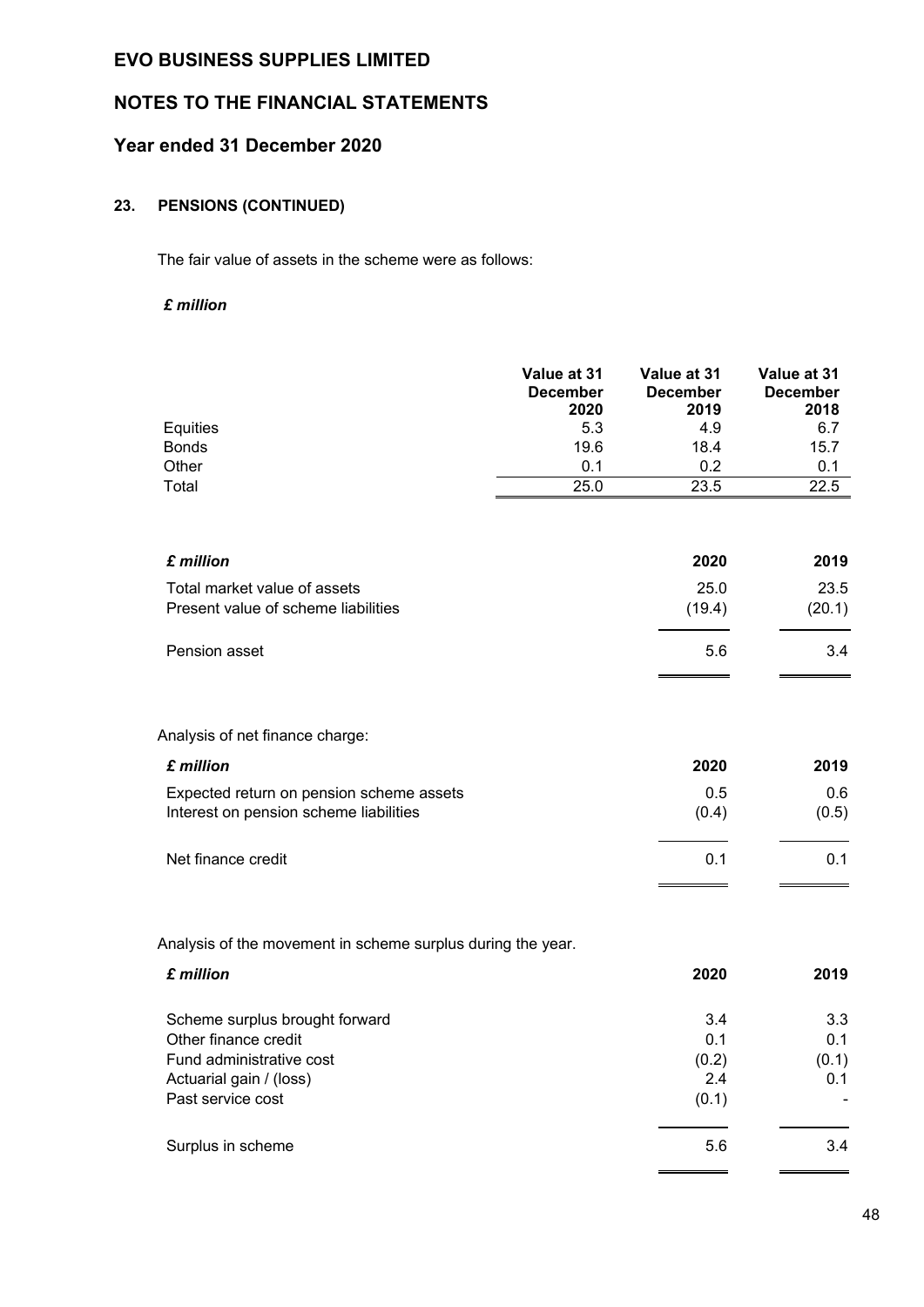# **NOTES TO THE FINANCIAL STATEMENTS**

# **Year ended 31 December 2020**

### **23. PENSIONS (CONTINUED)**

Analysis of movement in scheme assets:

| £ million                           | 2020  | 2019  |
|-------------------------------------|-------|-------|
| Scheme assets brought forward       | 23.5  | 22.5  |
| Benefits paid                       | (0.9) | (0.7) |
| Expected return on assets           | 0.5   | 0.6   |
| Fund administrative cost            | (0.2) | (0.1) |
| Actuarial gain / (loss)             | 2.1   | 1.2   |
| Assets in scheme at end of the year | 25.0  | 23.5  |

Analysis of movement in present value of scheme liabilities:

| £ million                                              | 2020  | 2019  |
|--------------------------------------------------------|-------|-------|
| Scheme liabilities brought forward                     | 20.1  | 19.2  |
| Interest cost                                          | 0.4   | 0.5   |
| Benefits paid                                          | (0.9) | (0.7) |
| Actuarial (gain) / loss on liabilities                 | (0.3) | 1.1   |
| Past service cost                                      | 0.1   |       |
| Present value of scheme liabilities at end of the year | 19.4  | 20.1  |

Following the latest actuarial valuation the Trustees have agreed that employer contributions are not required. Members do not contribute to the scheme.

Amounts recognised in the profit and loss account in respect of the defined benefit scheme are as follows:

| £ million            | 2020  | 2019  |
|----------------------|-------|-------|
| Current service cost | 0.2   | 0.1   |
| Past service cost    | 0.1   | -     |
| Net interest credit  | (0.1) | (0.1) |
|                      | 0.2   |       |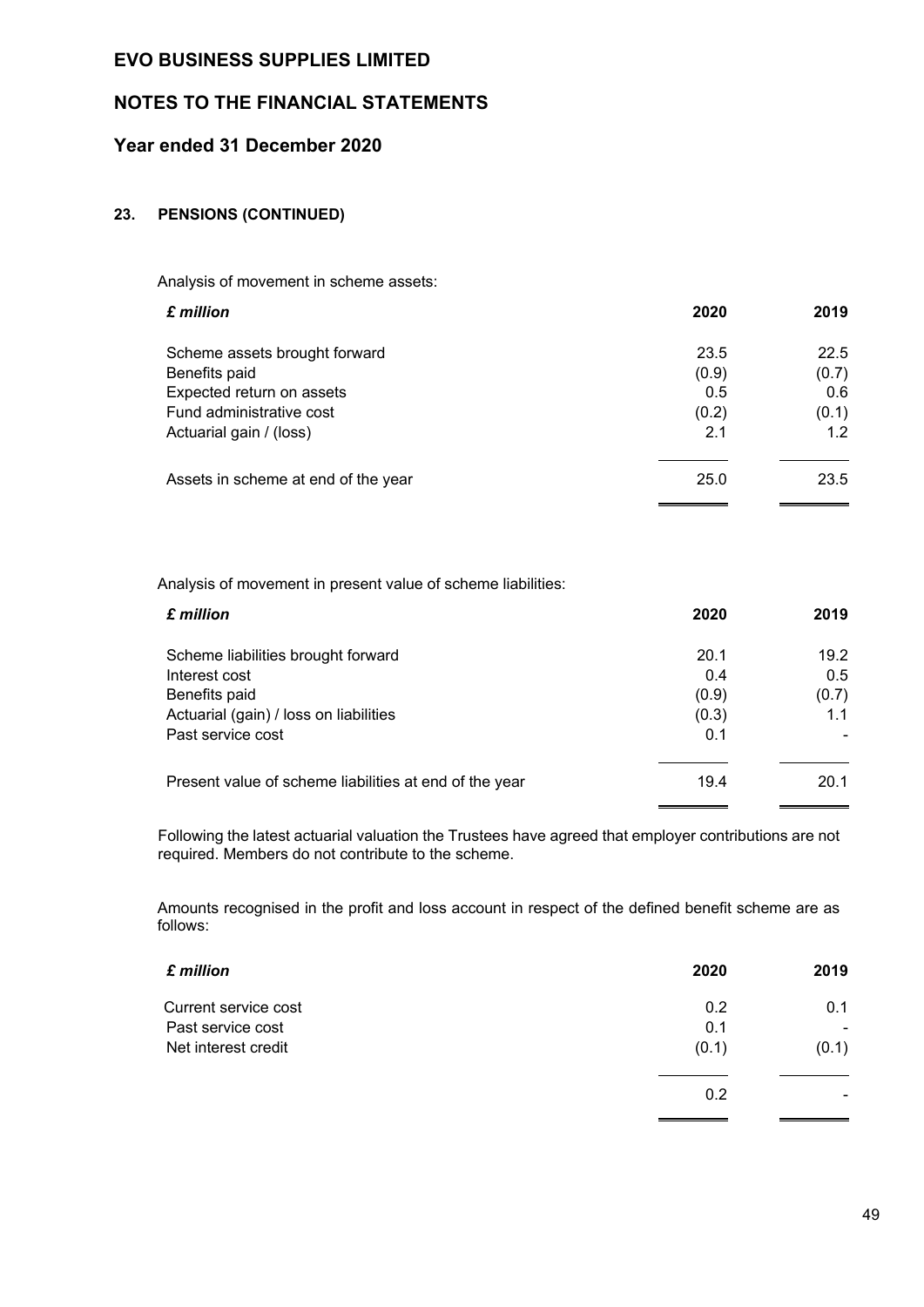### **NOTES TO THE FINANCIAL STATEMENTS**

### **Year ended 31 December 2020**

#### **23. PENSIONS (CONTINUED)**

In addition, Banner Group Limited is the sponsoring employer for a defined benefit pension scheme, all the members of which were formerly employed by Her Majesty's Stationery Office and were members of the Principal Civil Service Pension Scheme who first elected to transfer funds accrued to The Stationery Office Limited Scheme and subsequently elected to transfer funds accrued to the BBS scheme.

The BBS scheme commenced on 1 August 2000, when the funds were transferred in by The Stationery Office Pension Scheme (TSOPS). The scheme is funded by the payment of contributions to a separately administered trust fund. The scheme was closed to future accrual on 31 December 2011. Banner Group Limited became the sponsoring employer when the trade of Banner Business Seervices Limited transferred to Banner Group as part of our integration exercise.

The latest full actuarial valuation was carried out at 31 July 2019 and has provided the starting point for the calculation of the current position under FRS 102. The roll forward to the 31 December 2020, to allow for the passage of time, benefits paid out and changes in actuarial assumptions, has been performed by a qualified independent actuary.

The most significant assumptions behind the calculations are as follows:

| 1.25% | 2.05% |
|-------|-------|
|       |       |
|       | 2.05% |
| 2.85% | 2.90% |
| 2.95% | 3.00% |
| 84.6  | 86.6  |
| 86.9  | 88.8  |
| 85.3  | 87.6  |
| 87.9  | 90.0  |
|       | 2.05% |

The fair value of assets in the scheme were as follows:

| £ million    | Value at 31<br><b>December</b><br>2020 | Value at 31<br><b>December</b><br>2019 | Value at 31<br><b>December</b><br>2018 |
|--------------|----------------------------------------|----------------------------------------|----------------------------------------|
| Equities     | 16.9                                   | 15.3                                   | 12.9                                   |
| <b>Bonds</b> | 7.5                                    | 5.7                                    | 5.5                                    |
| Other        | 1.1                                    | 0.5                                    | 0.2                                    |
| Total        | 25.5                                   | 21.5                                   | 18.6                                   |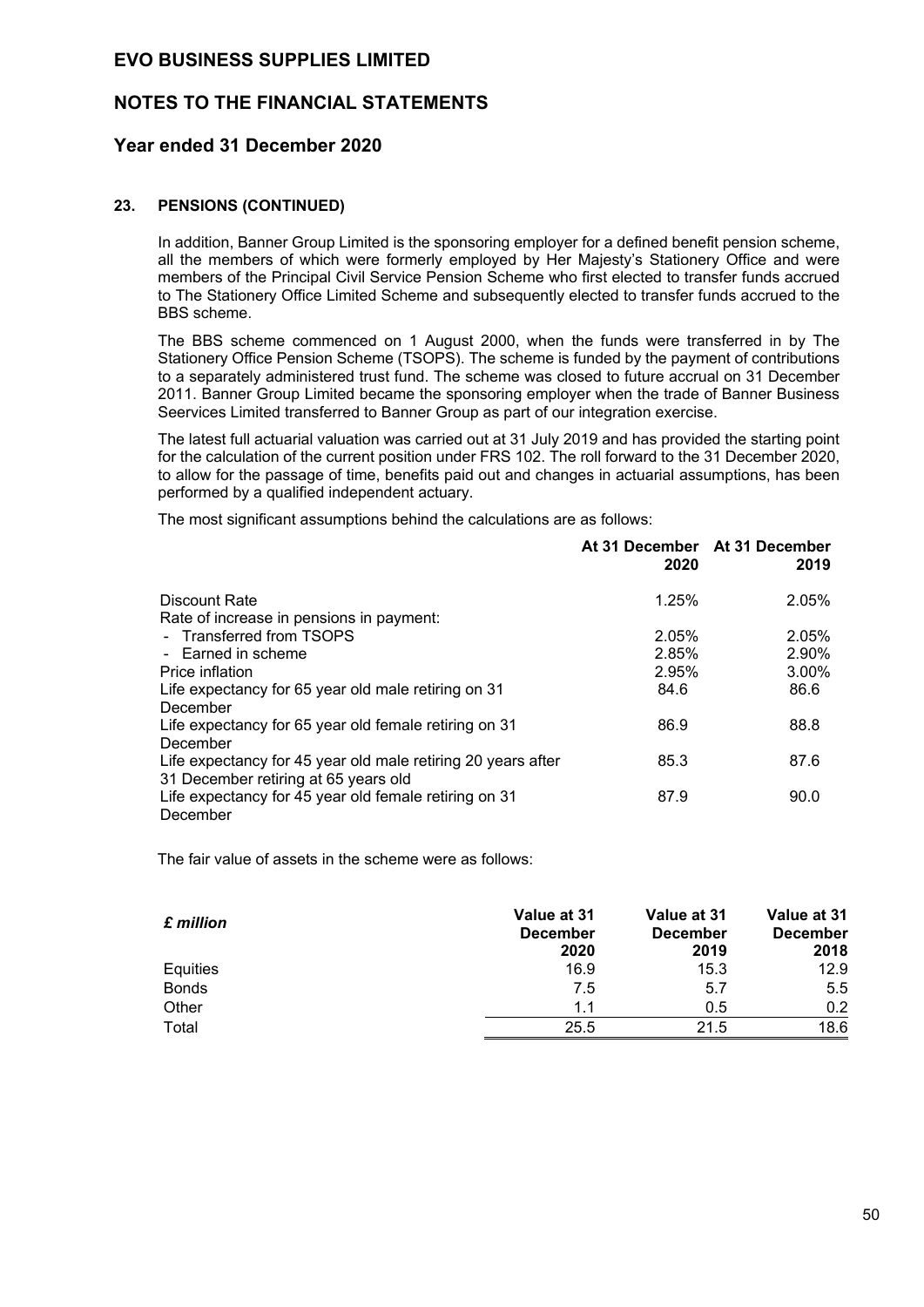# **NOTES TO THE FINANCIAL STATEMENTS**

# **Year ended 31 December 2020**

# **23. PENSIONS (CONTINUED)**

| £ million                                                     | 2020   | 2019   |
|---------------------------------------------------------------|--------|--------|
| Total market value of assets                                  | 25.5   | 21.5   |
| Present value of scheme liabilities                           | (26.4) | (24.6) |
| Pension liability                                             | (0.9)  | (3.1)  |
| Analysis of net finance charge in the period:                 |        |        |
| £ million                                                     | 2020   | 2019   |
| Expected return on pension scheme assets                      | 0.4    | 0.5    |
| Interest on pension scheme liabilities                        | (0.5)  | (0.6)  |
| Net finance charge                                            | (0.1)  | (0.1)  |
| Analysis of the movement in scheme deficit during the period: |        |        |
| £ million                                                     | 2020   | 2019   |
| Scheme brought forward deficit                                | 3.1    | 2.8    |
| Actuarial (gain) / loss                                       | (1.9)  | 0.7    |
| <b>Employer contributions</b>                                 | (0.4)  | (0.5)  |
| Other finance cost                                            | 0.1    | 0.1    |
| Deficit in scheme                                             | 0.9    | 3.1    |
| Analysis of movement in scheme assets:                        |        |        |
| £ million                                                     | 2020   | 2019   |
| Scheme assets brought forward / on acquisition                | 21.5   | 18.6   |
| Benefits paid                                                 | (0.3)  | (0.2)  |
| Expected return on assets                                     | 3.5    | 2.1    |
| Interest income on scheme assets                              | 0.4    | 0.5    |
| Employer contributions                                        | 0.4    | 0.5    |
| Assets in scheme at end of the year                           | 25.5   | 21.5   |
|                                                               |        |        |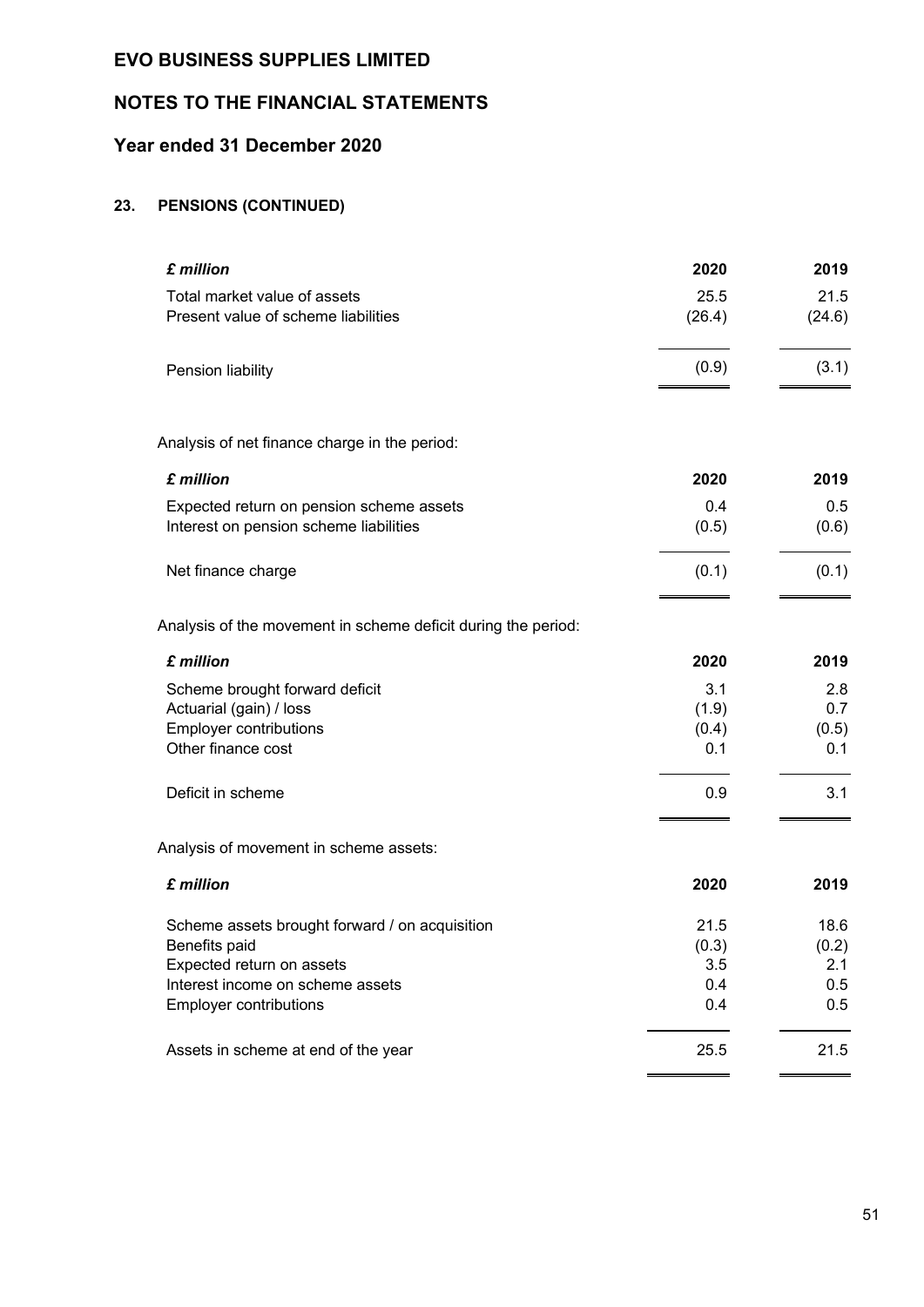# **NOTES TO THE FINANCIAL STATEMENTS**

# **Year ended 31 December 2020**

### **23. PENSIONS (CONTINUED)**

Analysis of movement in present value of scheme liabilities:

| £ million                                              | 2020  | 2019  |
|--------------------------------------------------------|-------|-------|
| Scheme liabilities brought forward / on acquisition    | 24.6  | 21.4  |
| Interest cost                                          | 0.5   | 0.6   |
| Actuarial loss on liabilities                          | 1.6   | 2.8   |
| Benefits paid                                          | (0.3) | (0.2) |
| Present value of scheme liabilities at end of the year | 26.4  | 24.6  |

Amounts recognised in the profit and loss account in respect of the defined benefit scheme are as follows:

| £ million         | 2020 | 2019 |
|-------------------|------|------|
| Net interest cost | 0.1  | 0.1  |
|                   |      |      |

#### **24. ACQUISITIONS**

On 3 October 2020, Banner Group Limited acquired 100% of the issued share capital of Banner Advantage Limited, the Staples contract and online business.

The acquisition has been accounted for under the acquisition method. The following table sets out the book value of the identifiable assets and liabilities acquired and their provisional fair values to the Group:

| <b>Book Value</b> | <b>Fair Value</b><br><b>Adjustments</b> | <b>Fair Value to</b><br>Company |
|-------------------|-----------------------------------------|---------------------------------|
|                   |                                         | 6.6                             |
| 8.4               | (1.8)                                   | 6.6                             |
| 8.4               | (1.8)                                   | 6.6                             |
| 8.4               | (1.8)                                   | 6.6                             |
|                   |                                         |                                 |
|                   |                                         | 1.5                             |
|                   |                                         | 1.5                             |
|                   | 8.4                                     | (1.8)                           |

The book value of the assets and liabilities have been taken from the accounting records of Banner Advantage Limited at 3 October 2020 (the date of acquisition). The fair value adjustment reflects an agreed independent professional valuation of the inventory.